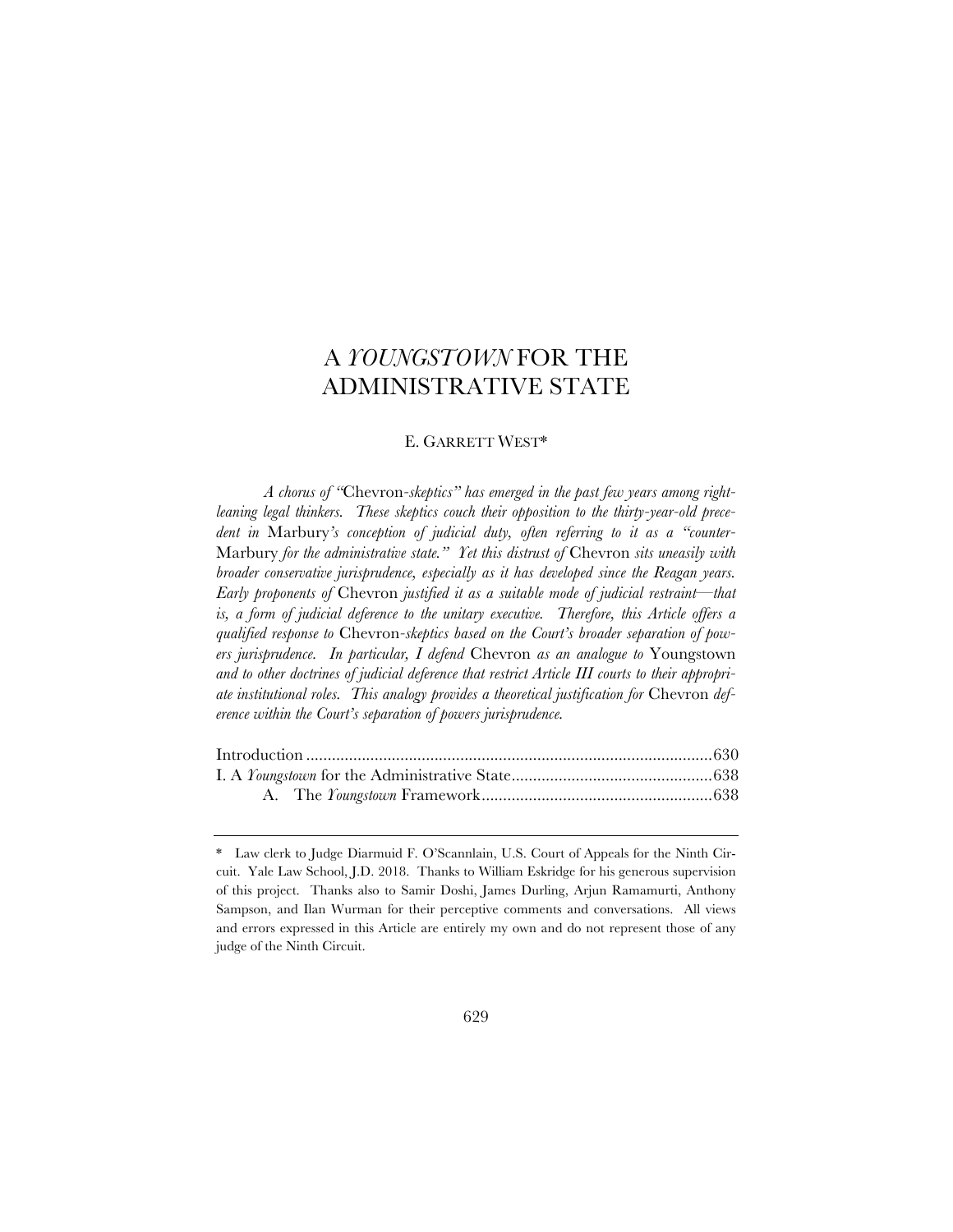#### 630 *ADMINISTRATIVE LAW REVIEW* [70:3

| А. |  |  |
|----|--|--|
| В. |  |  |
|    |  |  |
|    |  |  |
|    |  |  |
|    |  |  |
|    |  |  |
| В. |  |  |
|    |  |  |
|    |  |  |

#### INTRODUCTION

A chorus of "*Chevron*-skeptics" has emerged in the past few years among right-leaning legal academics, judges, practitioners, and even politicians.1 These skeptics tend to frame their opposition to the thirty-year-old precedent in *Marbury*'s conception of judicial duty: "It is emphatically the province and duty of the judicial department to say what the law is."2 Jus-

<sup>1.</sup> *See, e.g.*, De Niz Robles v. Lynch, 803 F.3d 1165, 1167–68, 1179 (10th Cir. 2015); *The Administrative State and Congressional Abrogation of the* Chevron *Doctrine: Hearing Before the Comm. on the Judiciary*, 8, 11–12 (June 10, 2015) (statement of Charles J. Cooper); Jonathan H. Adler, *Restoring* Chevron*'s Domain*, 81 MO. L. REV. 983, 983 (2017) ("*Chevron's* domain is under siege . . . ."); Abbe R. Gluck & Richard A. Posner, *Statutory Interpretation on the Bench: A Survey of Forty-Two Judges on the Federal Courts of Appeals*, 131 HARV. L. REV. 1298, 1349 (2018) ("We note that *Chevron* has come under more academic and judicial attack recently, in large part linked to the stated opposition to the doctrine by newly confirmed Supreme Court Justice Gorsuch."); Philip Hamburger, Chevron *Bias*, 84 GEO. WASH. L. REV. 1187, 1213 (2016) (arguing that *Chevron* represents the abandonment of judicial duty to bring independent judgment to bear); Jeffrey Pojanowski, *Without Deference*, 81 MO. L. REV. 1075, 1075, 1089 (2016) (imagining a world without *Chevron*); Seth P. Waxman, *The State of* Chevron*: Fifteen Years After* Mead, 68 ADMIN. L. REV. ACCORD 1 (2016); *see also* Brent Owen, *US Congress Considers Law that Would Overturn* Chevron *Deference*, FRESHLAWBLOG (Aug. 11, 2016), http://www.freshlawblog.com/2016/08/11/us-congress-considers-law-that-would-overturn-chevron-deference/.

<sup>2.</sup> *See* Marbury v. Madison, 5 U.S. 137, 177 (1803); *see also* Hamburger, *supra* note 1, at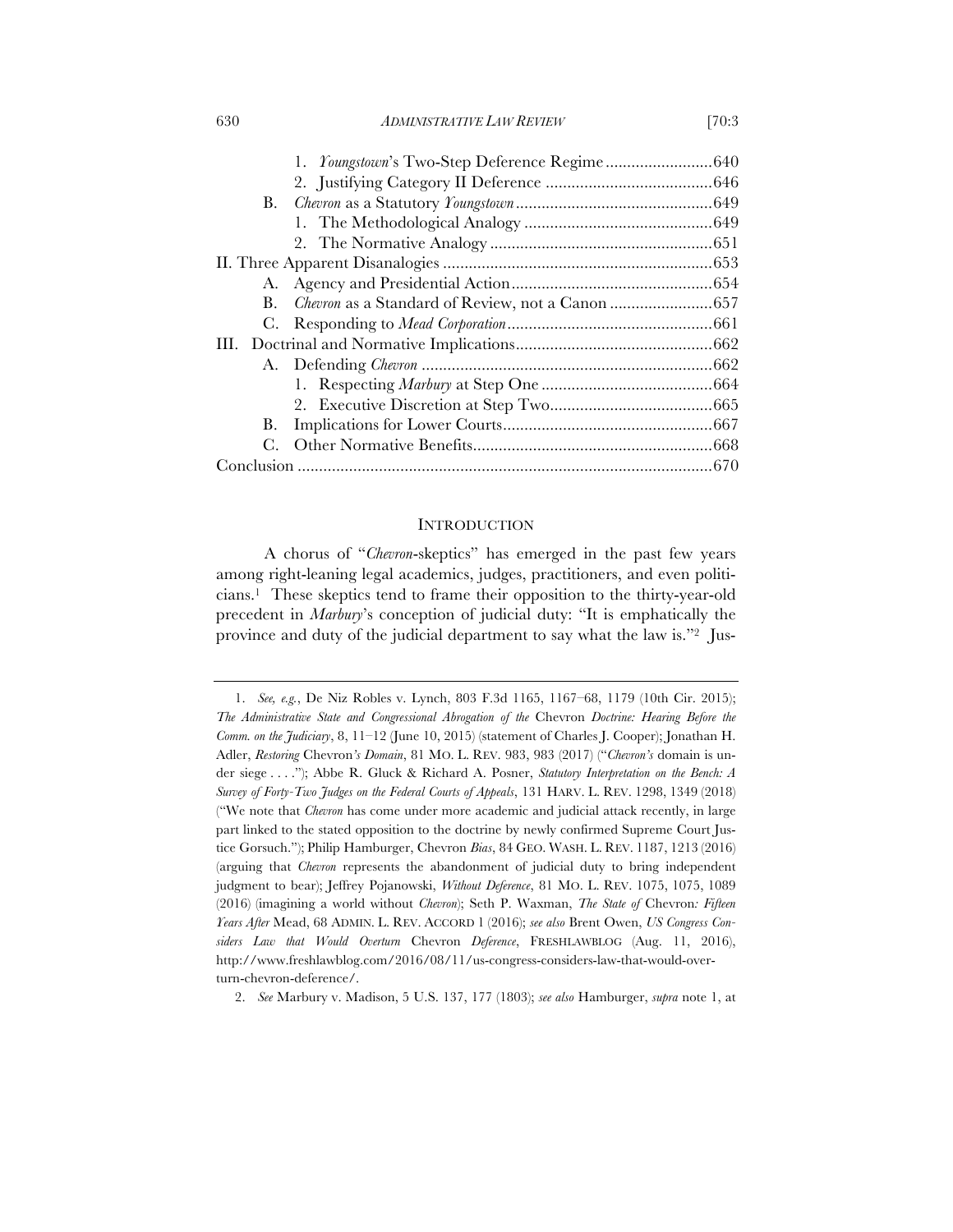tice Thomas has stated the objection most forcefully:

The judicial power, as originally understood, requires a court to exercise its independent judgment in interpreting and expounding upon the laws. Interpreting federal statutes—including ambiguous ones administered by an agency—calls for that exercise of independent judgment. *Chevron* deference precludes judges from exercising that judgment, forcing them to abandon what they believe is the best reading of an ambiguous statute in favor of an agency's construction. It thus wrests from Courts the ultimate interpretative authority to say what the law is and hands it over to the Executive.3

Because *Chevron* deference shifts interpretive authority from the courts to the Executive Branch, it violates the Founders' decision to vest the judicial power in Article III courts.4 Some of the skepticism of *Chevron* seems also to be driven by rising concern about the vast and seemingly unaccountable administrative state.5 Dissenting in *City of Arlington v. FCC*,6 for example, the Chief Justice wrote that "[t]he rise of the modern administrative state has not changed" the judicial duty to "say what the laws is." Given these sorts of criticisms, it has become common to refer to *Chevron* as a "counter-*Marbury*" for the administrative state.7

The newest Justice on the Court shares these concerns with Justice Thomas and Chief Justice Roberts. Concurring in a Tenth Circuit opinion, then-Judge Gorsuch wrote of *Chevron*:

In this way, *Chevron* seems no less than a judge-made doctrine for the abdication of the

5. *See, e.g.*, Metzger, *supra* note 4, at 34, 36–37, 42; *cf.* Gary Lawson, *The Rise and Rise of the Administrative State*, 107 HARV. L. REV. 1231, 1236, 1241, 1248–49 (1994).

<sup>1187, 1227–31</sup> (using *Marbury* to raise constitutional concerns about *Chevron*). *But see generally*  Aditya Bamzai, Marbury v. Madison *and the Concept of Judicial Deference*, 81 MO. L. REV. 1057, 1057–59 (2016) (discussing the complex relationship between *Marbury* and *Chevron*); Thomas W. Merrill, Marbury v. Madison *as the First Great Administrative Law Decision*, 37 J. MARSHALL L. REV. 481, 498 (2004) (arguing that "*Marbury* is much closer in spirit to *Chevron* and the modern approach to the standard of review than has been commonly supposed").

<sup>3.</sup> Michigan v. EPA, 135 S. Ct. 2699, 2712 (2015) (Thomas, J., concurring) (citations omitted); *see also* Brian Lipshutz, *Justice Thomas and the Originalist Turn in Administrative Law*, 125 YALE L.J. F. 94, 102 (2015) (describing Justice Thomas's administrative jurisprudence).

<sup>4.</sup> *See, e.g.*, Gillian E. Metzger, *Foreword: 1930s Redux: The Administrative State Under Siege*, 131 HARV. L. REV. 1, 39 (2017) ("The underlying impetus [for criticisms of *Chevron*] thus seems less about respecting the APA and more about reasserting judicial power over the executive branch. Further evidence of this comes from the repeated invocations of *Marbury's* famous statement . . . .").

<sup>6.</sup> 133 S.Ct. 1863, 1880 (2013) (Roberts, C.J., dissenting).

<sup>7.</sup> *See* Cass R. Sunstein, *Beyond* Marbury*: The Executive's Power to Say What the Law Is*, 115 YALE L.J. 2580, 2589 (2006); Elizabeth Garrett, *Legislating* Chevron, 101 MICH. L. REV. 2637, 2637 (2003) (discussing the origins of the phrase).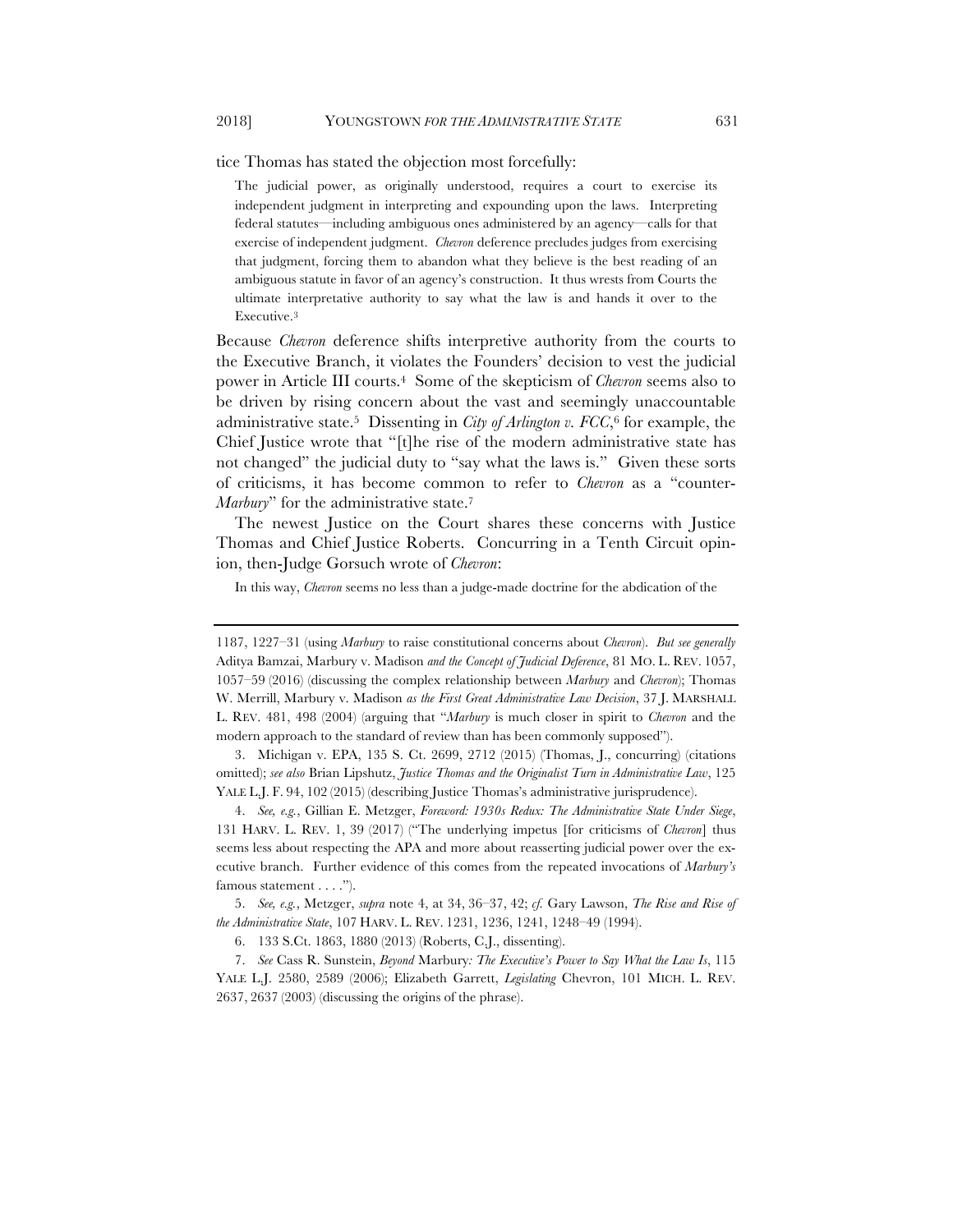judicial duty. Of course, some role remains for judges even under *Chevron*. At *Chevron* step one, judges decide whether the statute is "ambiguous," and at step two they decide whether the agency's view is "reasonable." But where in all this does a court *interpret* the law and say what it *is*? When does a court independently decide what the statute means and whether it has or has not vested a legal right in a person? Where *Chevron* applies that job seems to have gone extinct.<sup>8</sup>

For the Court's conservatives and many right-leaning academics, *Chevron* has a *Marbury* problem.9

On the Court at least, Justice Scalia was the conservative holdout against the wave of *Chevron*-skepticism. A staunch believer in the decision's correctness, Justice Scalia defended the doctrine in a 1989 lecture at the Duke Law School.10 Then, in his strident solo-dissent in *United States v. Mead Corp.*,11 he castigated Justice Souter's opinion for weakening *Chevron*. And despite rumors that he had begun to change his views about *Chevron* before his death,<sup>12</sup> he reiterated his support as late as 2015: "As I have described elsewhere, the rule of *Chevron*, if it did not comport with the APA, at least was in conformity with the long history of judicial review of executive action, where statutory ambiguities were left to reasonable resolution by the Executive."13 Justice Scalia's death casts doubt on *Chevron*'s future at the Court and, more generally, within the conservative legal movement. Justice Gorsuch's appointment could certainly be an inflection point in the Court's treatment of the doctrine.

Nonetheless, *Chevron*-skepticism sits uneasily with broader conservative jurisprudence, at least since it has developed since the Reagan years.14

10. He defended the emerging doctrine as compatible with the Court's historical approach to judicial review. *See* Antonin Scalia, *Judicial Deference to Administrative Interpretations of Law*, 1989 DUKE L.J. 511, 512 (1989).

14. *See, e.g.*, Emily Bazelon & Eric Posner, *The Government Gorsuch Wants to Undo*, N.Y.

<sup>8.</sup> Gutierrez-Brizuela v. Lynch, 834 F.3d 1142, 1149, 1152, 1155 (10th Cir. 2016) (Gorsuch, J., concurring).

<sup>9.</sup> *See, e.g.*, Asher Steinberg, *Yes, Gorsuch Matters*, THE NARROWEST GROUNDS (Mar. 14, 2017), https://narrowestgrounds.blogspot.com/2017/03/yes-gorsuch-matters.html (discussing the implications of Justice Gorsuch's confirmation for administrative law doctrine); Metzger, *supra* note 4, at 26–27.

<sup>11.</sup> 533 U.S. 218, 239 (2001) (Scalia, J., dissenting).

<sup>12.</sup> *See* Adam White, *Scalia and* Chevron*: Not Drawing Lines, But Resolving Tensions*, YALE J. ON REG.: NOTICE & COMMENT (Feb. 23, 2016), http://yalejreg.com/nc/scalia-andchevron-not-drawing-lines-but-resolving-tensions-by-adam-j-white/.

<sup>13.</sup> Perez v. Mortg. Bankers Ass'n, 135 S. Ct. 1199, 1212 (2015) (Scalia, J., concurring) (internal quotation marks omitted) (quoting *Mead*, 533 U.S. at 243 (Scalia, J., dissenting)); *see also* Antonin Scalia, *Remarks by the Honorable Antonin Scalia for the 25th Anniversary of* Chevron v. NRDC, 66 ADMIN. L. REV. 243, 244 (2014) (defending *Chevron* and criticizing *Mead*).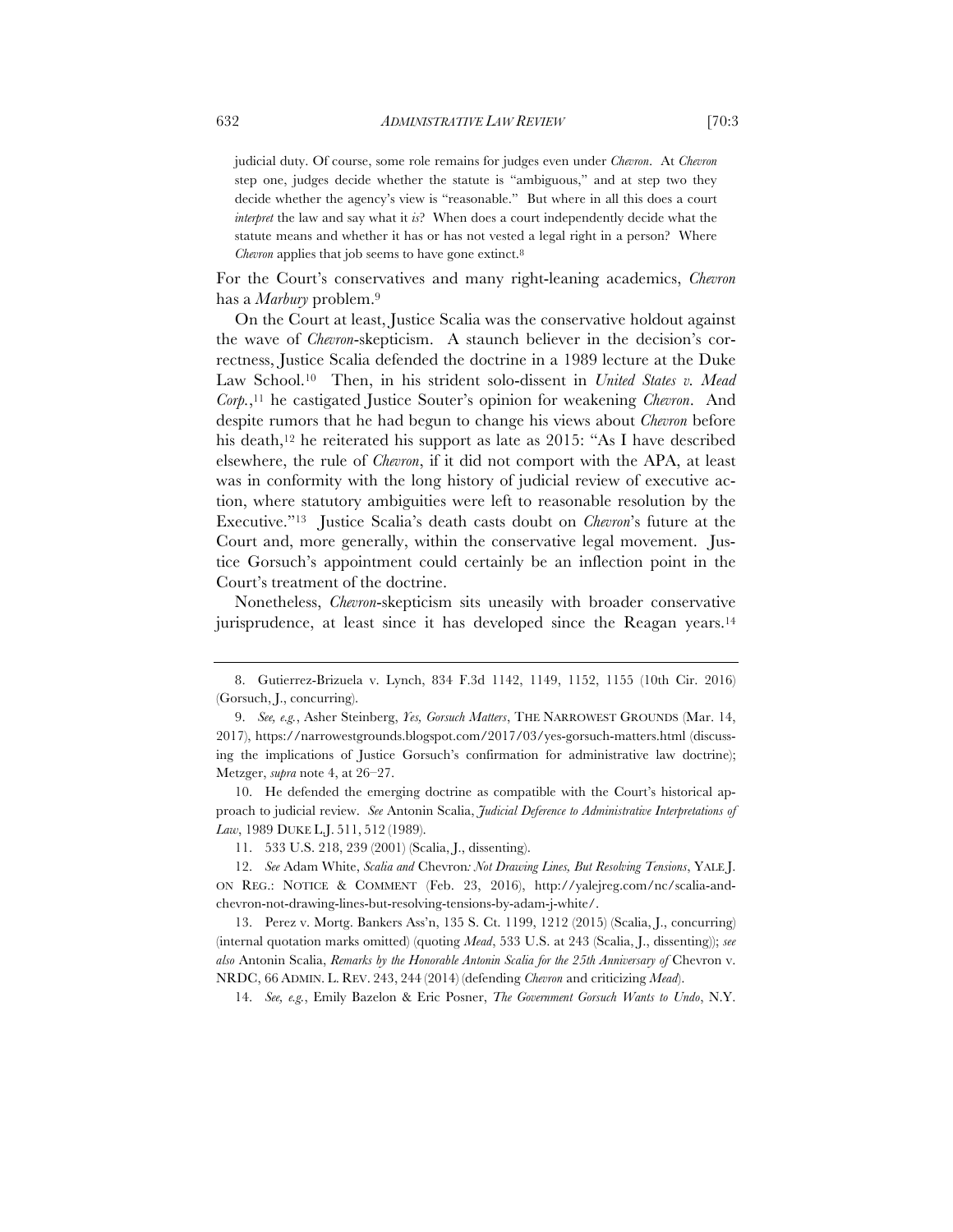First, in the context of the administrative state, the emphasis on judicial duty might conflict with the institutional role many conservatives think the courts should play. This notion of an institutionally restrained judge has its constitutional roots in Article III's "cases and controversies" limitation.15 Courts might know how to say what the law is, but generalist judges cannot as easily analyze complex and widespread social costs or benefits.16

Further, modern conservatives often embrace a view of executive power called the theory of the unitary executive.<sup>17</sup> This constitutional theory argues that the Constitution vests the President with the sole power to execute the laws through his or her subordinates—a power that can sometimes trump the expressed intent of Congress to transfer power to agencies.18

15. *See* U.S. CONST. art. III; Lujan v. Defs. of Wildlife, 504 U.S. 555, 576 (1992) ("'The province of the court,' as Chief Justice Marshall said in *Marbury v. Madison*, 'is, solely, to decide on the rights of individuals.' Vindicating the *public* interest (including the public interest in Government observance of the Constitution and laws) is the function of Congress and the Chief Executive."); Vander Jagt v. O'Neill, 699 F.2d 1166, 1178–79 (D.C. Cir. 1983) (Bork, J., concurring) ("All of the doctrines that cluster about Article III—not only standing but mootness, ripeness, political question, and the like—relate in part, and in different though overlapping ways, to an idea, which is more than an intuition but less than a rigorous and explicit theory, about the constitutional and prudential limits to the powers of an unelected, unrepresentative judiciary in our kind of government.").

16. *See* Brown v. Plata, 563 U.S. 493, 555 (2011) (Scalia, J., dissenting) (critiquing structural injunctions because "empirical predictions necessarily based in large part upon policy views" are "the sort of predictions regularly made by legislators and executive officials, but inappropriate for the Third Branch."); *cf.* Lon L. Fuller & Kenneth I. Winston, *The Forms and Limits of Adjudication*, 92 HARV. L. REV. 353, 405–06 (1978) (discussing adjudication's relative incapacity to deal with "polycentric" problems).

17. *See* Julian E. Zelizer, *The Conservative Embrace of Presidential Power*, 88 B.U. L. REV. 499, 499–500 (2008); Steven G. Calabresi & Kevin H. Rhodes, *The Structural Constitution: Unitary Executive, Plural Judiciary*, 105 HARV. L. REV. 1153, 1165, 1167 (1992); Steven G. Calabresi & Saikrishna B. Prakash, *The President's Power to Execute the Laws*, 104 YALE L.J. 541, 544–46 (1994).

18. *See, e.g.*, Geoffrey P. Miller, *Independent Agencies*, 1986 SUP. CT. REV. 41, 44 ("The thesis of this article is that Congress may not constitutionally deny the President the power to remove a policy-making official who has refused an order of the President to take an action within the officer's statutory authority."). Academics and political-branch lawyers have asserted the theory. *See* Calabresi & Rhodes, *supra* note 17; Calabresi & Prakash, *supra* note 17; Larry L. Simms, *Proposed Executive Order Entitled* "*Federal Regulation*," 5 Op. O.L.C. 59, 60–61 (1981).

TIMES (Apr. 1, 1017), https://www.nytimes.com/2017/04/01/sunday-review/the-government-gorsuch-wants-to-undo.html ("*Chevron* was not viewed as a left-leaning decision. The Supreme Court decided in favor of the Reagan administration, after all, voting 6 to 0 (three justices did not take part), and spanning the ideological spectrum.").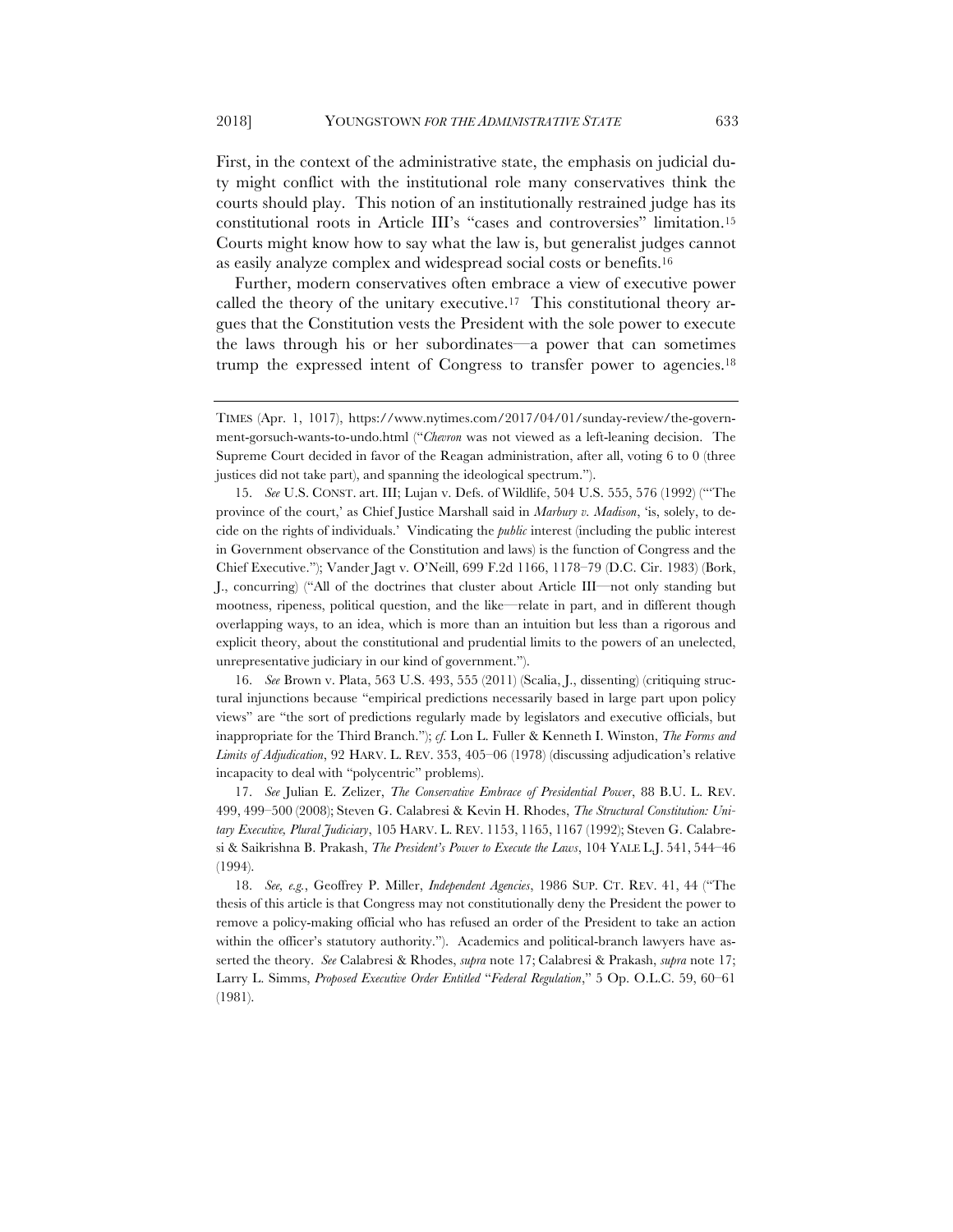landmark decision in *Myers v. United States*.19 And since Justice Scalia's dissent in *Morrison v. Olson*,<sup>20</sup> unitary-executivist theory has been ascendant in the Court's removal jurisprudence, which has limited Congress's capacity to use for-cause removal provisions to insulate agency officials from presidential oversight.21 In short, the Reagan-era conservative legal movement stridently embraced presidential control of the Executive Branch, and so it is no surprise that conservatives in the 1980s were often the fiercest defenders of *Chevron*.22

*Chevron*-skepticism begins to reject the Reagan-era vision of a powerful executive. The rise of this skepticism suggests a generational shift amongst right-leaning legal thinkers away from the deferential, executive-focused jurisprudence of the Reagan era.23 But *Chevron*-skepticism's uneasy fit within a broader theoretical framework should raise concerns. Conservative at-

22. *See* Kenneth W. Starr, *Judicial Review in the Post-*Chevron *Era*, 3 YALE J. ON REG. 283 (1986) (defending *Chevron*); Scalia, *supra* note 10; Thomas W. Merrill, *The Story of* Chevron*: The Making of an Accidental Landmark*, 66 ADMIN. L. REV. 253, 275–83 (2014) (suggesting that *Chevron* might have become a "landmark" in part because it was favored by Republican appointees on the D.C. Circuit and aggressively promoted by Executive Branch lawyers). For an argument that various doctrines of judicial review should encourage "presidential administration," see Elena Kagan, *Presidential Administration*, 114 HARV. L. REV. 2245, 2372–83 (2001).

23. *Cf.* Waxman, *supra* note 1, at 19 ("One irony of the Court's recent *Chevron* skepticism is that it has been led by Justices and applauded by supporters who have been critical of what they deem judicial activism.").

<sup>19.</sup> *See, e.g.*, Myers v. United States, 272 U.S. 52, 136 (1926) ("[The Decision of 1789] would come at once before the executive branch of the government for compliance, and might well be brought before the judicial branch for a test of its validity. As, we shall see, it was soon accepted as a final decision of the question by all branches of the government."); AKHIL REED AMAR, AMERICA'S CONSTITUTION: A BIOGRAPHY 193 (2005) (discussing the decision of 1789); Jack Goldsmith & John F. Manning, *The Protean Take Care Clause*, 164 U. PA. L. REV. 1835, 1836–37, 1839 (2016) (describing the precedential origins of removal power).

<sup>20.</sup> 487 U.S. 654, 697 (1988) (Scalia, J., dissenting).

<sup>21.</sup> *See generally* Free Enter. Fund v. Pub. Co. Accounting Oversight Bd., 561 U.S. 477 (2010) (limiting congressional power to prevent the President from removing officers); *see also*  PHH Corp. v. Consumer Fin. Prot. Bureau, 839 F.3d 1, 20 (D.C. Cir. 2016) ("In addition, the independent counsel experiment ended with nearly universal consensus that the experiment had been a mistake and that Justice Scalia had been right back in 1988 to view the independent counsel system as an unconstitutional departure from historical practice and a serious threat to individual liberty." (citing Morrison v. Olson, 487 U.S. 654 (1988))), *reh'g en banc granted, order vacated*, 881 F.3d 75 (D.C. Cir. 2018).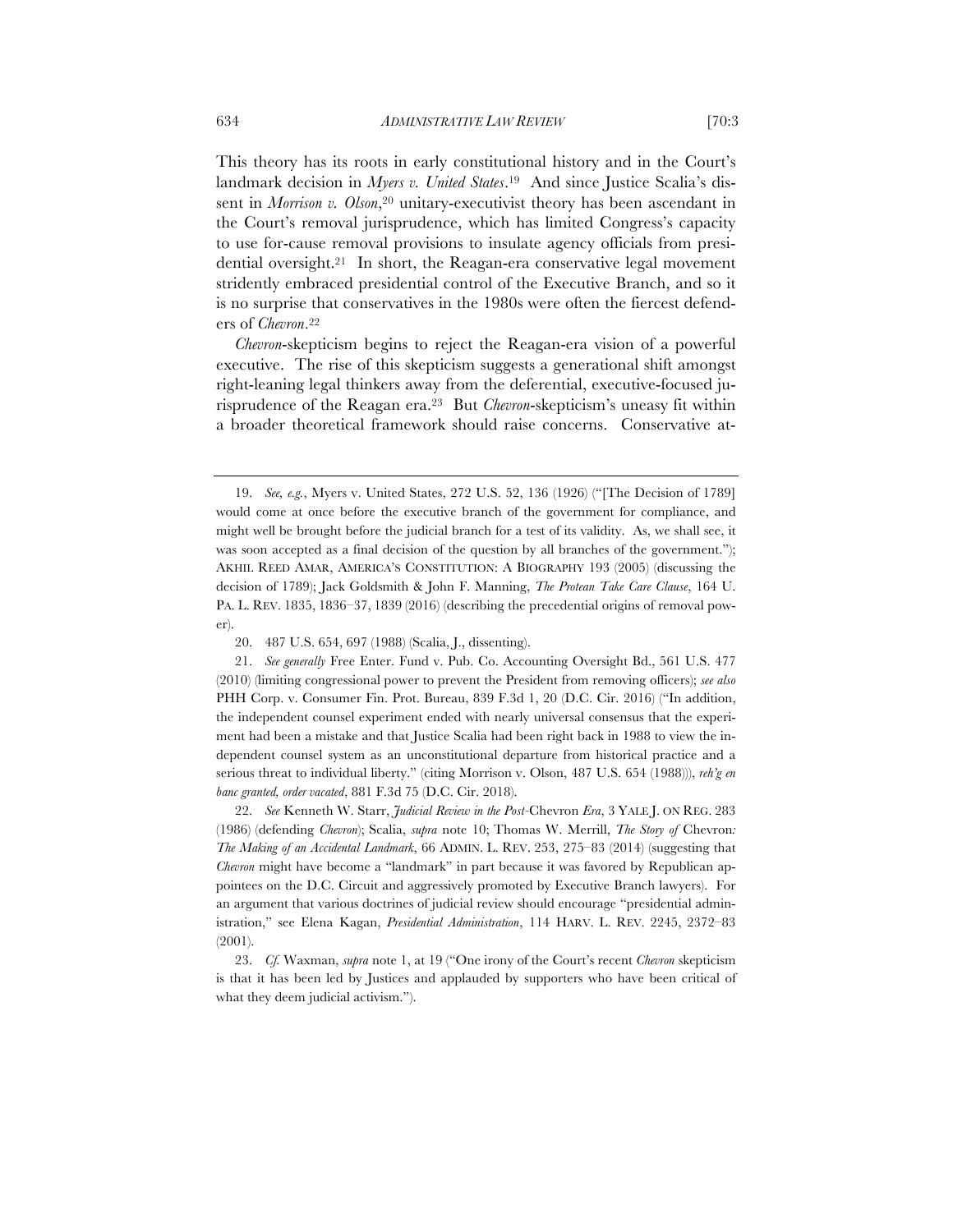tachment to a powerful executive and an institutionally limited judiciary did not arise just because George Bush and Ronald Reagan took the White House (at least one hopes).24 The constitutional theory has its roots in rich textual, structural, historical, and functional analysis.25 *Chevron*-skepticism must contend not only with the history of the Court's approach to statutory interpretation,26 but also with the broader theories of structural constitutional law. And in this respect, the skeptics' invocation of *Marbury* strikes a note of irony: Chief Justice Marshall also claimed that some "important political powers" of the President can "never be examinable by the courts."27

This Article argues that *Chevron* fits within the Court's separation of powers jurisprudence. It defends *Chevron* as the statutory analogue to the Court's constitutional decision in *Youngstown*. Both cases concern the appropriate mode of analysis when the Court reviews the action of the Executive Branch.28 First, the Court applies traditional judicial tools of statutory or constitutional interpretation. Second, it engages in limited, deferential review if those tools fail to yield a clear answer—that is, if true ambiguity remains.29 This methodological analogue makes good sense because both *Youngstown* and *Chevron* further the same constitutional values and institutional concerns. Both cases respect the judiciary's limited institutional capacity, the comparative democratic accountability of the Executive Branch, and the value of an energetic and efficient execution of the laws that underlie *Youngstown* and *Chevron*. This analogy—I suggest—provides a theoretical justification for *Chevron* deference within the Court's separation of powers

27. Marbury v. Madison, 5 U.S. 137, 165–66 (1803); *see also* Merrill, *supra* note 22, at 498 (arguing that "*Marbury* is much closer in spirit to *Chevron* and the modern approach to the standard of review than has been commonly supposed").

28. *See infra* Part I.

29. *But cf.* Scalia, *supra* note 10, at 520 (describing the proper approach to the threshold determination of ambiguity as the "chink in *Chevron*'s armor"); Brett M. Kavanaugh, *Fixing Statutory Interpretation*, 129 HARV. L. REV. 2118, 2121 (2016) (noting that "it is so difficult to make those clarity versus ambiguity determinations in a coherent, evenhanded way").

<sup>24.</sup> *But see* Morton Rosenberg, *Congress's Prerogative Over Agencies and Agency Decisionmakers: The Rise and Demise of the Reagan Administration's Theory of the Unitary Executive*, 57 GEO. WASH. L. REV. 627, 628–30 (1989) ("In support of this end [of deregulation], the [Reagan] administration and its supporters articulated a constitutionally based theory of a unitary executive . . . ."); Mark Tushnet, *A Political Perspective on the Theory of the Unitary Executive*, 12 U. PA. J. CONST. L. 313, 313 (2010) (arguing that the unitary executive theory "fit into the political agendas of [the Reagan and Bush Administrations]").

<sup>25.</sup> *See generally* Calabresi & Prakash, *supra* note 17.

<sup>26.</sup> For the best analysis of *Chevron*'s historical justification within interpretive theory, see Aditya Bamzai, *The Origins of Judicial Deference to Executive Interpretations*, 126 YALE L.J. 908, 998–99, 1001 (2017).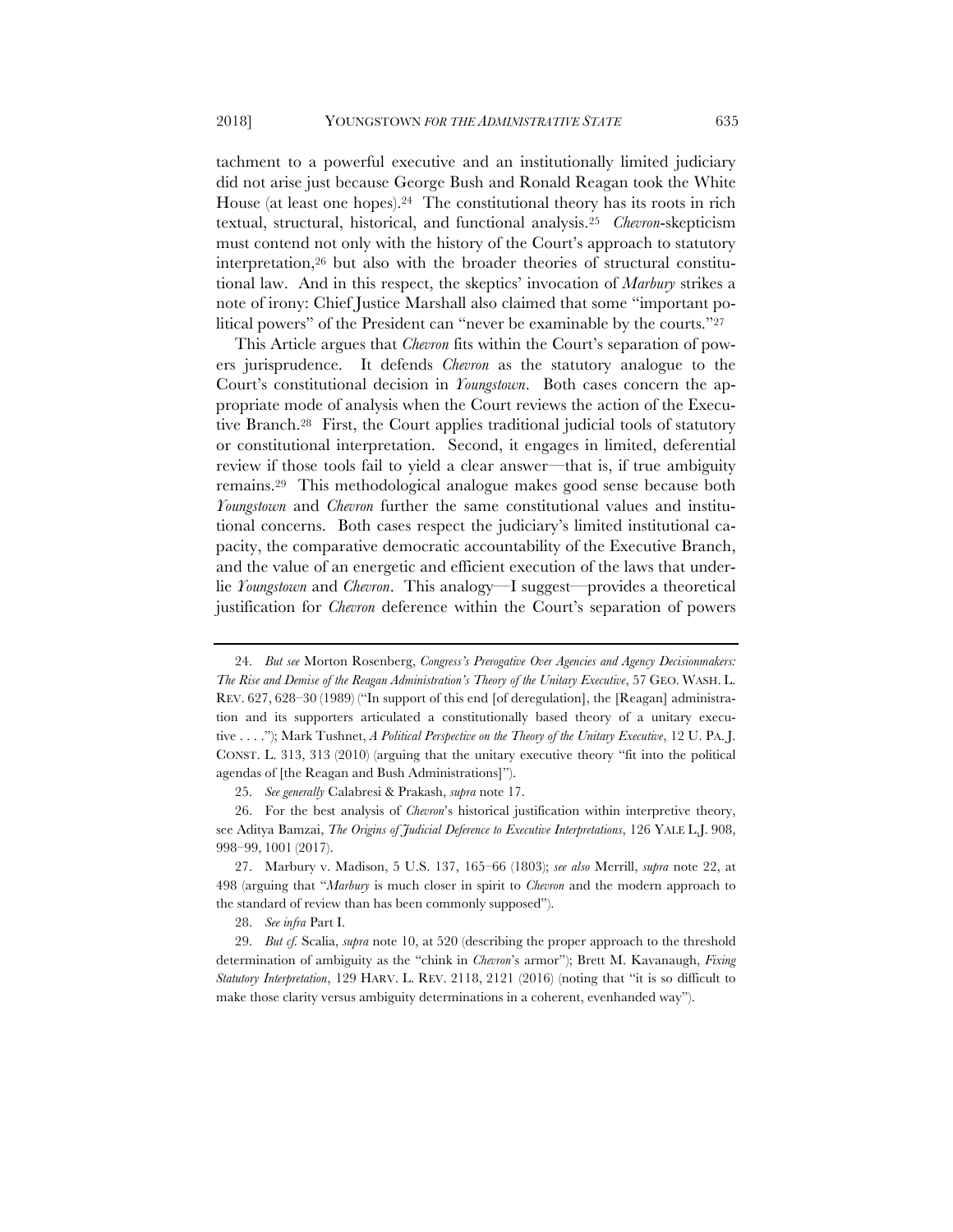jurisprudence.

Nonetheless, this Article does not ignore the complaints of the *Chevron*skeptics. Indeed, as it has been applied, some empirical evidence suggests that *Chevron* has transferred some interpretive authority from the courts and sown distrust between them and the agencies that they oversee.<sup>30</sup> This Article therefore defends an old-guard vision of the case. First, the precedent counsels an appropriately deferential judiciary. This deference protects a vigorous executive, "permit[s] needed flexibility[] and appropriate political participation $\left[\right]$  in the administrative process,"<sup>31</sup> and constrains the courts to their narrow institutional role. At the same time, however, it takes the criticisms of the *Chevron*-skeptics to heart. As *Chevron* has been articulated, it has allowed agencies to pursue aggressive policies when the traditional tools of statutory interpretation *could* guide the answer. Lower courts, in particular, have become increasingly deferential under the *Chevron* regime.32

But as Justice Scalia noted in his 1989 lecture, judges who "abhor[] a 'plain meaning' rule" will "more frequently find agency-liberating ambiguity[] and will discern a much broader range of 'reasonable' interpretation."33 This Article, therefore, favors the version of *Chevron* endorsed by Justice Scalia: "One who finds *more* often (as I do) that the meaning of a statute is apparent from its text and from its relationship with other laws, thereby finds *less* often that the triggering requirement for *Chevron* deference exists. It is thus relatively rare that *Chevron* will require me to accept an interpretation which, though reasonable, I would not personally adopt."34 To articulate what this approach might look like in the *Chevron* context, I turn to the work of lower-court judges. Their work suggests an approach to *Chevron* that appropriately balances the "*Marbury* concern" (that the Court

34. *See id.* There is some evidence that Justice Gorsuch will take something like this approach when narrowing *Chevron*. In *Wisconsin Cent. Ltd. v. United States*, Justice Gorsuch's majority opinion engaged in several pages of analysis at *Chevron* step one, then rejected the government's reliance on *Chevron*: "But in light of all the textual and structural clues before us, we think [the statute is] clear enough . . . , leaving no ambiguity for the agency to fill."). 138 S. Ct. 2067, 2074 (2018). Commentators have rightly noted that this "muscular *Chevron* step one inquiry" resembles that of Justice Scalia. Chris Walker, *Gorsuch's "Clear Enough" & Kennedy's Anti-"Reflexive Deference": Two Potential Limits on Chevron Deference (SCOTUS Term)*, PRAWFSBLAWG (June 22, 2018), http://prawfsblawg.blogs.com/prawfsblawg/2018/06/ gorsuchs-clear-enough-kennedys-anti-reflexive-deference-two-potential-limits-on-chevrondeference-sc.html.

<sup>30.</sup> *See infra* Part III.

<sup>31.</sup> Scalia, *supra* note 10, at 517.

<sup>32.</sup> *See infra* Section III.B.

<sup>33.</sup> *See* Scalia, *supra* note 10, at 521.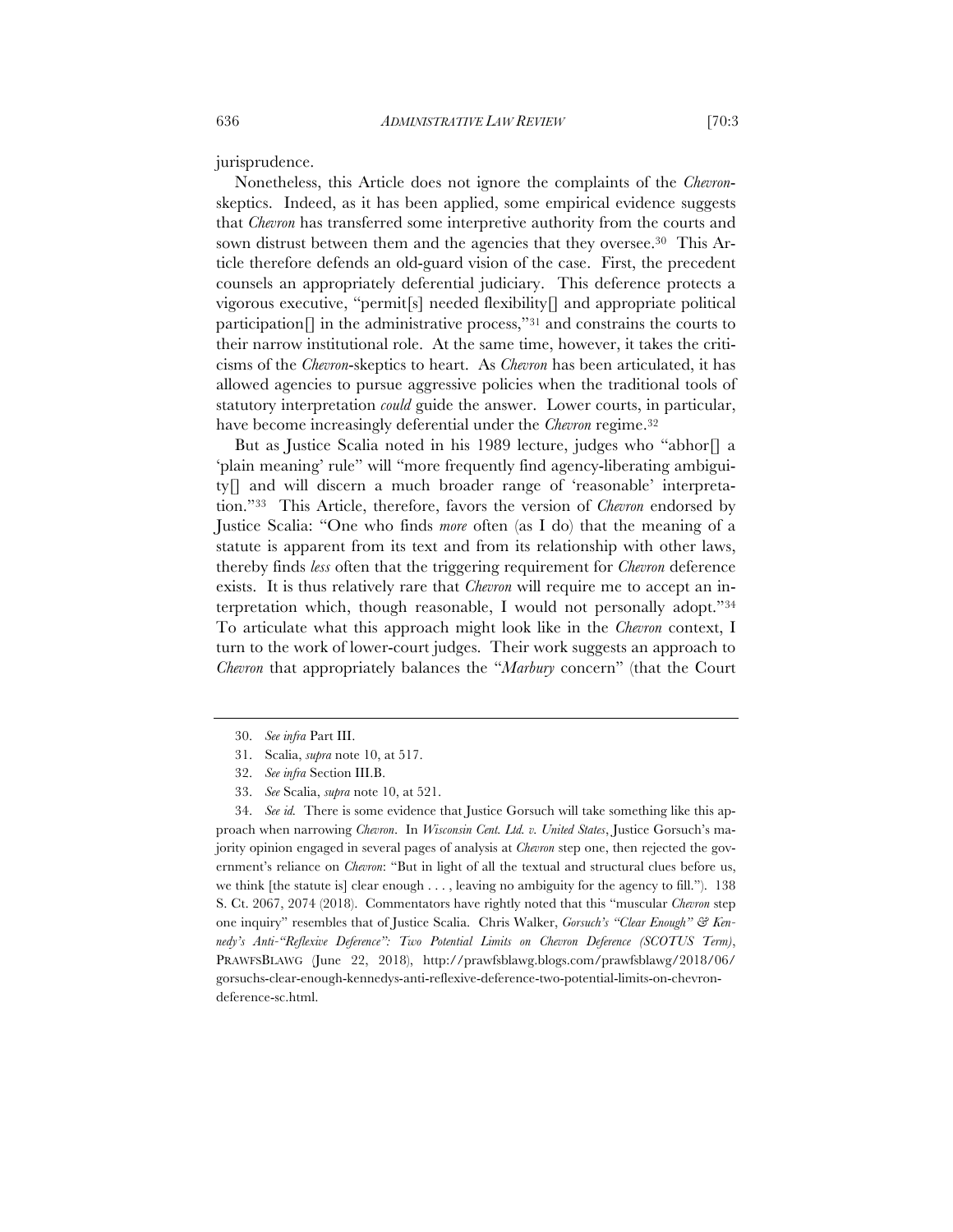must say what the law is) against the "*Youngstown* concern" (that the Court has no business inserting itself into political questions without a clear rule of law).

Before proceeding further, a few clarifications are in order. First, this Article does not engage with the recent challenges to *Chevron*'s legitimacy as a canon of interpretation. Professor Bamzai's article is the most persuasive recent example.35 This Article characterizes *Chevron* not so much as a canon of interpretation, but rather as a precedent governing judicial review in separation of powers cases.<sup>36</sup> Of course, these two categories bleed into one another because questions of statutory interpretation always turn on an underlying constitutional theory.37 But these two different ways of thinking about *Chevron* might lead to different results. Second, this Article does not claim that *Youngstown*'s reasoning somehow mandates the adoption of the *Chevron* framework. Instead, I hope to identify the structural analogy between these two distinct areas of law and show why the analogy lends some support to *Chevron*'s legitimacy.

This Article proceeds in three Parts. Part I articulates the basic analogy between *Youngstown* and *Chevron* and argues that the analogy provides theoretical and doctrinal support for *Chevron*. Part II buttresses this analogy by responding to three distinct counterarguments that suggest a disanalogy between the two cases: first, that *Chevron* concerns agency action while *Youngstown* concerns the President's; second, that *Chevron* must be justified as a canon of interpretation—not as a separation of powers precedent; and third, that *Mead Corp.* forecloses the interpretation of *Chevron* that I advance. Turning away from the basic defense of *Chevron*, Part III takes seriously the concerns of the *Chevron*-skeptics. First, it explores the structural realities of judicial review of agency action to explain the causes of *Chevron*-skepticism. Having articulated these root causes, I attempt to describe a version of *Chevron* deference that responds to the concerns of judges and theorists. Finally, I argue that this version of *Chevron* is desirable because it defends the proper sphere of the judiciary's "independent judgment" without requiring courts to engage in inappropriate review of agency policy decisions. A short conclusion follows.

<sup>35.</sup> *See* Bamzai, *supra* note 26.

<sup>36.</sup> *See infra* Section II.B.

<sup>37.</sup> *See* Jerry Mashaw, *As If Republican Interpretation*, 97 YALE L.J. 1685, 1686 (1988) ("Any theory of statutory interpretation is at base a theory about constitutional law. It must at the very least assume a set of legitimate institutional roles and legitimate institutional procedures that inform interpretation.").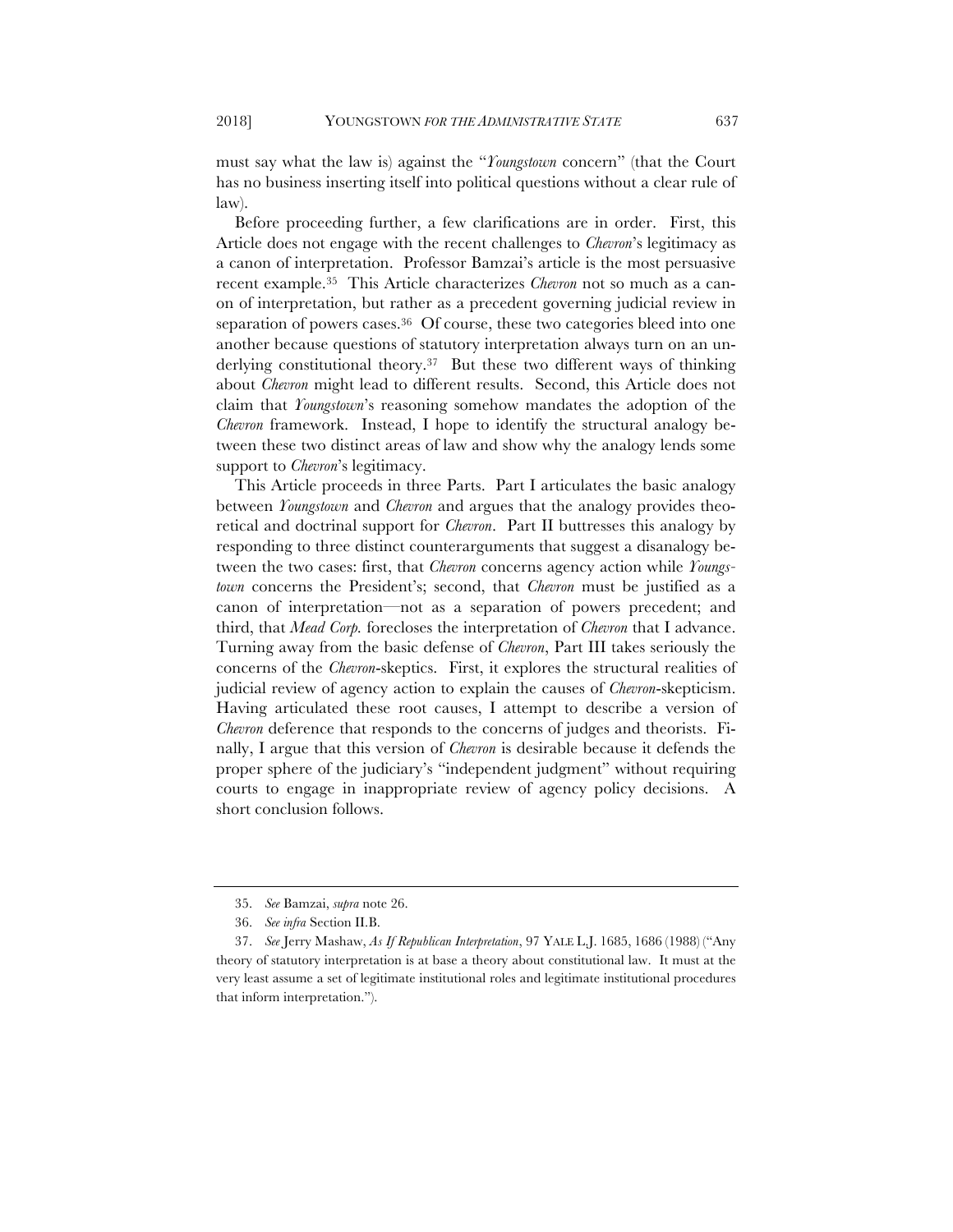# I. A *YOUNGSTOWN* FOR THE ADMINISTRATIVE STATE

This Part articulates the structural and normative analogy between *Youngstown* and *Chevron*. Structurally, both cases prescribe a two-step mode of analysis when the Court must determine the scope of the President's authority. First, the Court should employ traditional tools of statutory construction to determine the scope of the President—or the agency's constitutional or statutory authority. Second, if those tools fail to yield a determinate answer—that is, if the scope of executive authority is uncertain or ambiguous—the second step of each case counsels judicial deference to executive action.38 Normatively, the same constitutional values underlie and justify both *Youngstown* and *Chevron*. Both cases promote the political accountability of an energetic executive. For these reasons, *Chevron* has a justifying antecedent in the Court's separation of powers jurisprudence.

#### *A. The* Youngstown *Framework*

In the midst of the Korean War, the United Steelworkers of America "gave notice of a nation-wide strike."39 Concerned that the war required a "continuing and uninterrupted supply of steel," President Truman responded with Executive Order 10,340.40 This Order directed the Secretary of Commerce to take possession of certain steel mills and provide for their management.41 The companies sued, and the district court issued a preliminary injunction that restrained the Secretary from "continuing the seizure and possession of the plants . . . and from acting under the purported authority of Executive Order No. 10340."42

The Supreme Court affirmed the judgment of the district court. Writing

<sup>38.</sup> *See* Michael Stokes Paulsen, Youngstown *Goes To War*, 19 CONST. COMMENT. 215, 230 (2002) (citing Chevron U.S.A., Inc. v. Nat. Res. Def. Council, Inc., 467 U.S. 837 (1984)) ("[*Youngstown*] is a rule of judicial deference, not terribly unlike other such rules of interpretive deference."); *see also* William N. Eskridge, Jr. & Lauren E. Baer, *The Continuum of Deference: Supreme Court Treatment of Agency Statutory Interpretations from* Chevron *to* Hamdan, 96 GEO. L.J. 1100, 1164 (2008) ("In the twilight zone, judges should be deferential to presidential interpretation even where there is no implicit delegation. Like presidential power, the validity of executive branch application depends on the 'imperatives of events and contemporary imponderables rather than on abstract theories of law.'").

<sup>39.</sup> *See* Youngstown Sheet & Tube Co. v. Sawyer, 343 U.S. 579, 583 (1952). *See generally* MAEVA MARCUS, TRUMAN AND THE STEEL SEIZURE CASE: THE LIMITS OF PRESIDENTIAL POWER (1977).

<sup>40.</sup> Exec. Order No. 10,340, 17 Fed. Reg. 3139 (April 8, 1952) (to be codified at 3 C.F.R. 861); *see also Youngstown*, 343 U.S. at 590 (citing the Executive Order).

<sup>41.</sup> *See Youngstown*, 343 U.S. at 591.

<sup>42.</sup> *Id.* at 584.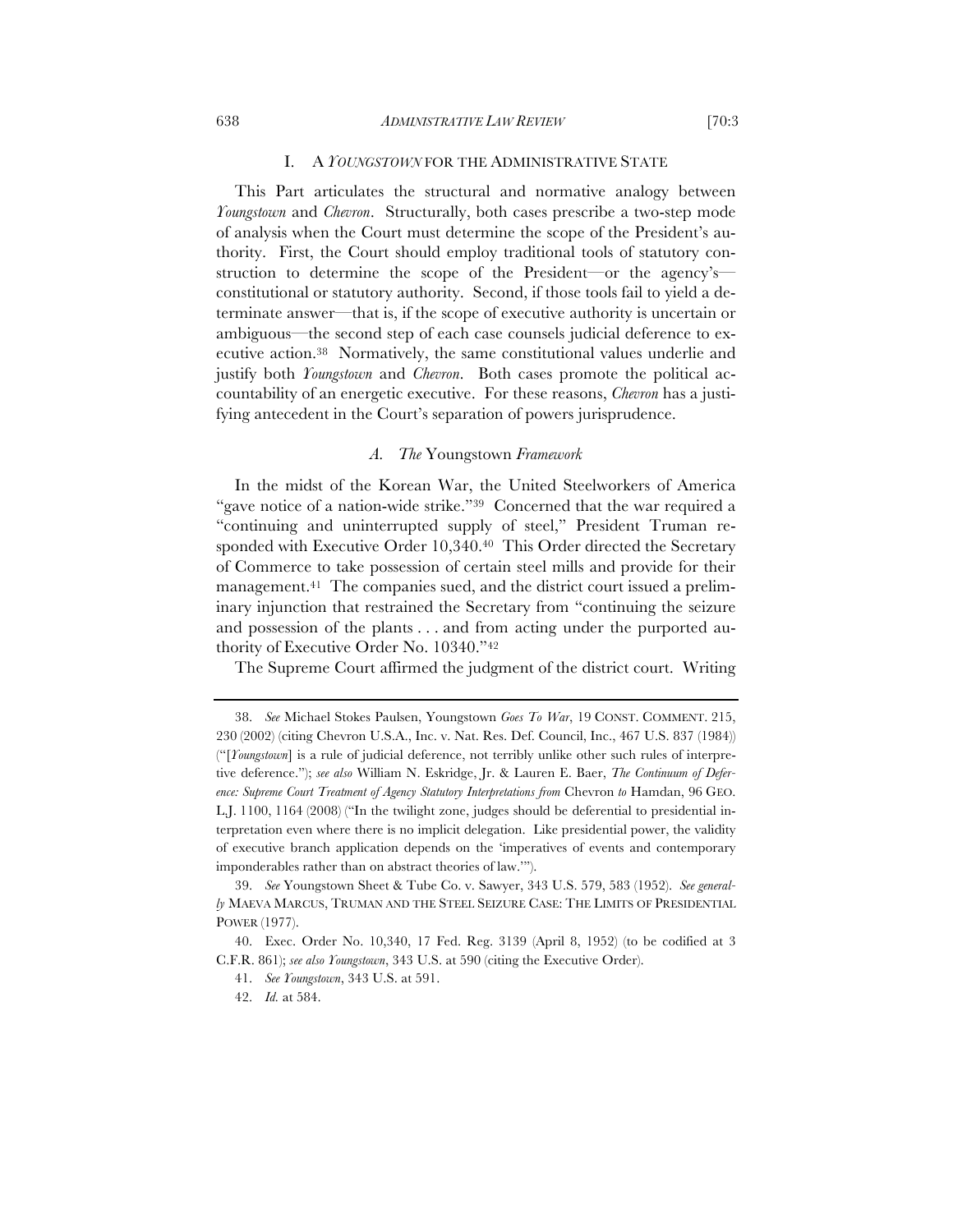for the majority, Justice Black succinctly and elegantly resolved the case. Because the "President's power . . . must stem either from an act of Congress or from the Constitution itself," and because the President had not asserted 'statutory authorization for the seizure,' the President must rely on some authority "in some provision of the Constitution."<sup>43</sup> According to the Court, neither the Take Care Clause nor the Commander in Chief Clause justified the President's order, and so "the seizure order [could not] stand."44

Despite the logical force of Justice Black's opinion,45 Justice Jackson's concurrence has come to establish the governing *Youngstown* paradigm.46 This concurrence sets out a tri-partite framework for judicial review of executive action. In Category I, the President acts "pursuant to an express or implied authorization of Congress."47 Because here "his authority is at its maximum," the action "would be supported by the strongest presumptions and the widest latitude of judicial interpretation."48 Category II constitutes a "zone of twilight" where constitutional authority is "concurrent" or the "distribution is uncertain," and "any actual test of power is likely to depend on the imperatives of events and contemporary imponderables rather than on abstract theories of law."49 In Category III (where President Truman's executive action fell), the President takes action "incompatible with the expressed or implied will of Congress," and these assertions must be "scrutinized with caution."50

46. *See, e.g.*, Medellín v. Texas, 552 U.S. 491, 524 (2008) ("Justice Jackson's familiar tripartite scheme provides the accepted framework for evaluating executive action in this area."); Dames & Moore v. Regan, 453 U.S. 654, 661 (1981) (applying Justice Jackson's concurrence); *see also* Harold H. Bruff, *Judicial Review and the President's Statutory Powers*, 68 VA. L. REV. 1, 11–12 (1982) ("It is Justice Jackson's famous concurring opinion in *Youngstown* that has most influenced subsequent analysis."); Paulsen, *supra* note 38, at 224 ("It has become fashionable . . . to note the eclipse of Justice Hugo Black's majority opinion by Justice Robert Jackson's concurrence, in terms of influence in establishing the governing paradigm.").

48. *Id.* at 635, 637.

50. *Id.* at 637–38. These three categories do not delineate three formally distinct forms of presidential action. As Justice Jackson noted, these categories present "a somewhat oversimplified grouping." *Id.* at 635. Instead, as *Dames & Moore* later glossed the opinion, "executive action in any particular instances falls, not neatly in one of three pigeonholes, but ra-

<sup>43.</sup> *Id.* at 585–87.

<sup>44.</sup> *Id.* at 587–89.

<sup>45.</sup> *See* Paulsen, *supra* note 38, at 225 ("Justice Black's opinion for the Court is straightforward, direct, and elegant—a masterpiece of textual and formal analysis. In its own, different way, it is as a great a work of judicial art as Jackson's concurrence.").

<sup>47.</sup> *Youngstown*, 343 U.S. at 635 (1952) (Jackson, J., concurring).

<sup>49.</sup> *Id.* at 637.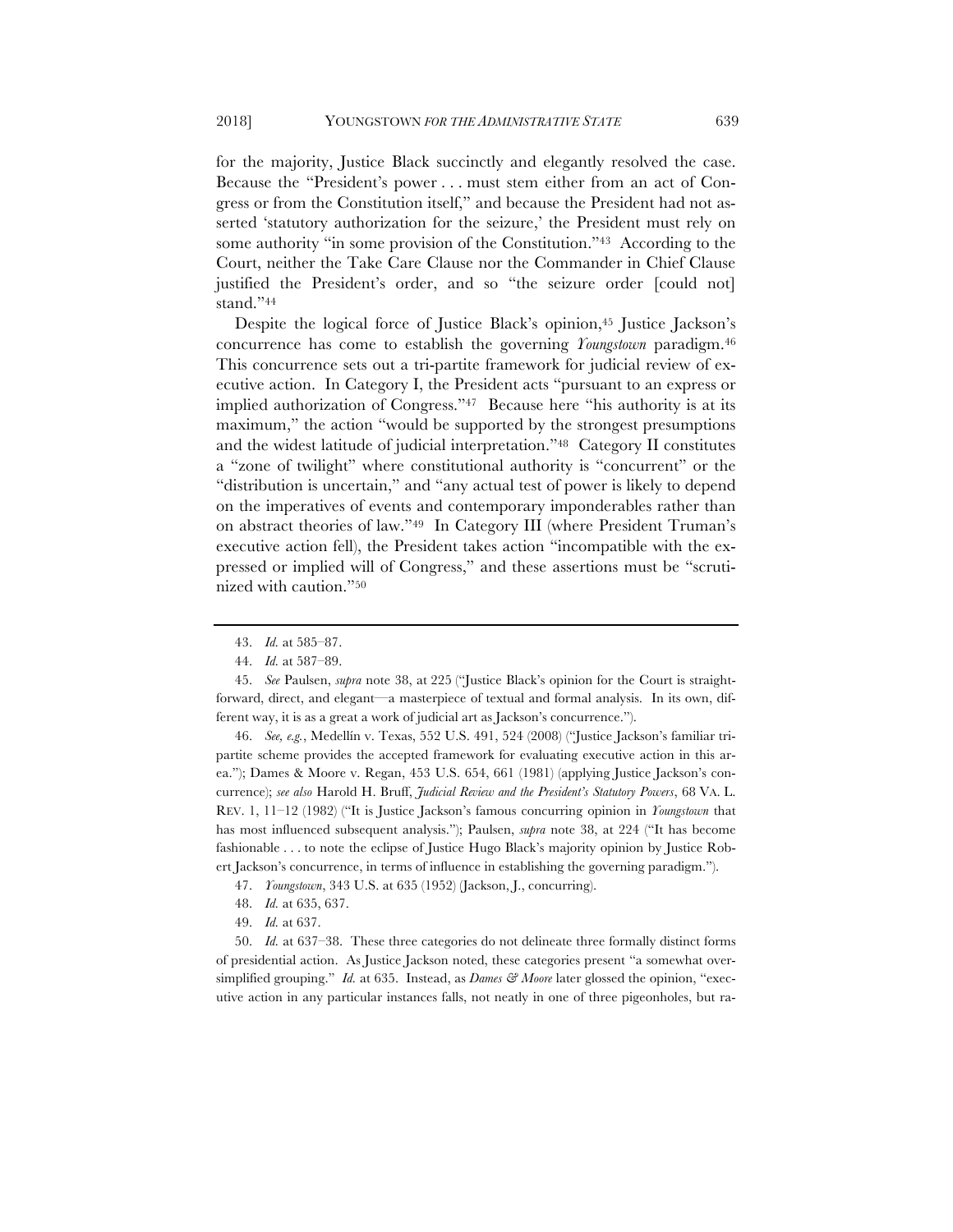For our purposes, it is worth unpacking two central aspects of the *Youngstown* framework: (1) *Youngstown* requires the Court to proceed in two steps of analysis, creating what might be called "first order" and "second order" rules51; while the first-order rule requires the Court to employ the traditional tools of statutory interpretation to categorize the executive action, the second-order rule counsels a functional, deferential style of review; and (2) underlying constitutional values that support *Youngstown*'s approach include efficiency—or the "Energy in the Executive"<sup>52</sup>—and democratic accountability.53

# *1.* Youngstown*'s Two-Step Deference Regime*

*Youngstown* articulates a two-step method of analysis. First, a court must engage in traditional statutory interpretation to categorize executive action. Justice Jackson's framework distinguishes presidential action in three categories. But such a framework turns on the prior question of categorization. To apply the framework, then, the Court must first determine whether "the President acts pursuant to an express or implied authorization of Congress" or whether he has taken "measures incompatible" with that expressed will.<sup>54</sup> When making these determinations, the Court of course will rely upon the traditional tools of interpretation—like text, structure, legislative history, or whatever interpretive tools the Court applies.<sup>55</sup> Should the ques-

ther at some point along a spectrum running from explicit congressional authorization to explicit congressional prohibition." 453 U.S. at 669. The three categories, then, represent the extremes (and the center point) of a "continuum of deference." *Cf.* Eskridge & Baer, *supra* note 38, at 1096 (noting the varied deference regimes the Court applies). Under *Youngstown*, the more clearly presidential action falls within the zone of congressionally delegated authority, the more deferential the court should be in determining the act's legality.

<sup>51.</sup> *See* Paulsen, *supra* note 38, at 230 ("[Category II] is [a] second-order [rule] in the sense that it is not a rule of direct constitutional interpretation, but a rule concerning what to do where inquiry under first-order principles of interpretation (such as consideration of the Constitution's text, structure and historical evidence of original meaning) fails to yield a sufficiently determinate answer . . . .").

<sup>52.</sup> THE FEDERALIST NO. 70, at 402 (Alexander Hamilton) (Isaac Kramnick ed., 1987).

<sup>53.</sup> *Cf.* Kagan, *supra* note 22, at 2331–32 (noting that all "models of administration" must address both "how to make administration accountable to the public and how to make administration efficient" and further arguing that the new model of "presidential administration" supports both values).

<sup>54.</sup> *Youngstown*, 343 U.S. at 637 (Jackson, J., concurring).

<sup>55.</sup> *See, e.g.*, ANTONIN SCALIA & BRYAN A. GARNER, READING LAW: THE INTERPRETATION OF LEGAL TEXTS (2012) (codifying canons of interpretation); WILLIAM N. ESKRIDGE JR., INTERPRETING LAW: A PRIMER ON HOW TO READ STATUTES AND THE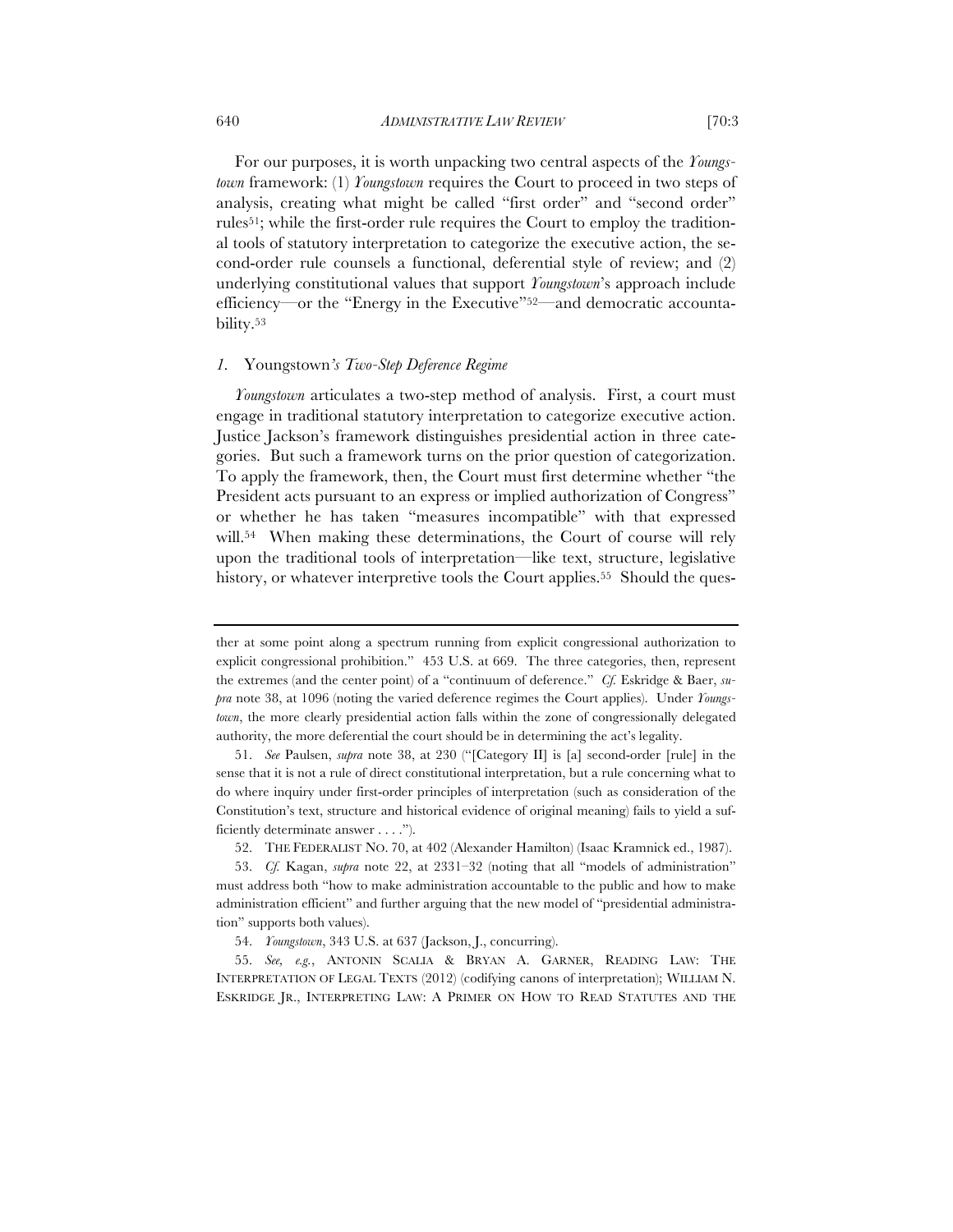tion fall easily into Category I or Category III, all that remains is to forbid or permit the activity.

But not all legal questions can be resolved with these traditional tools.<sup>56</sup> Sometimes, even for the strictest originalist, the first-order analysis will "fail[] to yield a sufficiently determinate answer, or yield<sup>[]</sup> a range of legitimate answers none of which is sufficiently preferable . . . [to] be called the 'right answer.'"57 In other words, the traditional modes of constitutional and statutory interpretation—or, at least, the reliance on mere text or structure—might not yield a clear answer.58 Using Justice Jackson's language, the "abstract theories of law" might not always resolve the question.59 Then, the question falls into Category II's "zone of twilight," and the framework requires the Court to look beyond "abstract theories of law" to decide the case.<sup>60</sup>

In Category II, the Court reaches beyond its traditional tools of statutory or constitutional interpretation. This second-order reasoning, I shall argue, represents a functional, deferential analysis of the President's actions. Because President Truman in *Youngstown* never bothered to assert a specific statutory authorization,<sup>61</sup> Justice Jackson's concurrence barely mentions

CONSTITUTION (2016) (same). *But cf.* Abbe R. Gluck, *The States as Laboratories of Statutory Interpretation: Methodological Consensus and the New Modified Textualism*, 119 YALE L.J. 1750, 1761 (2010) ("[T]he U.S. Supreme Court still is divided over which interpretive tools, in what order, should be used to resolve statutory questions.").

<sup>56.</sup> Constitutional theorists often recognize this reality, though interpreters will differ about the determinacy of the text. *See, e.g.*, Keith E. Whittington, *Constructing a New American Constitution*, 27 CONST. COMMENT. 119, 120–21 (2010) (noting that, in some situations, "the Constitution as written cannot in good faith be said to provide a determinate answer to a given question."); JACK M. BALKIN, LIVING ORIGINALISM 14–15 (2011) (explaining that "many other materials gloss text and principles" when the text does not state a "concrete and specific rule").

<sup>57.</sup> Paulsen, *supra* note 38, at 230. *But cf.* Gary Lawson, *Proving the Law*, 86 NW. U. L. REV. 859, 859 (1992) (noting that Anglo-American law has failed to theorize when an interpretation meets its burden of proof, or when it's "time to declare epistemological victory and move on"); Kavanaugh, *supra* note 29, at 2121 (stating that "it is so difficult to make those clarity versus ambiguity determinations in a coherent, evenhanded way"); Scalia, *supra* note 10, at 520 (describing the proper approach to the threshold determination of ambiguity as the "chink in *Chevron*'s armor").

<sup>58.</sup> *See, e.g.*, Curtis A. Bradley & Trevor W. Morrison, *Historical Gloss and the Separation of Powers*, 126 HARV. L. REV. 411, 424–32 (2012) (discussing when historical practice should be used to clarify the Constitution's meaning under different theories of interpretation).

<sup>59.</sup> *Youngstown*, 343 U.S. at 637.

<sup>60.</sup> *Id.*

<sup>61.</sup> *See id.* at 591 ("Now, therefore, by virtue of the authority vested in me by the Con-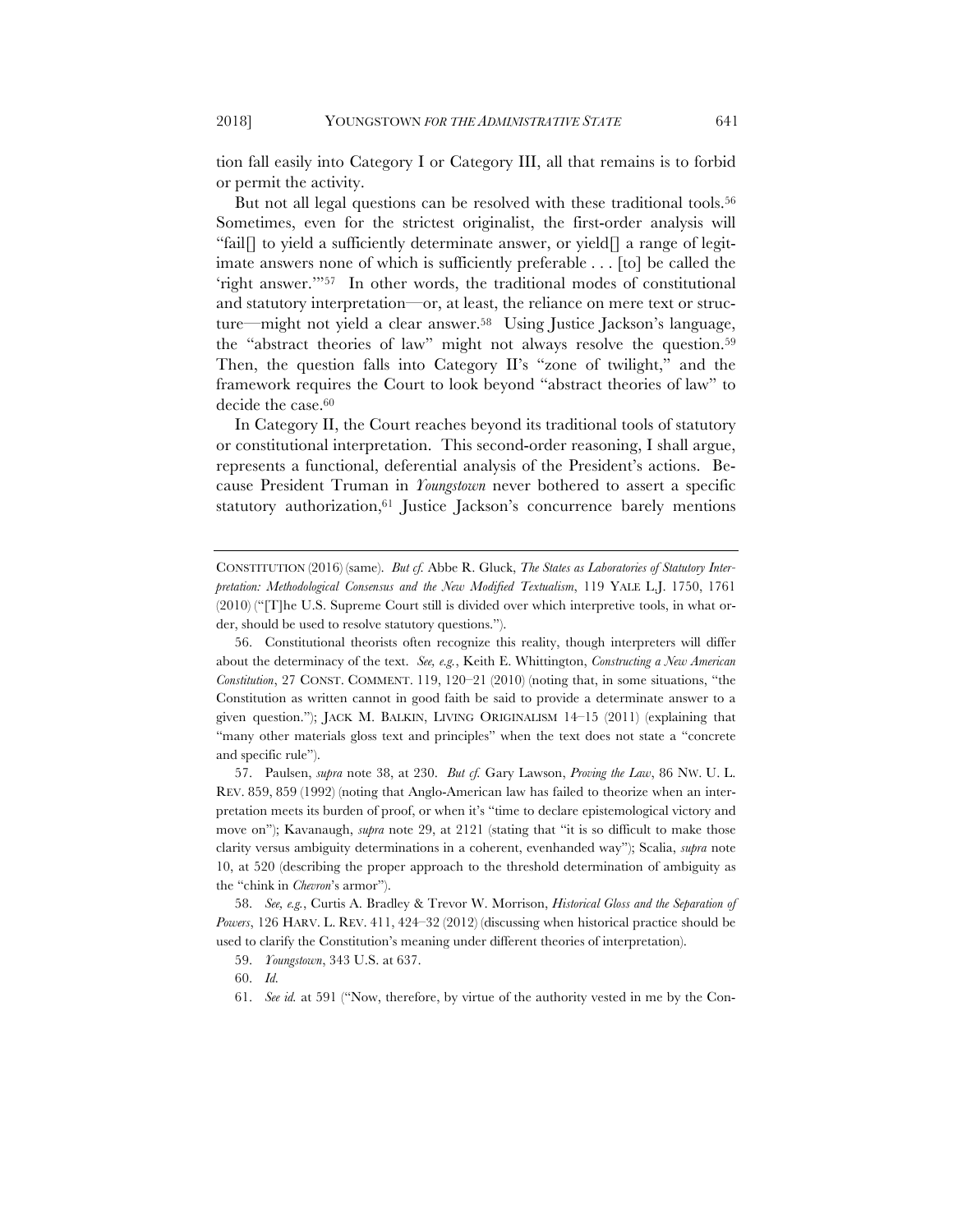how a Court should approach the questions in Category II. Nonetheless, he does mention in passing the "imperatives of events and contemporary imponderables"62 and "congressional inertia, indifference or quiescence."63 These factors suggest that the Court should employ a functional mode of review in Category II.

This functional approach in Category II constitutes a deference regime. As Professors Eskridge and Baer note, "in the twilight zone, judges should be *deferential* to presidential interpretation even where there is no implicit delegation."64 In areas where the distribution of overlapping constitutional powers is "uncertain," the Court cannot clearly say one way or another that the activity of the President is *un*lawful.65 As Professor Paulsen writes, "Only if it can be said, with a sufficient degree of confidence . . . , that the president's action *is unconstitutional*—unconstitutional irrespective of whatever Congress thinks—should a court invalidate it."66 This reasoning, according to Paulsen, flows from the basic theory of judicial review in *Marbury v. Madison* and *Federalist No. 78*. Though the Court must supply the Constitution's "higher law" instead of a contrary executive order, the Constitution must first supply a rule of law by which the Court could claim that the executive's action is *un*constitutional.67 In the absence of such a rule, the Court

64. Eskridge & Baer, *supra* note 38, at 1164 (emphasis added); *see also, e.g.*, Paulsen, *supra*  note 38, at 230 ("[*Youngstown*] is a rule of deference not terribly unlike other such rules of interpretive deference" (citing *Chevron*)). Though support for this claim in the case law might seem thin, that is because the Court has so rarely addressed it. *See* Jack Goldsmith, Zivotovsky II *as Precedent in the Executive Branch*, 129 HARV. L. REV. 112, 115 (2015) ("For all the sanctification this framework has received in law reviews and public discourse, the Court prior to *Zivotofsky II* had deployed it in only four cases . . . .").

67. *See id.* at 231 n.52.

stitution and laws of the United States, and as President of the United States and Commander in Chief of the armed forces of the United States, it is hereby ordered as follows . . . ." (quoting Exec. Order No. 10,340, 17 Fed. Reg. 3139 (to be codified at 3 C.F.R. 861) (April 8, 1952))).

<sup>62.</sup> *Id.* at 637.

<sup>63.</sup> *See id.*; *id.* at 610–11 (Frankfurter, J., concurring) (arguing that "a systematic, unbroken, executive practice, long pursued to the knowledge of the Congress and never before questioned" should inform interpretation of the "Executive Power" vested in the President); *see also* NLRB v. Noel Canning, 134 S. Ct. 2550, 2560 (2014) ("But it is equally true that the longstanding 'practice of the government' can inform our determination of 'what the law is.'" (quoting *McCulloch* and *Marbury*)); Bruff, *supra* note 46, at 35 ("The courts should be willing to regard some presidential practices as having so ripened into implied constitutional power that Congress must legislate explicitly to restrict them.").

<sup>65.</sup> *See* Paulsen, *supra* note 38, at 232.

<sup>66.</sup> *Id.* at 231.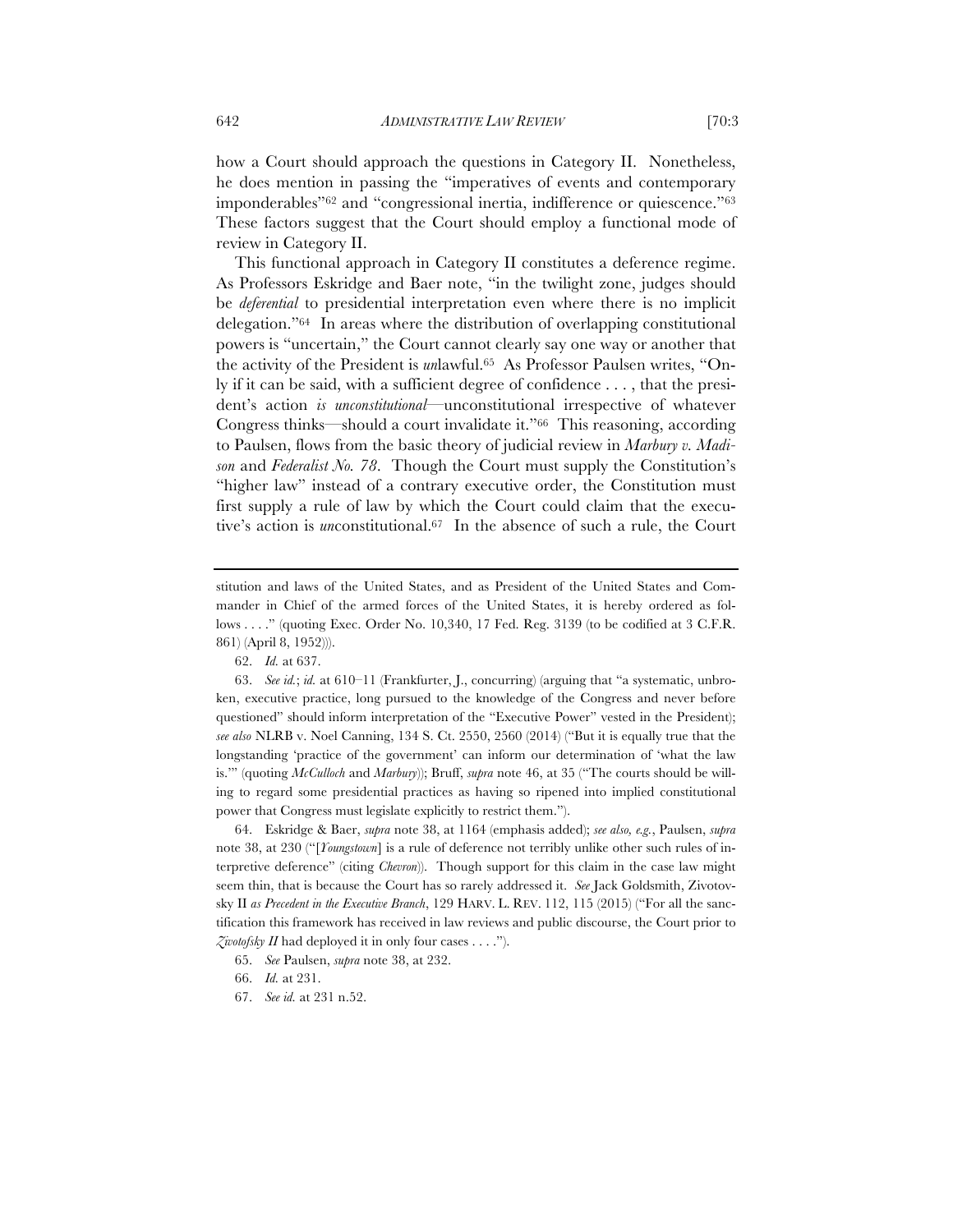should "not [be] prepared to say that the President lacks the power."68

Precedent affirms this reading of *Youngstown* Category II as a deference regime. In *Dames & Moore v. Regan*,<sup>69</sup> the Court applied this two-step approach to another separation of powers question. In the case, the Court considered two distinct legal claims; each rested on distinct statutory or constitutional authority. Pursuant to an agreement with Iran, Presidents Carter and Reagan issued executive orders that (1) nullified all non-Iranian interests in Iranian assets and (2) suspended claims against Iranian citizens such that they would have "no legal effect in any action now pending in any court of the United States."70 The Court engaged in careful analysis of the International Emergency Economic Powers Act (IEEPA),71 and it concluded that the plain text contemplated the nullification of the attachments.72 Because the President's *first* legal action was "taken pursuant to specific congressional authorization," the Court sustained the action under *Youngstown*'s Category I.73

But "although the IEEPA authorized the nullification of the attachments," it could not be read to "authorize the suspension of the claims."74 It also rejected the argument that the Hostage Act could be construed as "specific authorization of the President's action."75 Therefore, the Court then proceeded to analyze the question under Category II.76 Once there,

75. *Id.* at 677.

<sup>68.</sup> Dames & Moore v. Regan, 453 U.S. 654, 688 (1981) (applying Category II).

<sup>69.</sup> 453 U.S. 654, 654 (1981). Notably, Justice Rehnquist wrote the majority opinion in *Dames & Moore* and served as the law clerk to Justice Jackson while he wrote his concurrence in *Youngstown*. Jay S. Bybee & Tuan N. Samahon, *William Rehnquist, the Separation of Powers, and the Riddle of the Sphinx*, 58 STAN. L. REV. 1735, 1737–41 (2006).

<sup>70.</sup> *See* Exec. Order No. 12,294, 46 Fed. Reg. 14111 (Feb. 26, 1981); *see also Dames & Moore*, 453 U.S. at 666.

<sup>71.</sup> Pub. L. No. 95-223, 91 Stat. 1626 (1977); *see also* 50 U.S.C. § 1702(a)(1) (1976 ed., Supp. IV).

<sup>72.</sup> *See Dames & Moore*, 453 U.S. at 669–74.

<sup>73.</sup> *Id.* at 674 (quoting Youngstown Sheet & Tube Co. v. Sawyer, 343 U.S. 579, 637 (1952) (Jackson, J., concurring)).

<sup>74.</sup> *Id.* at 675.

<sup>76.</sup> *Medellín v. Texas*, another case that addresses *Youngstown* Category II, makes clear that the kind of reasoning proper to step two does not belong at step one. 552 U.S. 491 (2008). First, the Court reasoned that a non-self-executing treaty, by its own terms, could never provide congressional authorization that would place presidential action in Category I or even Category II. *See id.* at 527. Then, the Court considered whether "congressional 'acquiescence'" could nonetheless justify the President's Category III action. It reasoned: "Under the *Youngstown* tripartite framework, congressional acquiescence is pertinent when the President's action falls within the second category." *Id.* at 528. The *Medellín* line of reason-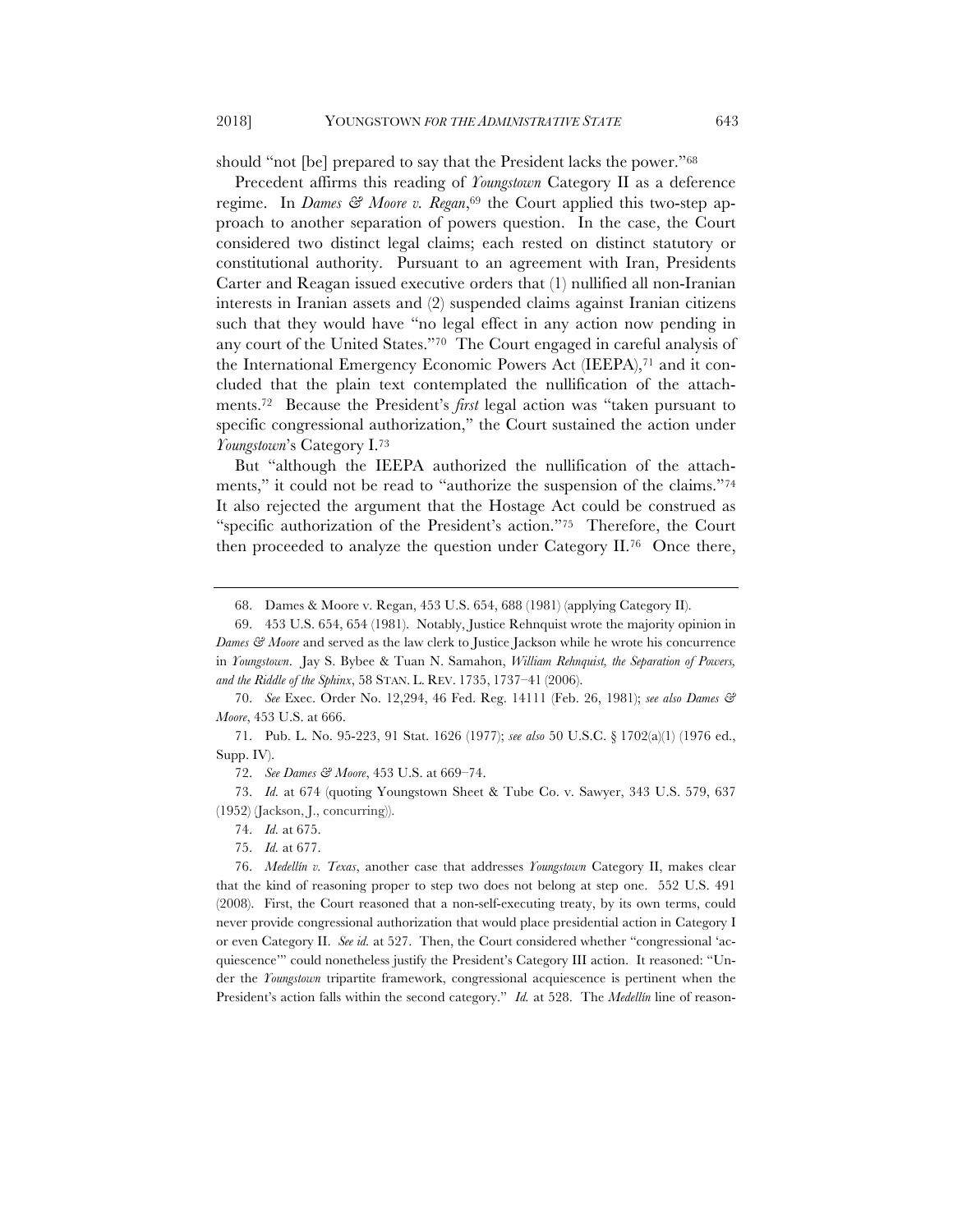the Court engaged in freewheeling functional analysis based on "contemporary imponderables" and "congressional . . . quiescence."77 First, the Court noted the importance of international claim settlements for peaceful international relationships. Because "outstanding claims by nationals of one country against the government of another country are 'sources of friction' between the two sovereigns,"78 the Court noted, the President has often "settl[ed] such claims by executive agreement without the advice and consent of the Senate."79 Congress never expressed disapproval of this practice and often legislated with the assumption that it would continue. It therefore "implicitly approved the practice of claim settlement by executive agreement."80 Second, the Court noted that the President had "some measure of power to enter into executive agreements without obtaining the advice and consent of the Senate."81 And third, the Court relied on the functional argument that the "means chosen by the President to settle the claims of American nationals" were particularly suitable.82 Because the citizens whose claims were suspended received "access to an international tribunal before which they may well recover something on their claims," these citizens "receiv[ed] something in return for the suspension of their claims."83 These three factors together justified the Court's ruling in favor of the Reagan administration.

*Dames & Moore* confirms that Category II represents a deference regime for at least two reasons. First, the Court never found that any particular legal source ever authorized the President's action. Of course, this would violate Justice Black's straightforward reasoning in *Youngstown*: "President's power . . . must stem either from an act of Congress or from the Constitution itself."84 Instead, Justice Rehnquist—the law clerk to Justice Jackson when the Court decided *Youngstown*<sup>85</sup>—claimed that the congressional ac-

85*.* Bybee & Samahon, *supra* note 69, at 1737.

ing makes sense: When the standard tools of constitutional interpretation provide a clear answer to whether the President can justify her claims of authority, the Court need not resort to its second-order rules for resolving the conflict.

<sup>77.</sup> *See* Youngstown Sheet & Tube Co. v. Sawyer, 343 U.S. 579, 637 (1952) (Jackson, J., concurring).

<sup>78.</sup> *Dames & Moore*, 453 U.S. at 679.

<sup>79.</sup> *Id.* 

<sup>80.</sup> *Id.* at 680.

<sup>81.</sup> *Id.* at 682.

<sup>82.</sup> *Id.* at 686–87.

<sup>83.</sup> *Id.* at 687.

<sup>84.</sup> Youngstown Sheet & Tube Co. v. Sawyer, 343 U.S. 579, 585–86 (1952).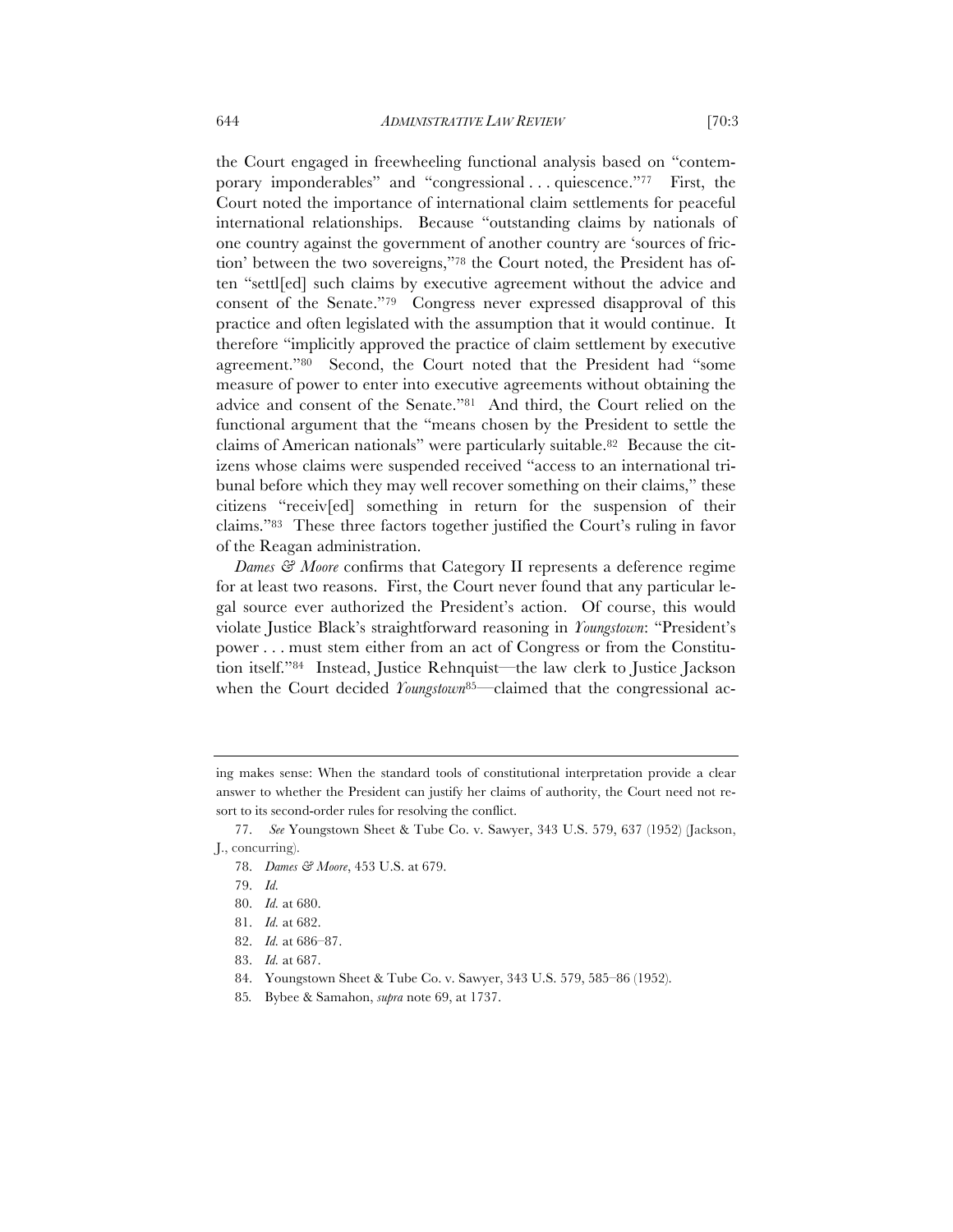quiescence should be treated as a "gloss on 'the Executive Power.'"86 But the Court also never explicitly stated that the power to settle claims fell within the inherent power of Article II. Throughout, the Court hedged on its conclusions, "We are not *prepared to say*," the Court stated, "that the President lacks the power."87 Likewise, the Court stated elsewhere, "we cannot say that [this] action exceeded the President's powers."88 The best reading of *Dames & Moore* is not that the Court found an affirmative "gloss" on Article II that justified the President's action, but rather that the Court was "not prepared to say" that the action was *un*lawful.89

Second, the Court's emphasis on congressional "acquiescence" itself incorporates a rule of deference. Justice Scalia's concurrence in *NLRB v. Noel Canning*<sup>90</sup> advanced a related argument. If the Court defers to executive practice and congressional acquiescence, the doctrine will "systematically favor the expansion of executive power at the expense of Congress."91 He continued, "staking out a position and defending it over time is far easier for the Executive Branch."92 Hindrances to congressional action include congressional "veto-gates" like committee systems, collective action problems, incentive misalignment between each member's interest and the institution's collective interest, party loyalties that could discourage members of Congress from challenging a same-party President, and more.<sup>93</sup> All of these

93. *See generally* Bradley & Morrison, *supra* note 58, at 438–47.

<sup>86.</sup> *Dames & Moore*, 453 U.S. at 686 (quoting *Youngstown*, 343 U.S. at 610–11); *see also*  Bruff, *supra* note 46, at 38 ("*Dames & Moore* was a gloss on the President's implied constitutional powers . . . .").

<sup>87.</sup> *Dames & Moore,* 453 U.S. at 688 (emphasis added).

<sup>88.</sup> *Id.* at 686.

<sup>89.</sup> *See supra* notes 64–68 and accompanying text (rooting this approach to judicial review in *Marbury*).

<sup>90.</sup> 134 S. Ct. 2550, 2592 (2014) (Scalia, J., concurring). The disagreement between the majority and the dissent in *Noel Canning* turned on how historical practice interacts with textual ambiguity. *See generally* Curtis A. Bradley & Neil S. Siegel, *After Recess: Historical Practice, Textual Ambiguity, and Constitutional Adverse Possession*, 2014 SUP. CT. REV. 1, 37 (2014). Both Justices Breyer and Scalia agreed that historical practice should be relevant to the interpretive question presented. But while Justice Breyer's majority opinion found textual ambiguity *because* of the "extratextual considerations," *id.* at 36, Justice Scalia argued that historical practice "does not relieve us of our duty to interpret the Constitution in light of its text, structure, and original understanding." *Noel Canning*, 134 S. Ct. at 2594. Notably, the majority's approach in *Noel Canning* seems somewhat in tension with the refusal to consider "acquiescence" at step one in *Medellín*, but the point stands. *See supra* note 76 and accompanying text.

<sup>91.</sup> *Noel Canning*, 134 S. Ct. at 2605 (Scalia, J., concurring).

<sup>92.</sup> *Id.*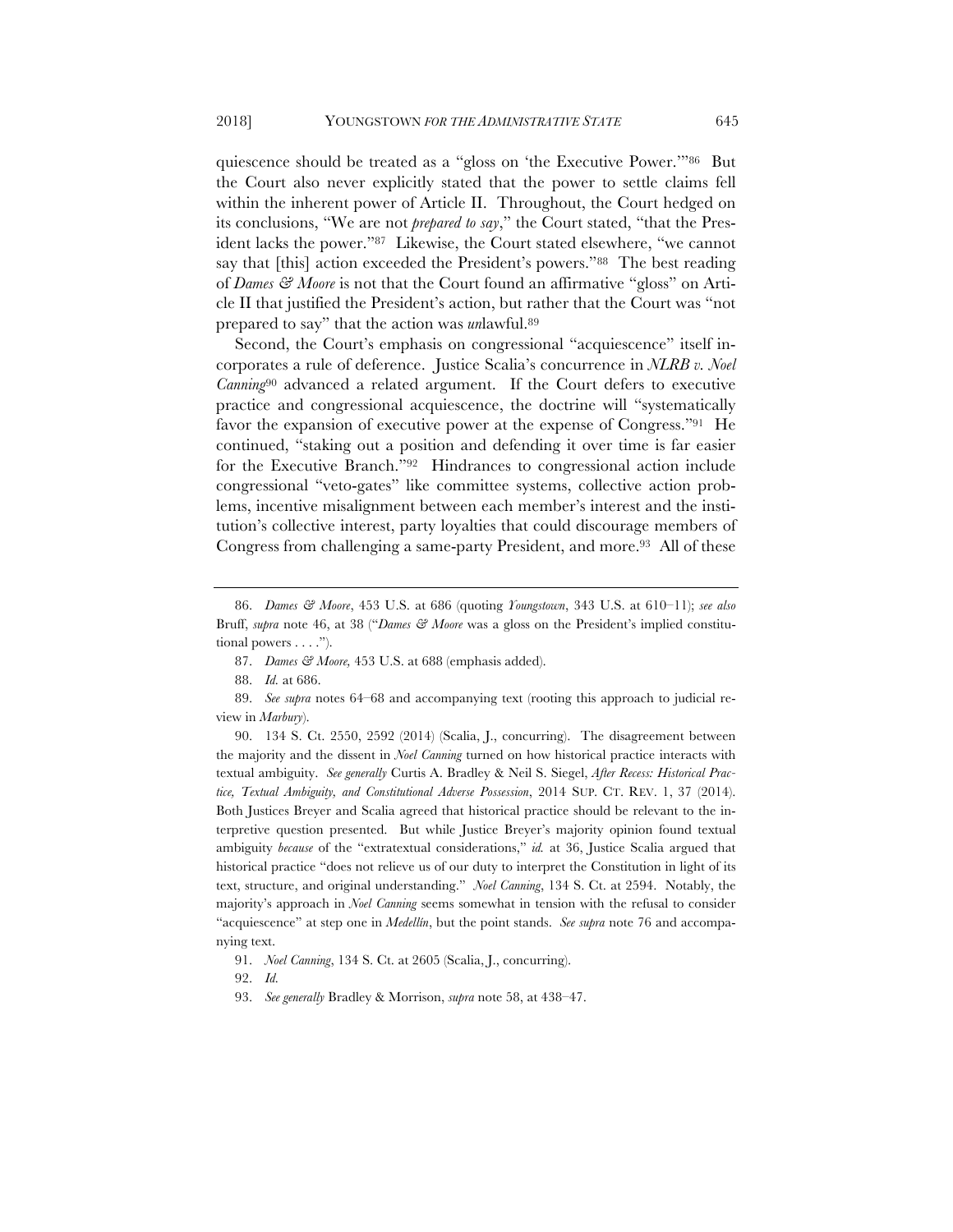factors conspire to make Congress sluggish. In theory, these limitations make Congress an adequate deliberative body or prevent the tyrannical exercise of legislative power.94 But these institutional limitations also mean that standard of judicial review that incorporates congressional acquiescence will be a de facto rule of judicial deference.

*Youngstown* Category II, then, is a deference regime. 95 In this regime, the Court applies a two-step mode of analysis. The first step applies the traditional tools of statutory interpretation to categorize presidential action. If these tools fail to resolve issue, the Court engages in light, functional review of the President's action. Under this standard of review, the Court will only rebuke the President if it finds the action to be affirmatively unlawful. Uncertain cases, as *Dames & Moore* shows, should be resolved in favor of the President. What's more, because the standard looks to congressional acquiescence, the rule incorporates a de facto regime of deference to the President. The next Section explicates the underlying values that this deference regime serves.

# *2. Justifying Category II Deference*

This rule of deference in Category II respects the limited institutional competence of the judiciary within our constitutional system. A restrained judiciary protects a number of constitutional and normative values. First, it respects the greater democratic legitimacy of the political branches of government—thereby limiting or avoiding the "countermajoritarian difficulty."96 Second, the judiciary is not competent to make complex policy determinations.97 These questions fall outside the legitimate scope of the judicial power to determine and adjudicate.<sup>98</sup>

96. *See generally* ALEXANDER M. BICKEL, THE LEAST DANGEROUS BRANCH: THE SUPREME COURT AT THE BAR OF POLITICS 16 (1962) ("The root difficulty is that judicial review is a counter-majoritarian force in our system."); *see also* Barry Friedman, *The History of Countermajoritarian Difficulty, Part One: The Road to Judicial Supremacy*, 73 N.Y.U. L. REV. 333 (1998).

<sup>94.</sup> *See id.* at 440.

<sup>95.</sup> *Accord* Eskridge & Baer, *supra* note 38, at 1164 ("In the twilight zone, judges should be deferential to presidential interpretation even where there is no implicit delegation."); Paulsen, *supra* note 38, at 230 ("[*Youngstown*] is a rule of judicial deference, not terribly unlike other such rules of interpretive deference.").

<sup>97.</sup> *See* Starr, *supra* note 22, at 312 (noting that policy is "not the natural province of courts").

<sup>98.</sup> *Cf.* Hamdan v. Rumsfeld, 548 U.S. 557, 678, 723 (2006) (Thomas, J., dissenting) ("The plurality's evident belief that *it* is qualified to pass on the 'military necessity' of the Commander in Chief's decision to employ a particular form of force against our enemies is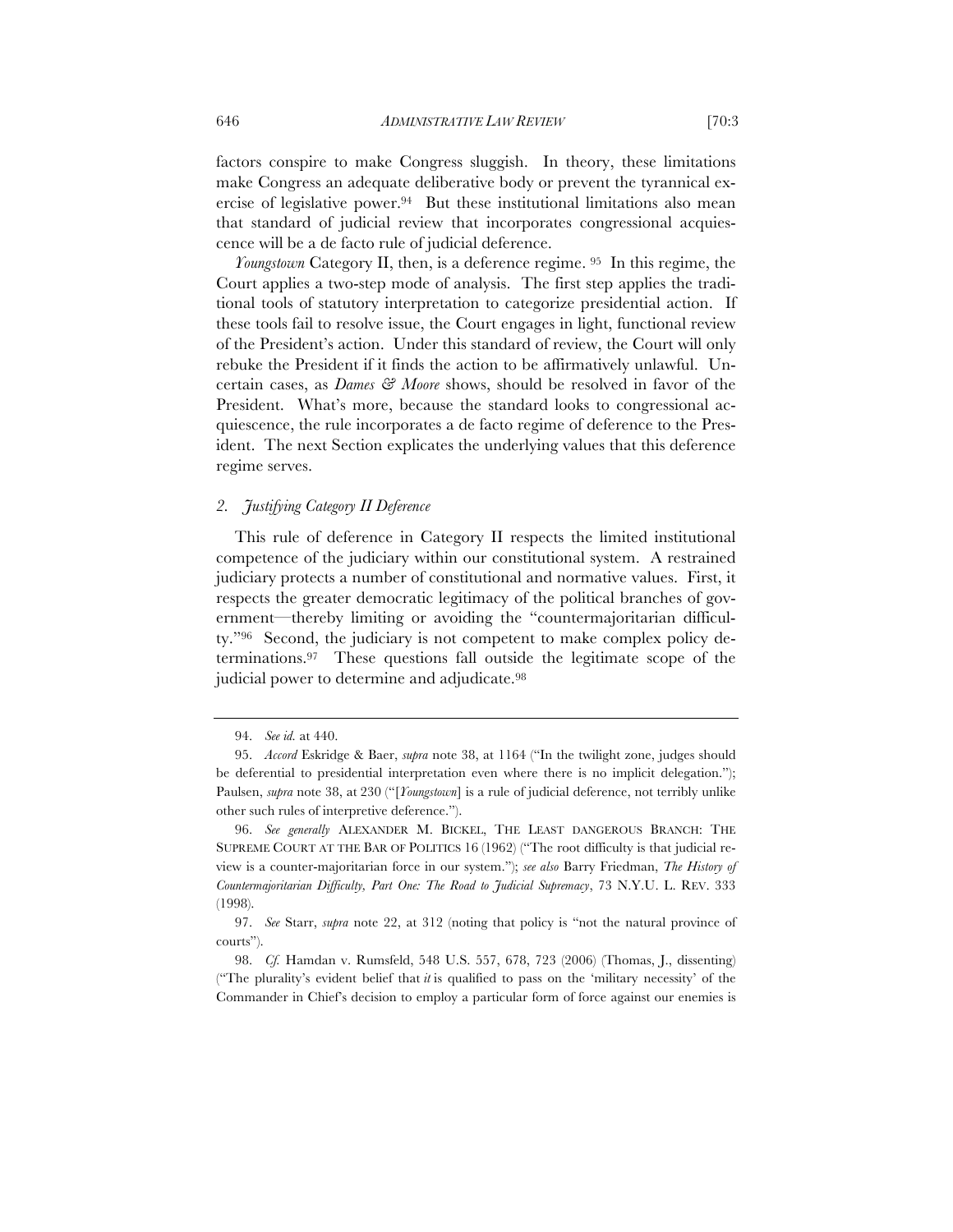Arguments about the limited judicial role have deep roots in the constitutional tradition.99 In *Marbury v. Madison*, for example, the Court noted that some "mere political act[s]" belong only "to the Executive department."100 For some powers, the President may exercise them in "his own discretion," "accountable only to his country in his political character, and to his own conscience."101 In these situations, the question of the action's legality "can never be examinable by the courts."102 These constitutional concerns surface again in the political question doctrine. In that line of cases, the Court will find a controversy nonjusticiable if there is, among other things, a "textually demonstrable commitment of the issue to a coordinate political department."103 And this determination is related to the "lack of judicially discoverable and manageable standards."<sup>104</sup> Some have argued that "dismissals on political question grounds can be understood as a form of judicial underenforcement of the Constitution."105 These doctrines leave certain important political questions to the political branches thus blunting concerns about the countermajoritarian difficulty.106

Judges often rely on these same considerations when articulating administrative law doctrine. Dissenting in *Webster v. Doe*,107 for instance, Justice Scalia interpreted the meaning of the Administrative Procedure Act (APA)  $\S 706(a)(2)$ , which excludes review of questions "committed to agency discretion *by law*":

[The clause] was intended to refer to the "common law" of judicial review of agency action—a body of jurisprudence that had marked out, with more or less precision, certain issues and certain areas that were beyond the range of judicial review. That jurisprudence included principles ranging from the "political question" doctrine, to sovereign immunity (including doctrines determining when a suit against an officer would be deemed to be a suit against the sovereign), to official immunity, to prudential limitations upon the courts' equitable powers, to what can be described no

so antithetical to our constitutional structure that it simply cannot go unanswered.").

103. Baker v. Carr, 369 U.S. 186, 217 (1962); *see also* Nixon v. United States, 506 U.S. 224, 228 (1993).

104. *Baker*, 369 U.S. at 217.

105. Bradley & Morrison, *supra* note 58, at 430; *see also id.* at 429 (noting that "historical practice arguments are connected to the political question doctrine and other justiciability limitations").

106. *Cf. id.* at 428–29 ("Judicial deference to the political branches' longstanding practices can blunt those concerns [about the legitimacy of judicial review]").

107. 486 U.S. 592, 608–09 (1988) (Scalia, J., dissenting).

<sup>99.</sup> *See generally* Bamzai, *supra* note 1.

<sup>100.</sup> Marbury v. Madison, 5 U.S. 137, 164 (1803).

<sup>101.</sup> *See id.* at 166.

<sup>102.</sup> *See id.*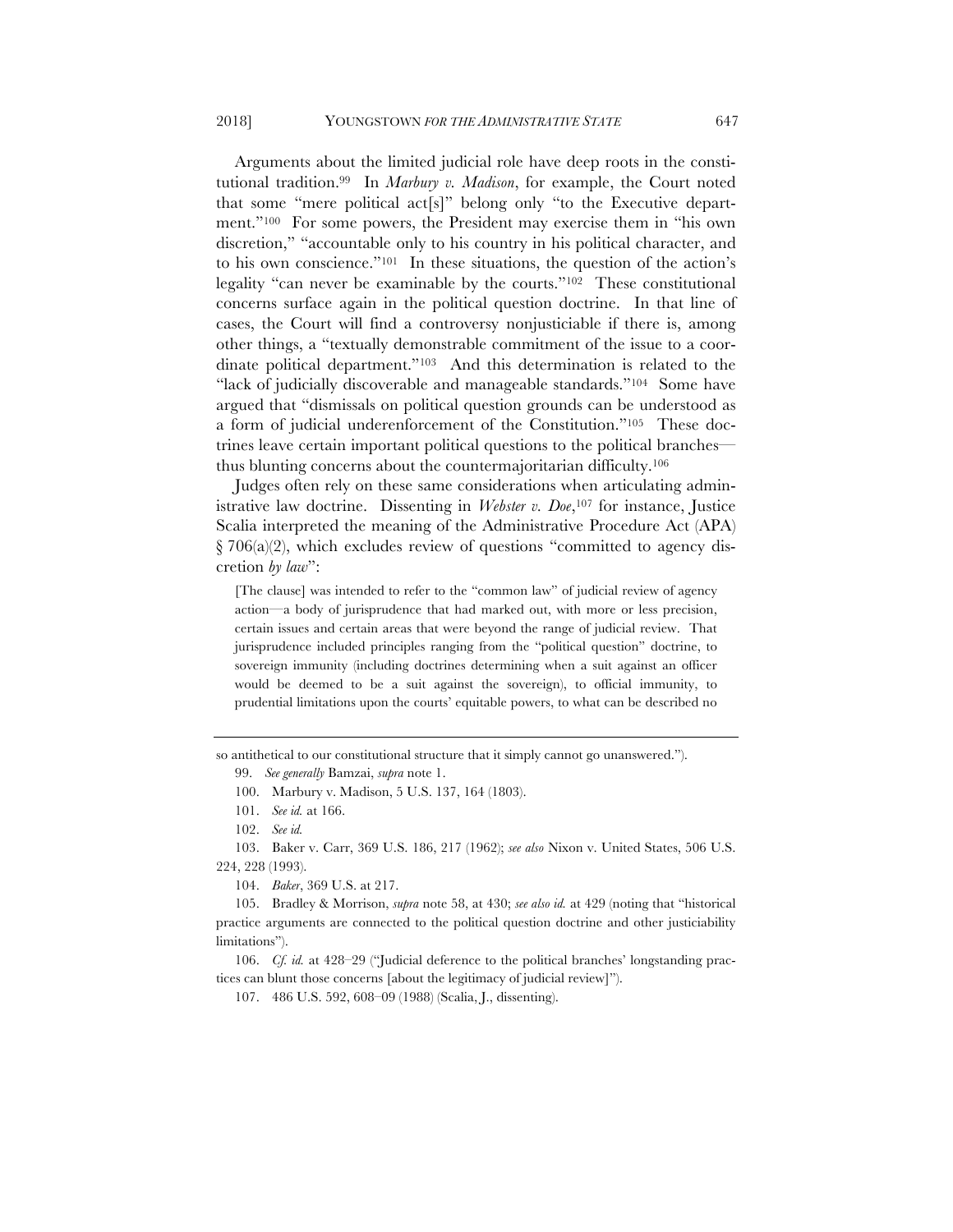more precisely than *a traditional respect for the functions of the other branches* . . . .108

In support of this point, Justice Scalia quoted *Marbury v. Madison*'s claim that any effort for the "court to control" certain kinds of "executive discretion" would be "rejected without hesitation."109

Modern theories of the administrative state can quite easily supply the theoretical justification for such a deferential jurisprudential attitude: efficiency and political accountability. As then-Professor Kagan argued, all "models of administration" must address both "how to make administration accountable to the public and how to make administration efficient."110 When courts arrogate the responsibility to make these policy decisions (e.g., by engaging in aggressive hard-look review), they remove policy decisions from the political branches. Aggressive judicial review of administrative action may reduce both efficiency and accountability. 111 And the Founders were concerned with just these two values. Justifying Article II, for example, Alexander Hamilton wrote: "Energy in the Executive is a leading character in the definition of good government."112 This energy secured not only domestic security against foreign attacks, but also to "the steady administration of the laws."113 What's more, a plural executive, he argues, would "tend[] to conceal faults and destroy responsibility."114 This is an argument from accountability.115 Concern with efficiency and accountability thus drove the Founders' design of Article II.116 Likewise, judicial deference leaves political questions to the political branches.

109. *See id.* (quoting Marbury v. Madison, 5 U.S. 137, 170–71 (1803)).

110. Kagan, *supra* note 22, at 2331.

111. *See id.* at 2383 (noting that defenders of hard look review are becoming "ever harder to locate").

112. THE FEDERALIST NO. 70, at 402 (Alexander Hamilton) (Isaac Kramnick ed., 1987).

113. *Id.* at 402. *See generally* Steven G. Calabresi, *Some Normative Arguments for the Unitary Executive*, 48 ARK. L. REV. 23, 37–42 (1995) (discussing the Framers' reliance on energy). *Cf.*  Bruff, *supra* note 46, at 13 (noting the President's "special capacity to respond to emergencies").

114. THE FEDERALIST NO. 70, *supra* note 112, at 405; *see* Bruff, *supra* note 46, at 13; *see also* Calabresi, *supra* note 113, at 42–45.

115. *See also, e.g.*, Bruff, *supra* note 46, at 32 ("The President has a better claim to deference than an agency head, because of his special political and constitutional status.").

116. *Cf.* Freytag v. Comm'r of Internal Revenue, 501 U.S. 868, 884 (1991) ("The Framers understood, however, that by limiting the appointment power, they could ensure that those who wielded it were accountable to political force and the will of the people.").

<sup>108.</sup> *Id.* (emphasis added).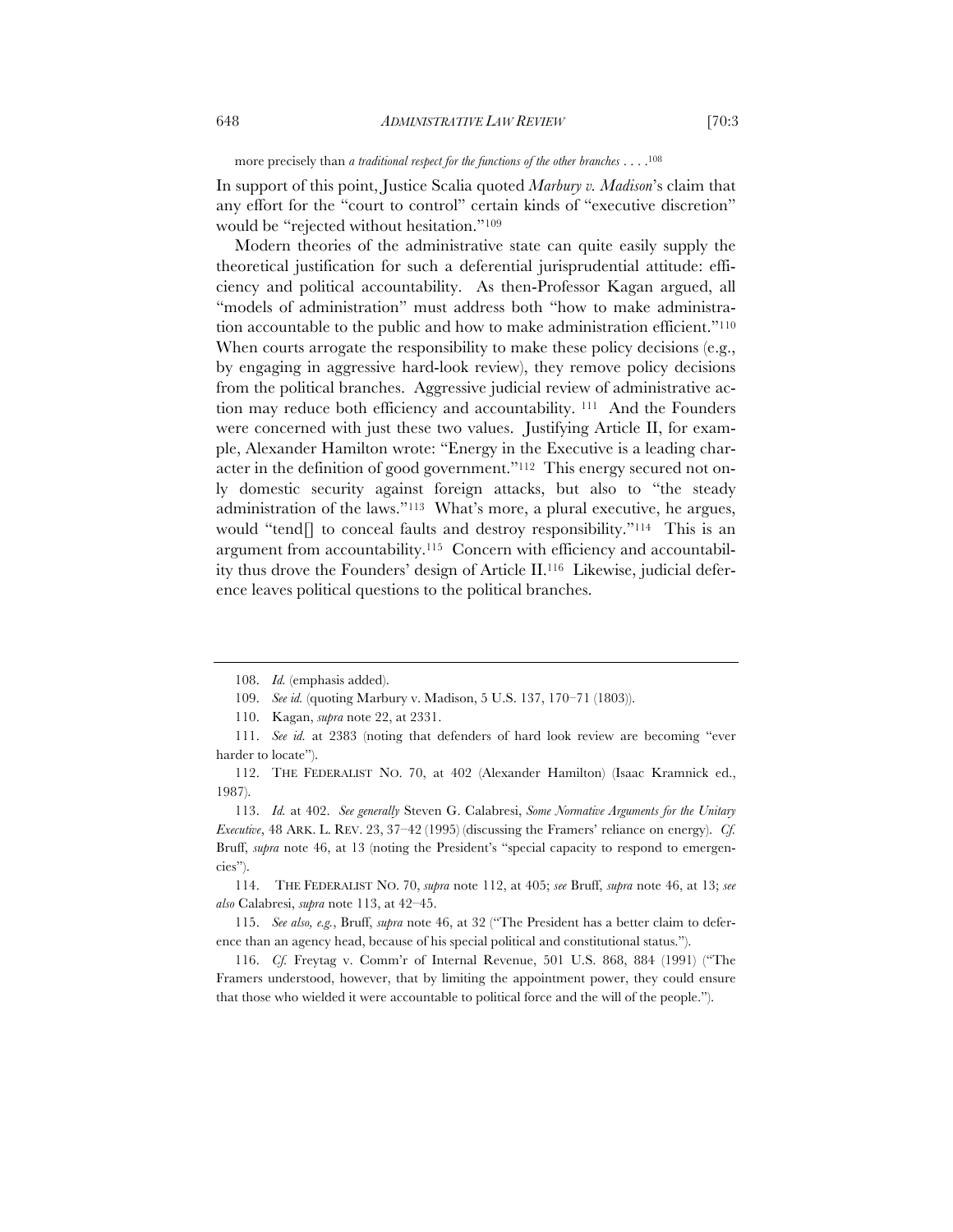# *B.* Chevron *as a Statutory* Youngstown

Shifting away from the common refrain that *Chevron* is a counter-*Marbury*,117 this Section argues that *Chevron* should be conceived as a *Youngstown* for the administrative state. This Section proceeds in two parts. First, I argue that the "mode of analysis" that the Court describes in *Chevron* mirrors the vision of *Youngstown* articulated above.118 Like *Youngstown*, *Chevron* requires the Court to apply a second-order rule when the traditional tools of judicial interpretation fail to provide a clear answer. Second, I argue that the constitutional values that justify *Youngstown* also accord with some articulated justifications for *Chevron*.

#### *1. The Methodological Analogy*

By now, repetition of *Chevron*'s framework has become rote. The Court in *Chevron* prescribed a method of analysis for courts reviewing agency constructions of statutes.119 As in *Youngstown*, the Court articulates two distinct questions: "First, always, is the question [of] whether Congress has directly spoken to the precise question at issue. If the intent of Congress is clear, that is the end of the matter."120 At *Chevron* step one, 121 the Court should employ all the "traditional tools of statutory construction" to determine the statute's meaning, as the judiciary is the "final authority on issues of statutory construction."122 But if these traditional tools fail to yield a determinative result, if the statute is "silent or ambiguous with respect to the specific issue," the Court should only ask whether the administrative interpretation is "permissible."123

Like *Youngstown*, then, *Chevron* should be interpreted to delineate three categories of executive authority to administer laws: (I) express delegations,

2018] YOUNGSTOWN *FOR THE ADMINISTRATIVE STATE* 649

<sup>117.</sup> *See* Cass R. Sunstein, Chevron *Step Zero*, 92 VA. L. REV. 187 (2006); Thomas W. Merrill, *Judicial Deference to Executive Precedent*, 101 YALE L.J. 969, 969 (1992); Cass R. Sunstein, *Law and Administration After* Chevron, 90 COLUM. L. REV. 2071, 2075 (1990).

<sup>118.</sup> *Cf.* Bybee & Samahon, *supra* note 69, at 1739 (describing *Youngstown* as a mode of analysis in separation of powers cases).

<sup>119.</sup> 467 U.S. 837, 842–44 (1984).

<sup>120.</sup> *Id.* at 842.

<sup>121.</sup> Of course, many have become critical of *Chevron*'s two-step framework. *See generally*  Matthew C. Stephenson & Adrian Vermeule, Chevron *Has Only One Step*, 95 VA. L. REV. 597 (2009). *But see* Kenneth A. Bamberger & Peter L. Strauss, Chevron*'s Two Steps*, 95 VA. L. REV. 611 (2009) (disagreeing with Vermeule and Stephenson).

<sup>122.</sup> Chevron U.S.A., Inc. v. Nat. Res. Def. Council, Inc., 467 U.S. 837, 843 n.9 (1984).

<sup>123.</sup> *Id.* at 843.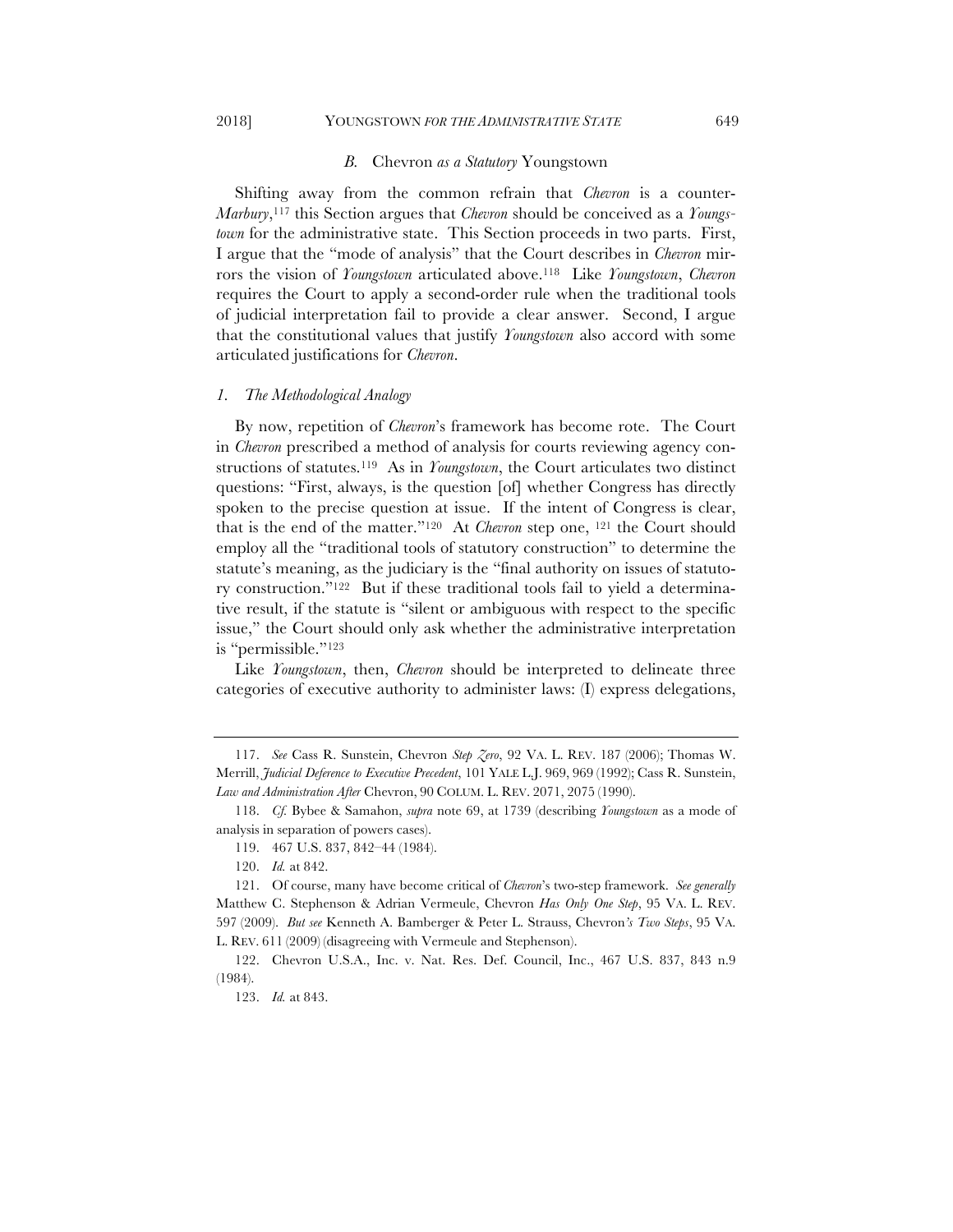(II) implied delegations, and (III) refusals to delegate. In Categories I or III, the Court uses "traditional tools of statutory construction" to determine that the "intent of Congress is clear."124 If so, the Court allows the agency's interpretation (Category I) or sets it aside (Category III). But if the statute is "silent or ambiguous," then the Court must move on to the second step (Category II).125 In this way, *Chevron* follows analogously from *Youngstown*'s Category II rule of deference. Like *Youngstown*, *Chevron* requires the Court to apply first-order and second-order rules to agency implementations of statutory interpretation. Step one requires a court to employ the "traditional tools of statutory construction" to determine whether Congress has "directly spoken to the precise question at issue."126 Sometimes, however, the statute does not provide a clear answer—*Chevron*'s Category II. Within this "zone of twilight," the Court should apply second-order principles of review. Unless the Court can determine that the agencies implementation activity is affirmatively *illegal*—either because no plausible reading of the statute grants the power, or because the implementation otherwise violates the APA127—it should be struck down. This is *Chevron*'s step two, and it corresponds neatly with *Youngstown*'s Category II.

This analogy makes good sense because *Chevron* and *Youngstown* both govern the Court's role in disputes about the proper scope of executive power. Because the power of agencies to "execute" federal statutes stems from Article II just as the President's power does,<sup>128</sup> the Court should often treat agency execution of ambiguous statutory schemes as they would presidential execution of ambiguous constitutional power.129 *Youngstown*'s mode of analysis can therefore buttress the legitimacy of *Chevron*.130

But this conceptual unity casts doubt on *Chevron*-skepticism on the right. The problem, according to skeptics, is that the "judicial power" requires courts to "exercise its independent judgment in interpreting and expound-

130. This argument turns on the claim that agency implementation constitutes internally delegated presidential power—a unitary-executivist claim. For a stronger defense of this claim, see *infra* Section II.A.

<sup>124.</sup> *Id.* at 842–43.

<sup>125.</sup> *Id.* at 843.

<sup>126.</sup> *Id.* at 842-43.

<sup>127.</sup> *See* 5 U.S.C. § 706 (2012).

<sup>128.</sup> *See* Eric A. Posner & Adrian Vermeule, *Interring the Nondelegation Doctrine*, 69 U. CHI. L. REV. 1721, 1723 (2002) ("Conversely, agents acting within the terms of such a statutory grant are exercising executive power, not legislative power.").

<sup>129.</sup> *Cf.* David J. Barron & Elena Kagan, Chevron's *Nondelegation Doctrine*, 2001 SUP. CT. REV. 201, 201–02, 206 (arguing that the strength of *Chevron* deference should turn on the extent of subdelegation within the Executive Branch).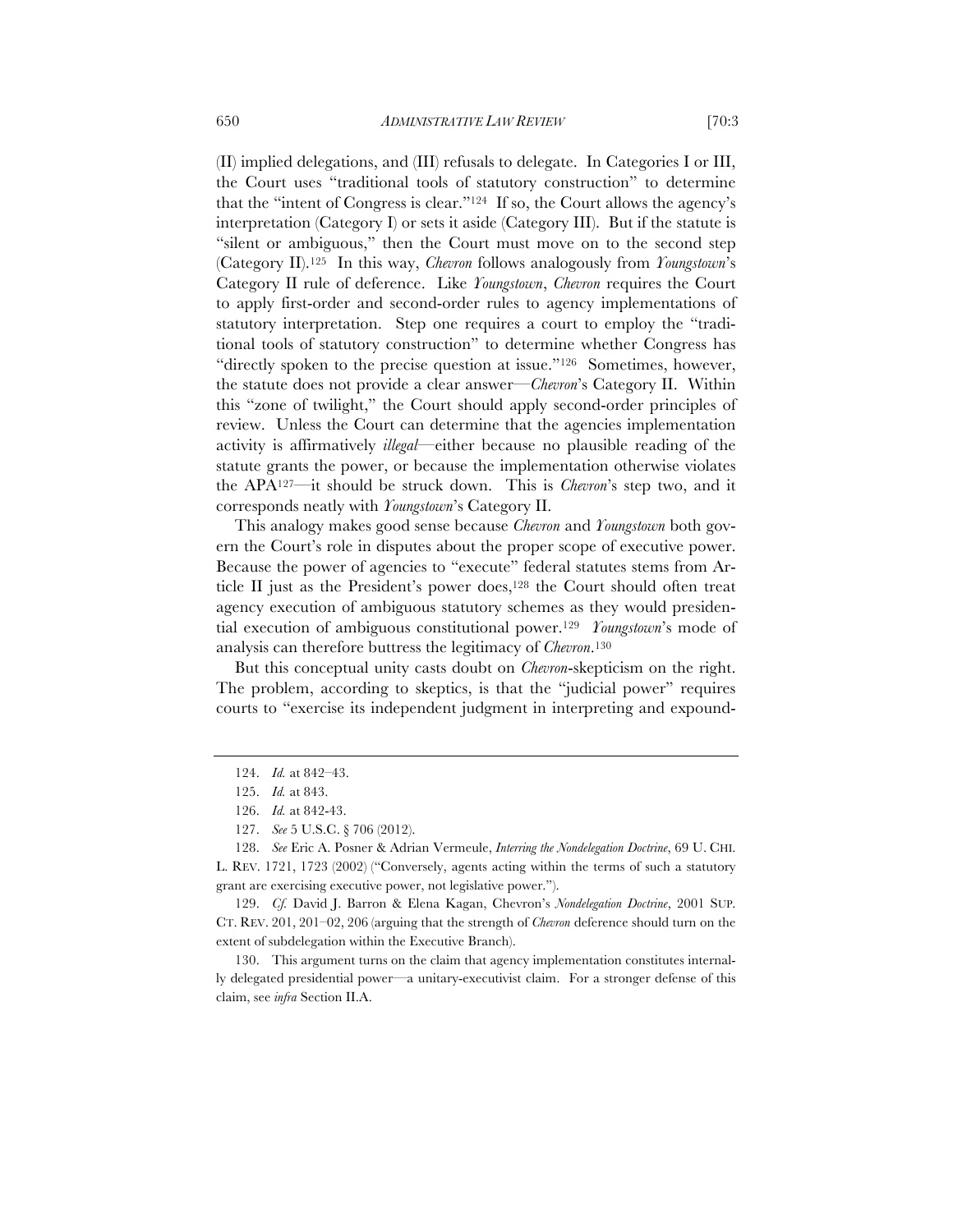ing upon the laws."131 If so, *Chevron* violates the Constitution because it "wrests from Courts the ultimate interpretative authority to say what the law is and hands it over to the Executive."132 Despite this articulation of the *Marbury*-problem, though, *Chevron* has its justification in a different articulation of the nature of judicial power. Even if the Court must "say what the law is," it should only do so when it can say so with sufficient confidence that the other branch's legitimate action is unlawful.<sup>133</sup> Therefore, the doctrine institutes a regime of judicial restraint that mirrors *Youngstown*'s deference to presidential action in Category II. When the "traditional tools of statutory interpretation" fail to provide a clear answer, courts should only strike down the law when they can say that the action is clearly *illegal*. This analogy to *Youngstown*, then, responds in part to recent criticisms that suggest that *Chevron* has no historical basis as a canon of interpretation.<sup>134</sup> Instead, *Chevron* has its pedigree as a standard of review for executive action.135

## *2. The Normative Analogy*

Besides the structural analogy between *Youngstown* and *Chevron*, they also share similar normative foundations. First, *Chevron* follows from basic principles of separation of powers. "Because federal judges are not directly accountable to any electorate," Professor Starr argues, "they have a duty voluntarily to exercise 'judicial restraint,' that is, to avoid intrusions not clearly mandated by Congress or the Constitution into the processes and decisions of any other branch."136 This Constitution does not vest "supervisory oversight" over the agencies in the courts,<sup>137</sup> but rather gives that responsibility to the President. Therefore, *Chevron* "affirms [the] fundamental allocation of responsibility" within the Constitution,138 and it does so "without violat-

- 136. *See* Starr, *supra* note 22, at 308.
- 137. *See id.* at 309.

138. *See id.* Kenn Starr therefore thinks that *Chevron* rests in part on generalizable separation of powers principles. *See* Barron & Kagan, *supra* note 129, at 213 (suggesting that Starr argued that "*Chevron* arose from separation-of-powers principles"). Not all scholars agree that these separation of powers principles—rooted in Article II—serve as the theoretical basis for *Chevron*. *See, e.g.*, Eskirdge & Baer, *supra* note 38, at 1100 ("*Curtiss-Wright* deference is distinguishable from *Chevron* deference. Because it rests in part upon the President's

<sup>131.</sup> Michigan v. EPA, 135 S. Ct. 2699, 2712 (2015) (Thomas, J., concurring).

<sup>132.</sup> *Id.*; *see also* Lipshutz, *supra* note 3, at 102 (describing Justice Thomas's administrative jurisprudence).

<sup>133.</sup> *See supra* text accompanying notes 64–70.

<sup>134.</sup> *See* Bamzai, *supra* note 26, at 908.

<sup>135.</sup> *See* Lawson, *supra* note 57, at 884 (characterizing *Chevron* as a standard of review).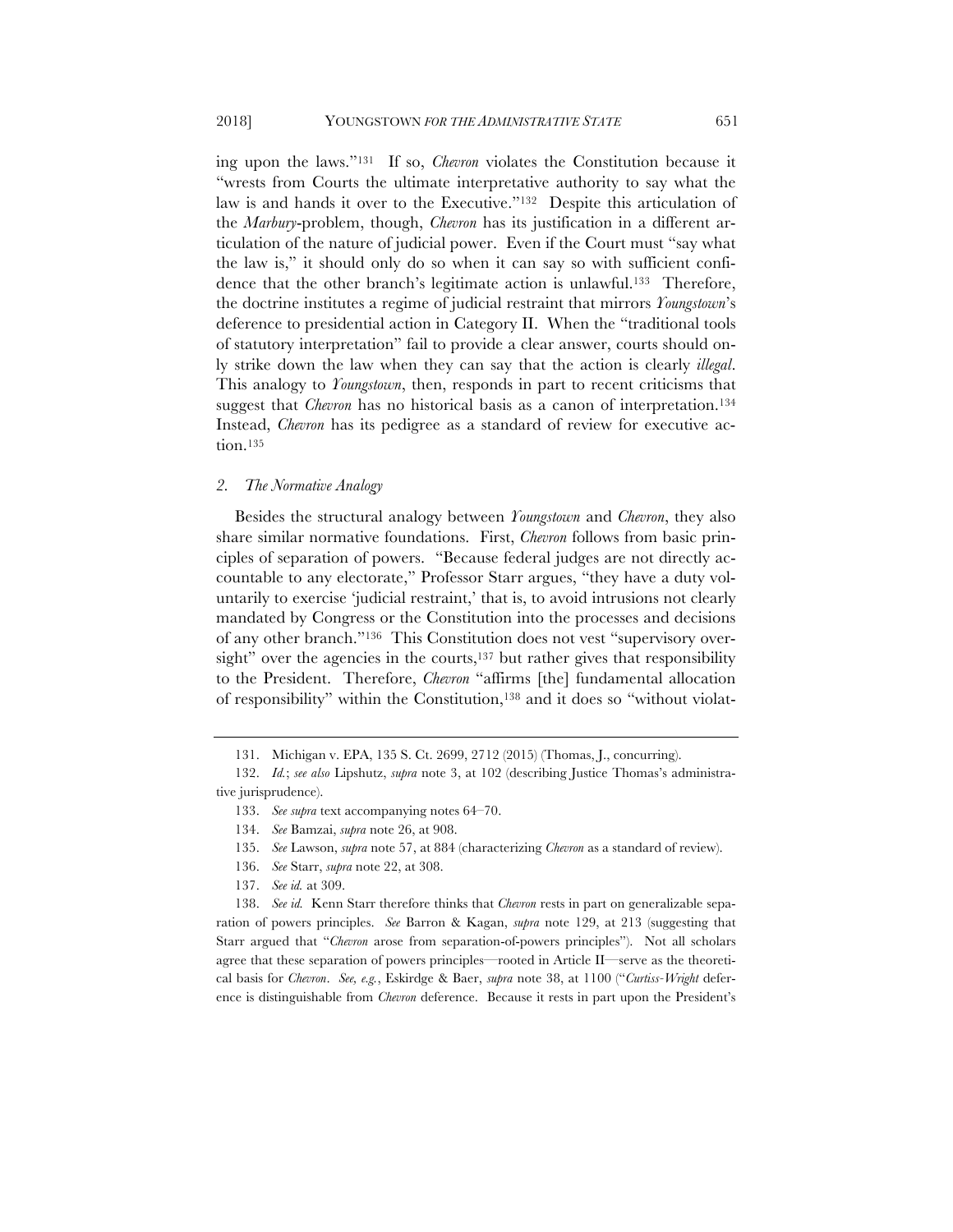ing the principles of judicial review enunciated in *Marbury*."139 These separation of powers principles also serve the values of efficiency and political accountability. For example, Justice Kagan has noted that *Chevron* can be justified based on the "functional consideration[]" that "agencies [have] a link, through the President, to a public 'constituency.'"140 Deference makes sense because "agency officials have links to political institutions . . . that the judiciary does not."141 *Chevron* itself even reasoned that "judges are not experts in the field[] and are not part of either political branch of the Government."142 Therefore, judges should not assess the wisdom of policy decisions.143 "Our Constitution," the Court concluded, "vests such responsibilities in the political branches."144

*Chevron* thus falls within a broader category of forms of judicial deference. Consider Judge Bork's attempt to cluster together a set of disparate doctrines that serve these values: "All of the doctrines that cluster about Article III—not only standing but mootness, ripeness, political question, and the like—relate in part, and in different though overlapping ways, to an idea, which is more than an intuition but less than a rigorous and explicit theory, about the constitutional and prudential limits to the powers of an unelected, unrepresentative judiciary in our kind of government."145 Judge Bork might have mentioned many other doctrine or theories of judicial review. For instance, broad remedies like structural injunctions have been historically disfavored out of concern for institutional incompetency.146 Relatedly,

Article II powers, rather than just on Congress's Article I authority, *Curtiss-Wright* deference does *not* depend upon a statutory delegation of lawmaking responsibilities."); Scalia, *supra*  note 10, at 515 (rejecting the separation of powers justification for *Chevron*).

<sup>139.</sup> Starr, *supra* note 22, at 308*. See generally* Merrill, *supra* note 2, at 498 (arguing that "*Marbury* is much closer in spirit to *Chevron* and the modern approach to the standard of review than has been commonly supposed").

<sup>140.</sup> Barron & Kagan, *supra* note 129, at 213.

<sup>141.</sup> *Id.* at 242. Professors Barron and Kagan argue that lower level agencies *are not*  accountable and so should not be granted deference. *See id.* Nonetheless, the unitaryexecutivist theory to which many conservatives subscribe would likely not draw distinctions between agency action performed by lower level officials, so long as the action is "authoritative." *See infra* Section II.C (discussing Scalia's view that the Court should treat all *authoritative* decisions by administrative agencies in the same way).

<sup>142.</sup> Chevron U.S.A., Inc. v. Nat. Res. Def. Council, Inc., 467 U.S. 837, 865 (1984).

<sup>143.</sup> *See id.*

<sup>144.</sup> *Id.* at 866.

<sup>145.</sup> Vander Jagt v. O'Neill, 699 F.2d 1166, 1178–79 (D.C. Cir. 1983) (Bork, J., concurring).

<sup>146.</sup> *See, e.g.*, Brown v. Plata, 563 U.S. 493, 550 (2011) (Scalia, J., dissenting). Nonetheless, they have become much more common and popular, especially because of their role in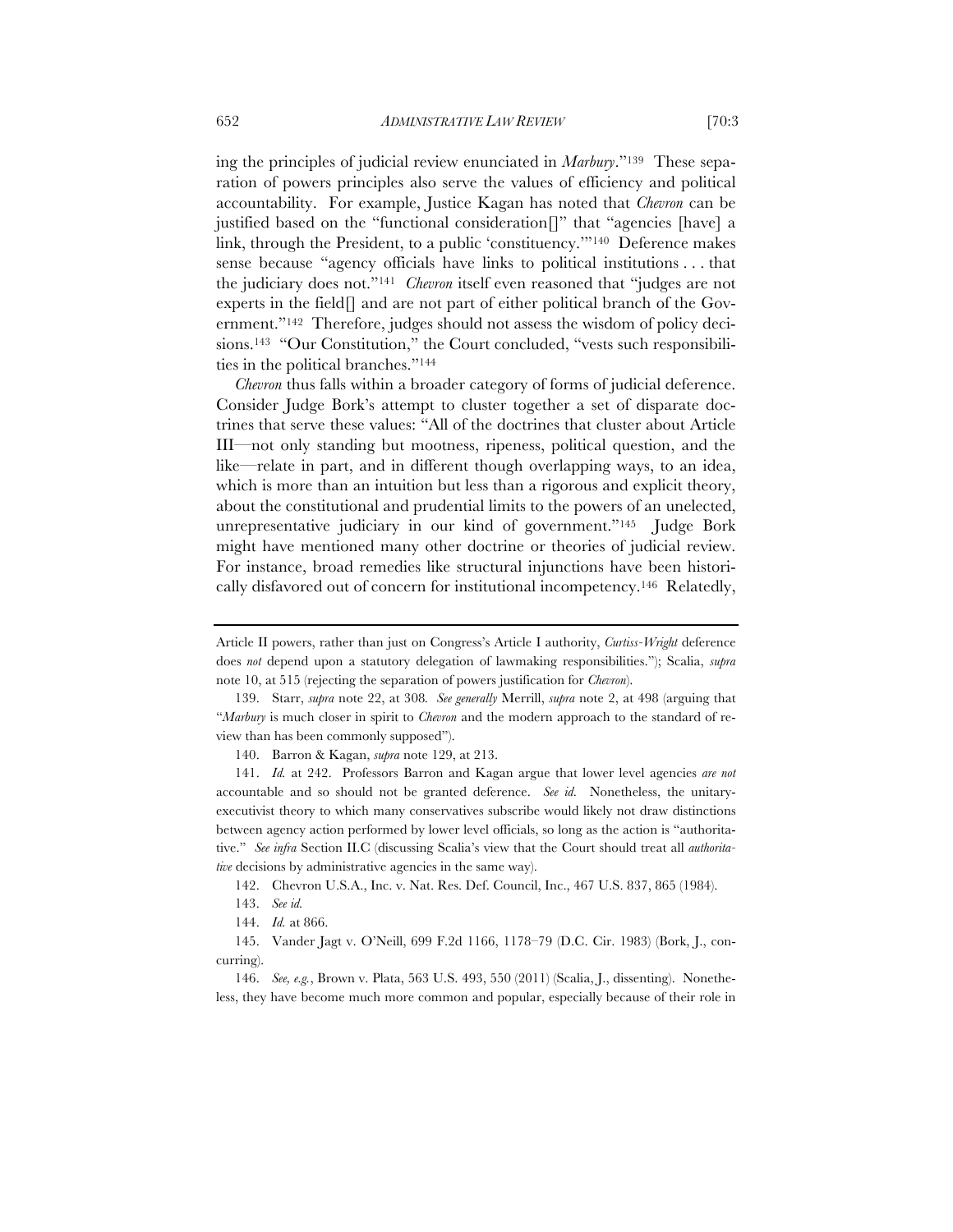academics often speak of Thayerian deference or Bickel's passive virtues.147 These theories of review counsel rational-basis review of congressional statutes—at least when they do not implicate the rights of "discrete and insular minorities."148

These doctrines, then, implement the "idea" that an "unelected, unrepresentative judiciary" has a narrow set of institutional competencies.149 The independence of Article III judges allows them to serve as "bulwarks of a limited Constitution against legislative encroachment[]," and they can "guard the Constitution and the rights of individuals" against "serious oppressions of the minor party in the community."150 But these same strengths do not make them experts in propounding policy,<sup>151</sup> and they instead insulate them (by design) from democratic accountability. These considerations counsel in favor of deference to the institutional competencies of the Executive Branch—even in the administrative state. Rather than a counter-*Marbury*, *Chevron* can be viewed as a *Youngstown* for the administrative state.

#### II. THREE APPARENT DISANALOGIES

In Part I, I argued that *Youngstown* and *Chevron* are analogous cases. Both prescribe a two-step mode of analysis that requires courts to (1) apply traditional tools of construction and, if these fail to yield a clear answer, (2) apply deferential second-order rules. Further, the same constitutional values that drive the *Youngstown* approach apply in the *Chevron* framework.152 *Youngs-*

civil rights litigation. *See generally* John Minor Wisdom, *Rethinking Injunctions*, 89 YALE L. J. 825 (1980) (reviewing OWEN M. FISS, THE CIVIL RIGHTS INJUNCTION (1978)).

<sup>147.</sup> *See generally* Richard A. Posner, *The Rise and Fall of Judicial Self-Restraint*, 100 CAL. L. REV. 519 (2012); *see also supra* notes 89–106 and accompanying text.

<sup>148.</sup> *See* United States v. Carolene Prods. Co., 304 U.S. 144, 152 n.4 (1938); Williamson v. Lee Optical, 348 U.S. 483, 489 (1955); Bruce A. Ackerman, *Beyond* Carolene Products, 98 HARV. L. REV. 713, 740 (1985).

<sup>149.</sup> Vander Jagt, 699 F.2d at 1178–79 (Bork, J., concurring).

<sup>150.</sup> THE FEDERALIST NO. 78, at 436–42 (Alexander Hamilton) (Isaac Kramnick ed., 1987).

<sup>151.</sup> *Cf.* Lon L. Fuller, *The Forms and Limits of Adjudication*, 92 HARV. L. REV. 353, 354 (1978) ("By speaking of the *limits* of adjudication I mean to raise such questions as the following: What kinds of social tasks can properly be assigned to courts and other adjudicative agencies? What are the lines of division that separate such tasks from those that require an exercise of executive power or that must be entrusted to planning boards or public corporations?").

<sup>152.</sup> *Compare supra* Section I.B (discussing the constitutional values that *Chevron* serves), *with supra* Section I.A.ii (discussing the constitutional values that *Youngstown* serves).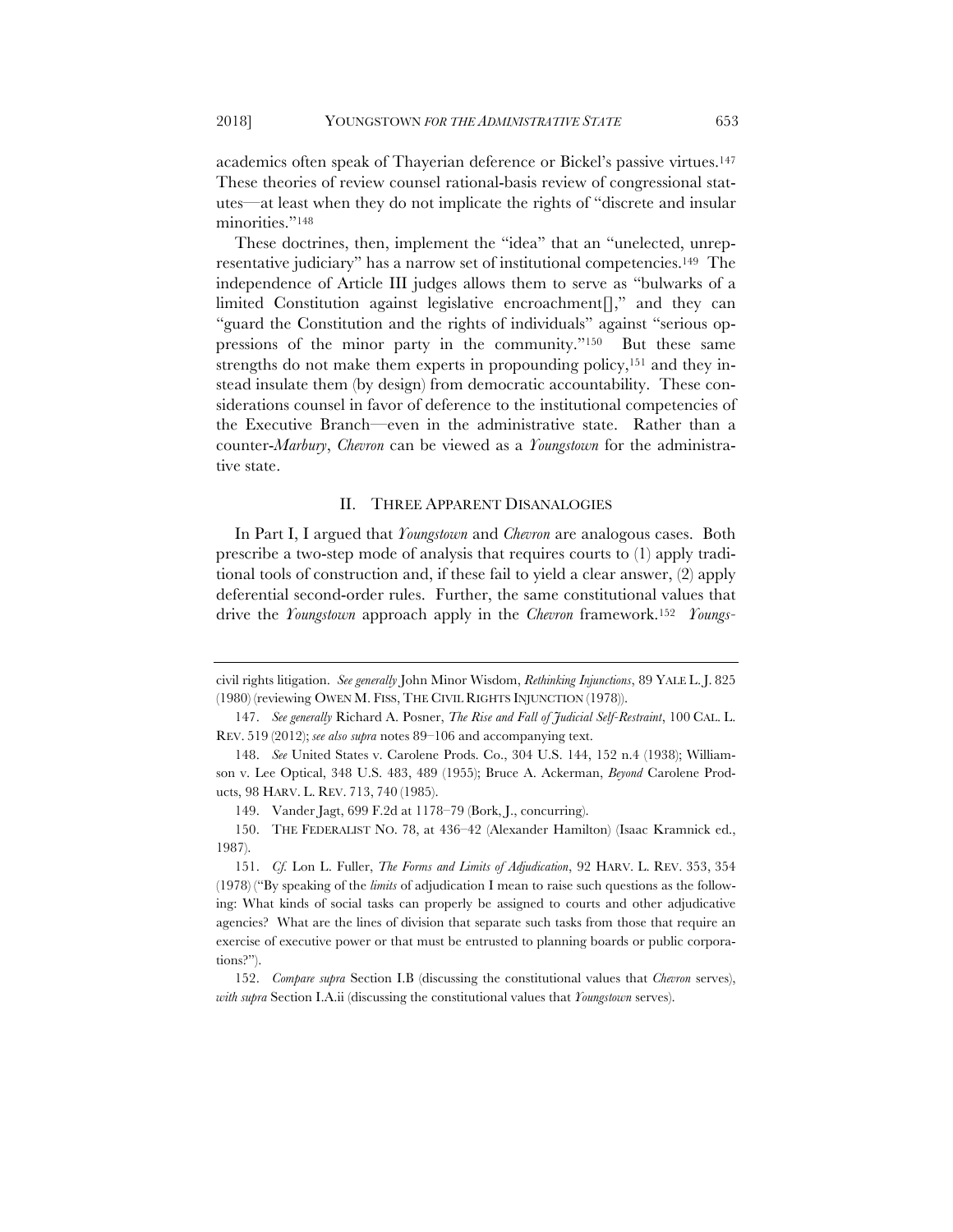*town*, therefore, is an analogous decision that provides a justification for *Chevron* within the Court's separation of powers case law. This Part buttresses the basic claim advanced in Part I. Here, I address three counterarguments that *Youngstown* and *Chevron* are disanalogous.

## *A. Agency and Presidential Action*

The first disanalogy is that *Youngstown* concerns presidential power, while *Chevron* concerns agency action under the APA. The analogy might raise two concerns. First, the President is exempted from the APA entirely.153 Because the APA represents an explicit attempt to impose tighter controls on agencies than the President, the standard of review of presidential action might be irrelevant. Second, when the President operates in *Youngstown* Categories II and III, she takes some of her power from the Constitution itself; agencies, on the other hand, draw their authority exclusively from congressional statutes.

This Section relies on unitary-executivist jurisprudence to respond to this objection. In particular, this Section depends on two distinct claims. First, statutory interpretation is the exercise of "executive power." Second, all executive power is the President's. Therefore, all authoritative administrative action constitutes internally delegated presidential power.154 Because all authoritative administrative action is internally delegated power, the separation of powers principles that apply in *Youngstown* should apply also to *Chevron*.

First, there is nothing special about agency interpretations of statutes: They are straightforward exercises of executive power. In other words, the authoritative interpretation of a statute implements the statutory scheme the agency has been tasked with enforcing.155 And these implementations

<sup>153.</sup> Franklin v. Massachusetts, 505 U.S. 788, 801 (1992) ("As the APA does not expressly allow review of the President's actions, we must presume that his actions are not subject to its requirements.").

<sup>154.</sup> *See* Kevin M. Stack, *The Statutory President*, 90 IOWA L. REV. 539, 583 (briefly discussing the implications).

<sup>155.</sup> This of course brackets the kind of informal interpretation that agencies must do to go about their business. For example, a police officer on the beat will need guidance from superiors to determine whom to arrest, and this guidance will be based on the agency head's best view of what the law allows (or at least what the agency can get away with). But this interpretation does not constitute an *authoritative* agency interpretation as when a statute gives an agency the authority to promulgate rules or formulate policy through adjudication. For an attempt to disentangle informal and authoritative interpretation (or, to distinguish between "interpretation" and "specification"), see Ilan Wurman, *The Specification Power* (August 6, 2018), https://papers.ssrn.com/sol3/papers.cfm?abstract\_id=3226964.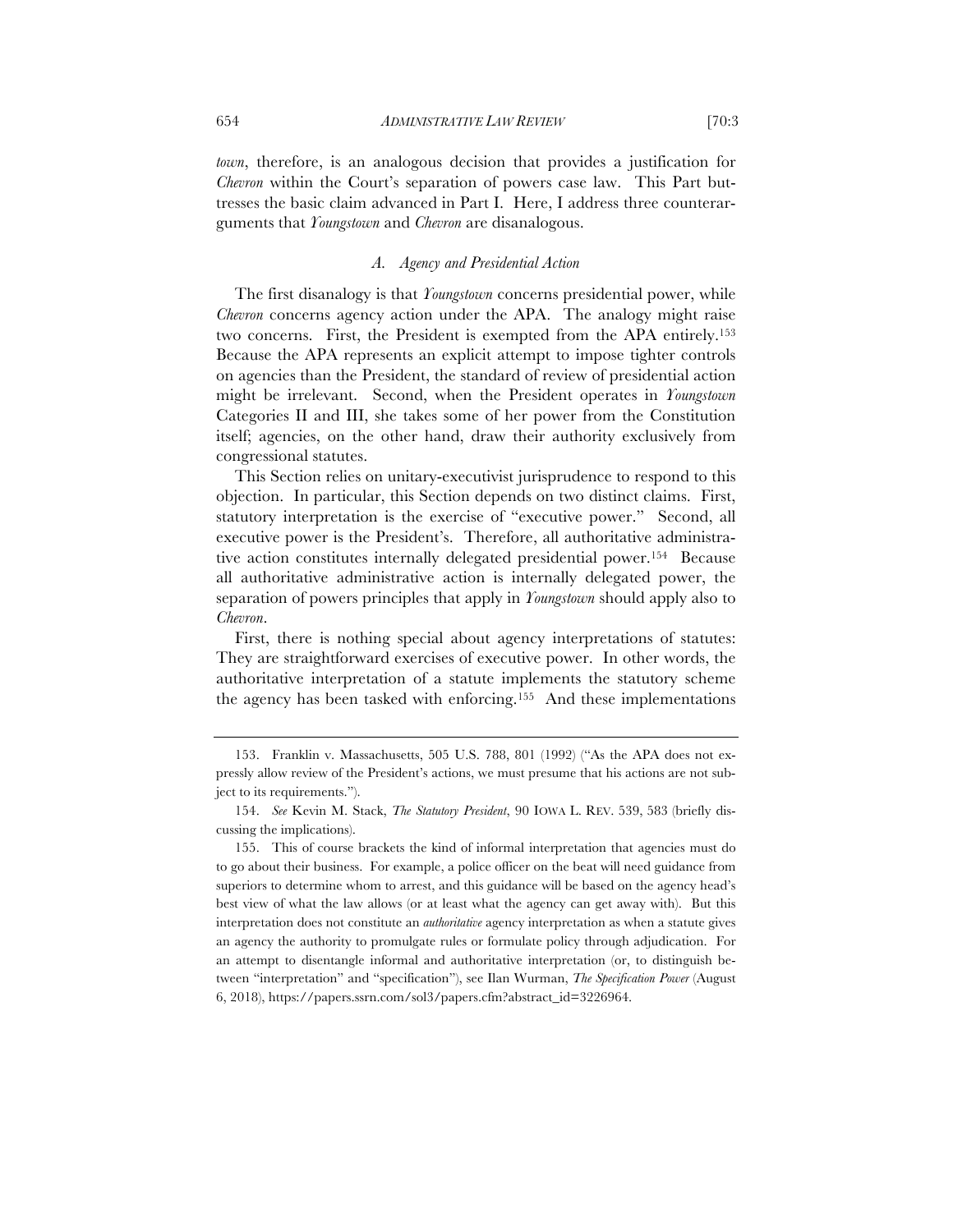are simply delegated presidential power. To see this point, consider first the central case of executive power: the President's. Her power flows entirely from the Constitution itself.156 Besides the grant of certain discrete powers (e.g., to veto legislation, to appoint officers, to make treaties),157 the "essential meaning" of the Vesting Clause gives the President power to "execute" the laws passed by Congress.158 More still, unitary executivists—like Justice Scalia and many other notable conservative scholars—argue that the Executive Power Clause vests the *entire* power of law execution with the President.159 The Necessary and Proper Clause allows Congress to tinker

159. Because this Article attempts to defend *Chevron* within right-leaning legal thinking, I bracket other possible positions on executive power. For example, others argue that the Necessary and Proper Clause sometimes trumps the Executive Power Clause. Under this theory, Congress, unlike the President, has the residual authority to structure the government and determine the means of "carrying into execution . . . all other powers vested by this Constitution in the Government of the United States." U.S. CONST. art. I,  $\S$  8. Accordingly, it can delegate authority directly to agents who execute the laws on behalf of telling the Director of the Consumer Financial Protection Bureau (CFPB) to "issue rules, orders, and guidance implementing Federal consumer financial law," and it is the CFPB and not the President who has exclusive legal authority to promulgate them for the United States. *See, e.g.*, Lawrence Lessig & Cass R. Sunstein, *The President and the Administration*, 94 COLUM. L. REV. 1, 41 (1994) ("A second understanding does not turn on clear *categorical* understandings of these powers, but rather on a more ambiguous and undeveloped conception of what these powers could be. It understands the framers to believe that some powers fall clearly within the domain of 'the executive' (and these they constitutionalized), but the balance (what we would roughly call administrative) they believed would be assigned pragmatically, according to the values or functions of the particular power at issue."). *But see* Calabresi & Prakash, *supra* note 17, at 581 ("The [Executive Power] Clause thus should not be read the way most opponents of the unitary Executive would read it: Section 1. The executive Power of the United States shall be vested in one President, *and in such inferior entities as the Congress may from tine to time ordain and establish.*").

<sup>156.</sup> Youngstown Sheet & Tube Co. v. Sawyer, 343 U.S. 579, 585, 587 (1952) ("The President's power, if any, to issue the order must stem either from an act of Congress or from the Constitution itself . . . . In the framework of our Constitution, the President's power to see that the laws are faithfully executed refutes the idea that he is to be a lawmaker."); *see also* Paulsen, *supra* note 38, at 225 ("Justice Jackson's opinion is more comprehensive, possesses greater subtly, and has broader explanatory power than does Justice Black's majority opinion. But it is a mistake to suggest (as some do) that Justice Jackson's concurrence and Justice Black's majority opinion are inconsistent with one another. The two opinions are perfectly harmonious: Jackson's analytic approach is right—and so is Black's.").

<sup>157.</sup> *See* Saikrishna Bangalore Prakash, *A Taxonomy of Presidential Powers*, 88 B.U. L. REV. 327, 339 (2008).

<sup>158.</sup> *See* Saikrishna Prakash, *The Essential Meaning of Executive Power*, 2003 U. ILL. L. REV. 701, 706–07 (outlining three possible views).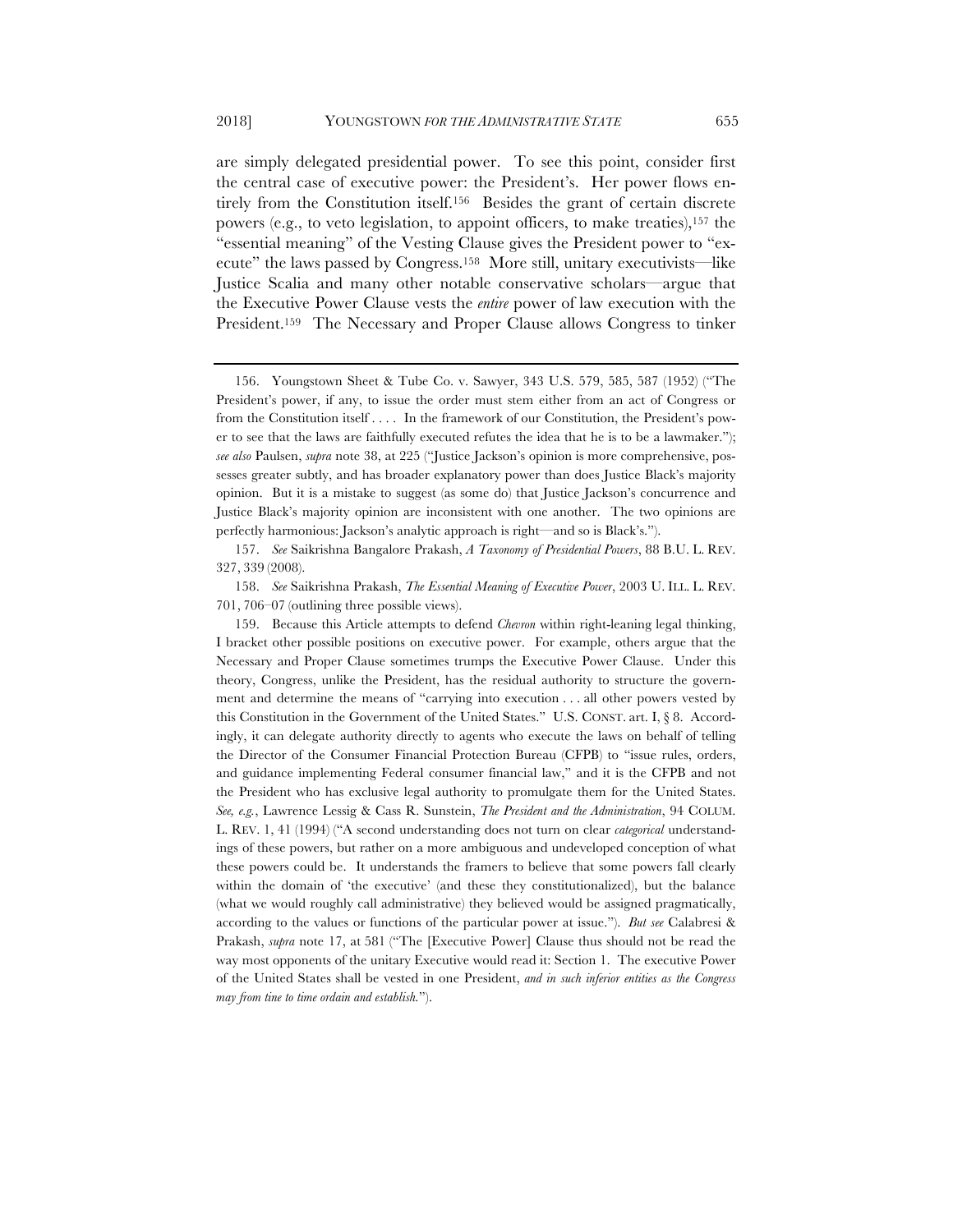with the administrative state, but only to channel and direct the exercise of presidential power. Congress may not "revoke or abridge the president's power to execute the law or his authority to control the law execution of other federal officials."160 No matter how vast and complex the administrative state grows, all of its agents exercise purely executive power on behalf of the President herself. Therefore, any enforcement of a statute constitutes the exercise of presidential power internally delegated to one of her agents.

Although many administrative functions look similar to legislative and judicial power, the similarity is functional but not constitutional. The delegation of some power to the President to implement a statute carries with it the incidental powers to bring that plan to fruition.<sup>161</sup> And statutory schemes often require the executive to make quasi-adjudicative determinations or quasi-legislative pronouncements. For example, a scheme directing an administrative agency to pay funds only to individuals who meet a set of criteria requires the agency to engage in something like adjudication. A scheme that asks an agency to promulgate rules governing a particular regulatory field requires quasi-legislative promulgations of rules. The implementation of these statutory schemes, though, still constitutes purely executive power.<sup>162</sup>

These two unitary-executivist claims about statuary implementation that it is all executive power and that all executive power is the President's—lead to the conclusion that all administrative action constitutes internally delegated presidential power.<sup>163</sup> So, when Congress passes a statute that creates a special prosecutor to investigate misdeeds within the Executive Branch, that special prosecutor exercises the internally delegated authority of the President.164 The Securities and Exchange Commission (SEC) Administrative Law Judge and the SEC's enforcement arm all represent internally delegated presidential power. For the unitary executivist, agency "interpretations" of statutes also constitute straightforward exercises of presidential authority.165

<sup>160</sup>*.* Prakash, *supra* note 158, at 707.

<sup>161.</sup> *Cf.* Jack Goldsmith & John F. Manning, *The President's Completion Power*, 115 YALE L.J. 2280, 2309 (2006) (arguing that the President has a "completion power"); Wurman, *supra*  note 155 (arguing that the President has a "specification power").

<sup>162.</sup> *See also* Posner & Vermeule, *supra* note 128, at 1725–26 ("Creating rules pursuant to valid statutory authority isn't lawmaking, but law execution.").

<sup>163.</sup> *See* Kevin M. Stack, *The Statutory President*, 90 IOWA L. REV. 539, 583 (briefly discussing the implications).

<sup>164.</sup> *But see* Morrison v. Olson, 487 U.S. 654, 695 (1988).

<sup>165.</sup> *See* Posner & Vermeule, *supra* note 128; Calabresi & Prakash, *supra* note 17, at 595 ("Under the Constitution, executive officers can act only in the President's stead, since it is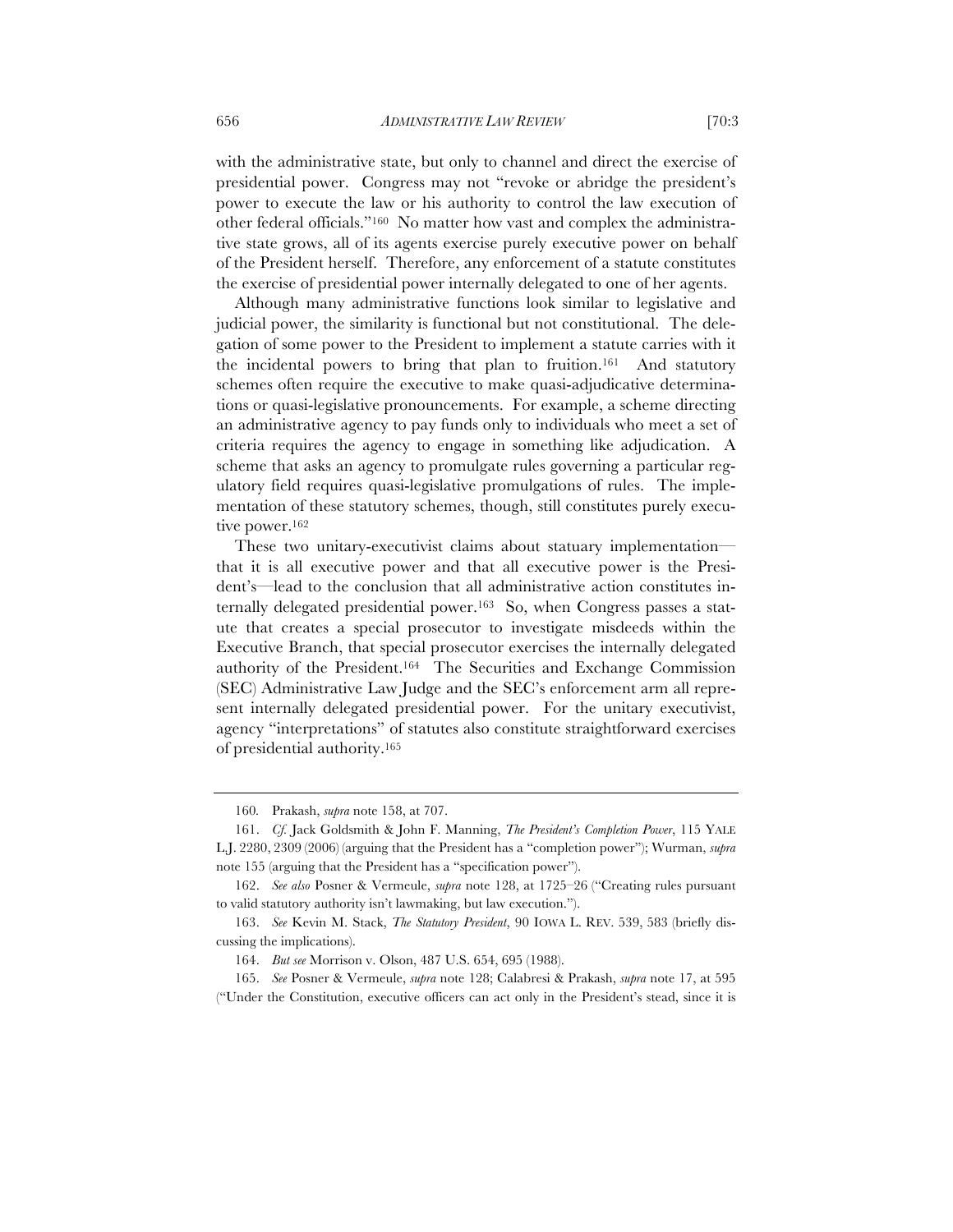#### 2018] YOUNGSTOWN *FOR THE ADMINISTRATIVE STATE* 657

This theoretical link between the President and the agencies justifies the analogy between *Youngstown* and *Chevron*. *Chevron*-skeptics claim that the doctrine unconstitutionally allows the Executive Branch to "say what the law is."166 But Congress can already give Article II officers power to make determinations about the force and effect of the law itself. In *Crowell v. Benson*,167 for instance, the Court allowed an administrative agent to make findings of fact that would be binding on Article III courts.168 Therefore, *Chevron* does not necessarily violate *Marbury*'s mandate because the Constitution (sometimes) allows Congress to make the actions of the Executive Branch binding on the courts or private parties.<sup>169</sup> And there's nothing special about agency rules or adjudications that purport to interpret the statute.

#### *B.* Chevron *as a Standard of Review, not a Canon*<sup>170</sup>

*Chevron* scholarship often tries to situate the case within the constellation of judicial canons.171 The *Chevron*-as-canon perspective states, in brief,

the President and the President alone who can delegate to them the constitutional power that they must have if they are to execute laws.").

- 166. *See supra* notes 2–9 and accompanying text.
- 167. 285 U.S. 22 (1932).
- 168. *See, e.g.*, Stern v. Marshall, 564 U.S. 462, 489 n.6 (2011).

169. Of course, Congress may not allow non-Article III tribunals to adjudicate so-called private rights. *See, e.g.*, *id*. at 503. In those cases, perhaps the Court must exercise its independent judgment. If so, the question of whether or not *Chevron* violates Article III might turn on whether we think agency interpretations of statutes can be analogized to agency fact-finding under *Crowell v. Benson*. On the one hand, agency interpretations can be based on judgments about complex factual issues. *See, e.g.*, Kenneth A. Bamberger, *Normative Canons in the Review of Administrative Policymaking*, 118 YALE L.J. 64, 96–97 (2008). On the other hand, those same interpretations rely in part on traditional tools of statutory interpretation, too. *See, e.g.*, Christopher J. Walker, *Inside Agency Statutory Interpretation*, 67 STAN. L. REV. 999 (2015). This is an extremely interesting question, but one that falls beyond the narrow scope of this Article.

170. Connor N. Raso & William N. Eskridge, Jr., Chevron *as a Canon, Not a Precedent: An Empirical Study of What Motivates Justices in Agency Deference Cases*, 110 COLUM. L. REV. 1727, 1734 (2010) ("The Justices treat deference regimes like *canons* of statutory construction, rather than as *precedents* formally binding on future courts.").

171. *See* ESKRIDGE, *supra* note 55, at 417–18 (characterizing *Chevron* as an "extrinsic source canon"); Cass R. Sunstein, *Nondelegation Canons*, 67 U. CHI. L. REV. 315, 329 (2000); Raso & Eskridge, Jr., *supra* note 170, at 1734 ("The Justices treat deference regimes like *canons* of statutory construction, rather than as *precedents* formally binding on future courts."); Abbe R. Gluck & Lisa Schultz Bressman, *Statutory Interpretation from the Inside—An Empirical Study of Congressional Drafting, Delegation, and the Canons: Part I*, 65 STAN. L. REV. 901, 902 (2013) (including *Chevron* in its survey of canons); Kavanaugh, *supra* note 57, at 2135 (2016). *But see*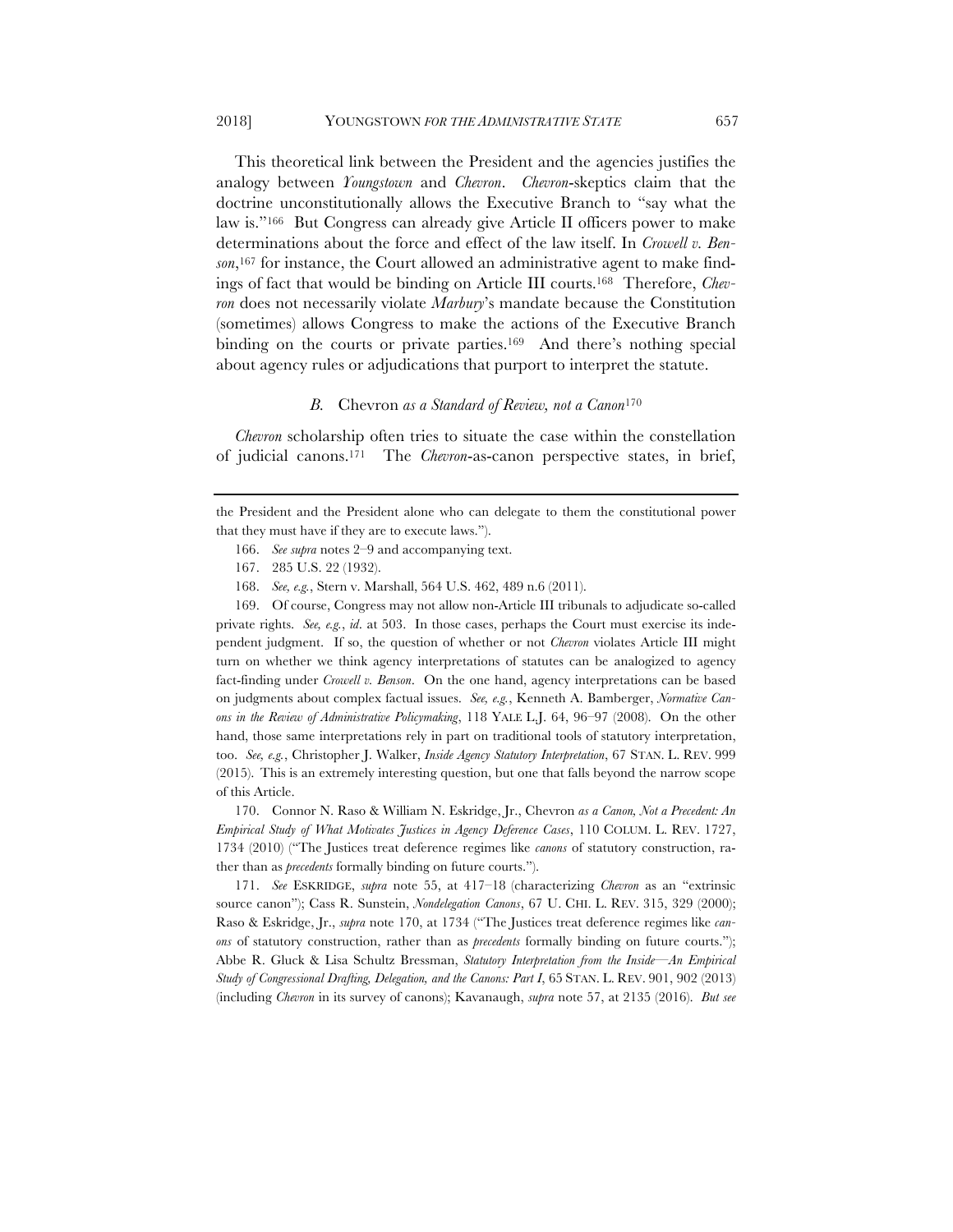"*Chevron* establishes a novel canon of construction: In the face of ambiguity, statutes mean what the relevant agency takes them to mean."172 The articulation of the case is true enough, and in many ways, it is the most logical approach. *Chevron* itself spoke of "reasonable interpretation[s] made by the administrator of an agency" and of "the principle of deference to administrative interpretations," and it counseled courts to employ "traditional tools

of statutory interpretation."173 Further, *Chevron* resembles other canons because it tells courts what the legal effect of a statute is. The case instructs judges interacting with a statute in how to reason about Congress's intent, and so it fits neatly with other substantive canons like the rule of lenity or the presumption against federal preemption.174

Its canonization also fits within a broader project. In recent years, commentators, doubtless responding in part to Karl Llewellyn's attack on the canons,175 have sought to organize and rationalize the Court's approach to statutory interpretation.176 Suits that implicate statutes governing administrative agencies form much of federal-court practice,177 so canonizing *Chevron* helps to situate it within a comprehensive framework of interpretive rules. This framework, in turn, helps to systematize and regularize the judicial approach to Congress's handiwork.

But whether or not *Chevron* is a canon matters for the kinds of theoretical and historical arguments that can be advanced in its favor. For example, if *Chevron* is primarily a canon of interpretation, then *Youngstown* and other principles of separation of powers provide an ill-fitting justification. Instead, *Chevron* must be justified as a traditional tool of statutory interpretation. And the case has recently come under assault for its lack of historical foundation as an interpretive tool. For example, Professor Aditya Bamzai's

175. *See* Karl N. Llewellyn, *Remarks on the Theory of Appellate Decision and the Rules or Canons About How Statutes Are to Be Construed*, 3 VAND. L. REV. 395, 401 (1950). Doubtless, Karl Llewellyn remains unconvinced.

176. *See, e.g.*, Gluck, *supra* note 174, at 1901. *See generally* SCALIA & GARNER, *supra* note 55; ESKRIDGE, *supra* note 55.

177. Almost one quarter of all pending cases in U.S. Courts of Appeals are administrative appeals. *See* FEDERAL JUDICIAL CASELOAD STATISTICS 2015 TABLES (Mar. 31, 2015), http://www.uscourts.gov/statistics-reports/federal-judicial-caseload-statistics-2015-tables.

SCALIA & GARNER, *supra* note 55 (excluding *Chevron* from its comprehensive list of canons).

<sup>172.</sup> Sunstein, *supra* note 171.

<sup>173.</sup> Chevron U.S.A., Inc. v. Nat. Res. Def. Council, Inc., 467 U.S. 837, 843–44 (1984).

<sup>174.</sup> *See* SCALIA & GARNER, *supra* note 55, at 290, 296; ESKRIDGE, *supra* note 55, at 427, 430; Abbe R. Gluck, *Intersystemic Statutory Interpretation: Methodology as "Law" and the Erie Doctrine*, 120 YALE. L.J. 1898 (2011).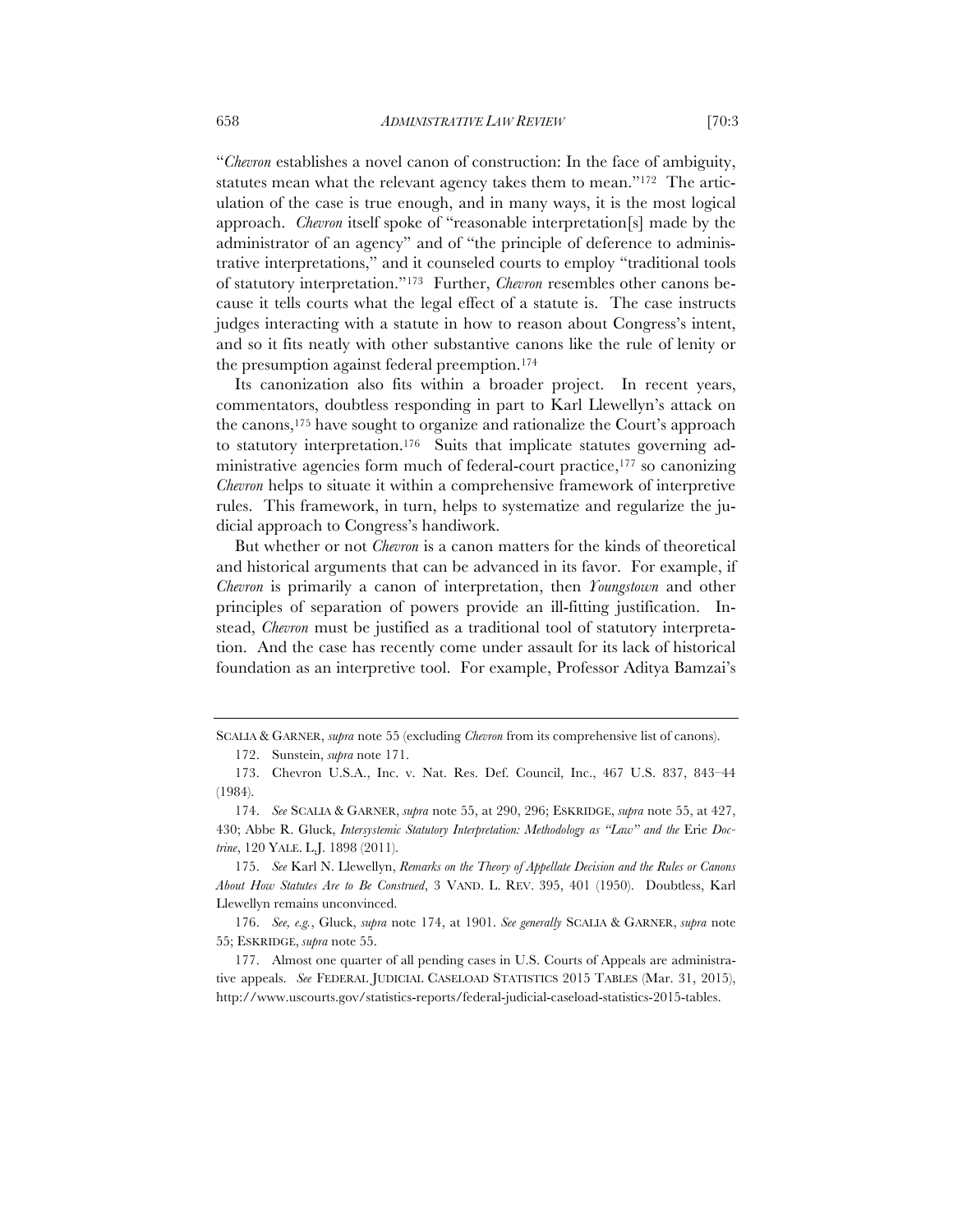important new work argues that *Chevron*'s "modern doctrine finds no true historical antecedent . . . in the cases applying traditional canons of construction."178 On an increasingly textualist and originalist Court, *Chevron* loses some its legitimacy if it cannot be grounded in the "theory and practice of interpretation that prevailed in American courts throughout the nineteenth century."179 Put simply, if *Chevron* is a canon, then *Youngstown* is irrelevant.180

But the treatment of *Chevron* as a canon is not practically or theoretically justified. First, as a practical matter, judges consider *Chevron* to be binding precedent that governs their institutional responsibility with regard to the Executive Branch – not simply a judicially created canon of interpretation, or a rule of thumb for discerning the meaning of legal texts. A new study by Professor Abbe Gluck and Judge Posner makes this point.181 In a continuation of Professors Gluck and Bressman's work on congressional drafting practices,182 Professor Gluck worked with Judge Posner to interview 42 federal judges about their approach to statutory interpretation. Most of these judges expressed doubts that the Court's interpretive methodology could be binding, but nonetheless agreed that *Chevron* was binding precedent.183 As one judge noted, "*Chevron* isn't just a throwaway canon[;] it is basic law."184 This difference is important because it suggests that *Chevron* is different in kind than the Court's canons of interpretation.

Neither is the *Chevron*-as-canon perspective sufficiently theoretically justified. The most basic *Chevron*-as-canon statement—that "statutes mean what the relevant agency takes them to mean"185—equivocates on the use of "mean." Courts exist to render final judgment in particular cases and controversies,186 but agencies execute policy-oriented statutory schemes.187 In

183. *See* Gluck & Posner, *supra* note 1, at 1302 ("Virtually all expressed doubt that the Supreme Court's interpretive methodology binds the lower courts, except that all consider *Chevron* — itself an interpretive rule — binding on them."); *see also id.* at 1332 ("Many of these same judges later told us that the Supreme Court could *not* control lower-court interpretive methodology when we asked that question.").

184*.* Gluck & Posner, *supra* note 1, at 1348.

185. Sunstein, *supra* note 171, at 329.

186. *See* U.S. CONST. art. III*. See generally* William Baude, *The Judgment Power*, 96 GEO. L.J. 1807, 1812 (2008).

187. *See* U.S. CONST. art. II.

<sup>178.</sup> Bamzai, *supra* note 26, at 1000.

<sup>179.</sup> *Id.* at 919.

<sup>180.</sup> And if Professor Bamzai is correct, then *Chevron* is lawless.

<sup>181.</sup> *See* Gluck & Posner, *supra* note 1.

<sup>182.</sup> *See generally* Gluck & Bressman, *supra* note 171.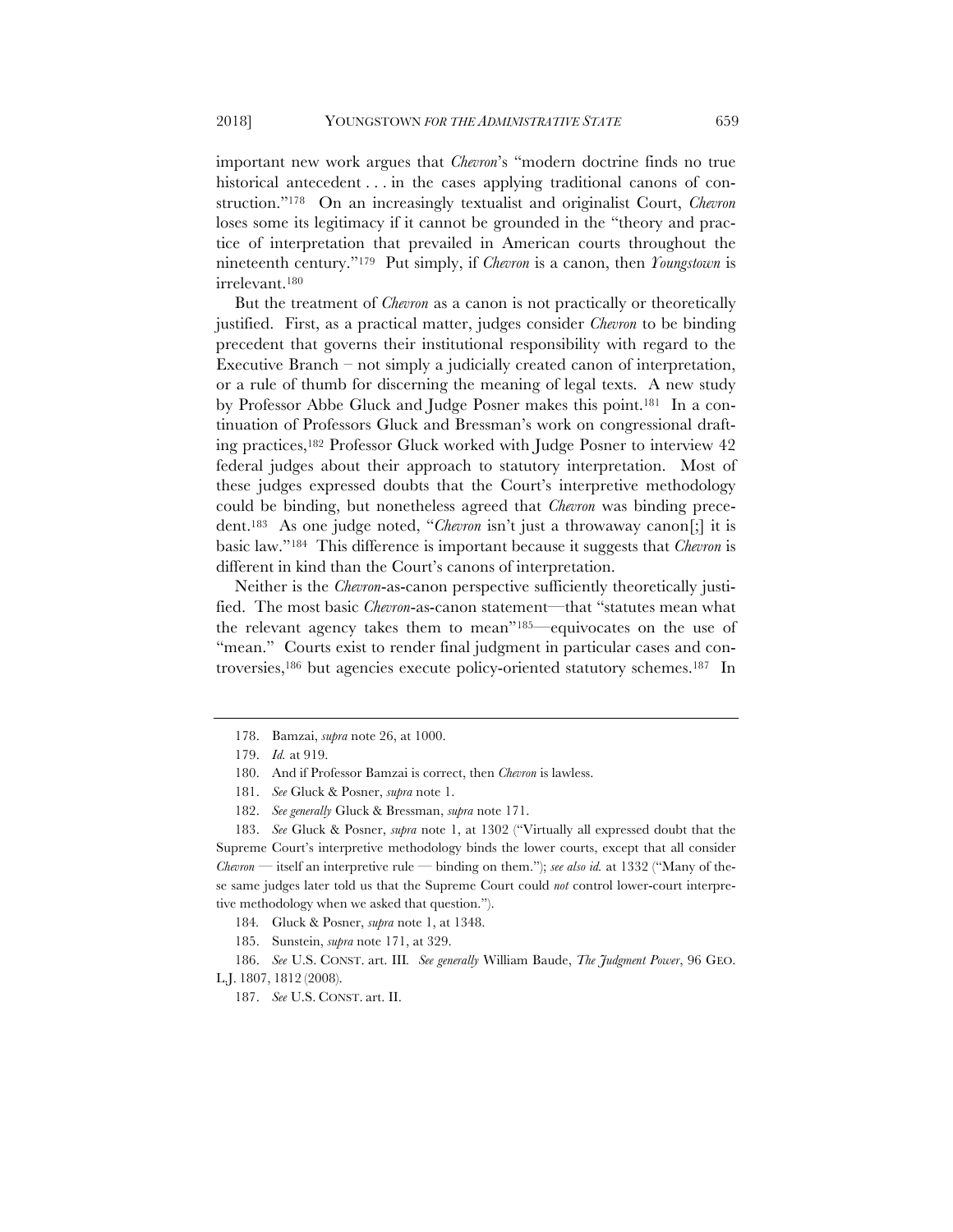exercising these unique institutional powers, agencies and courts both "interpret" statutes in certain respects. But the nature of their interpretations differ in kind—and so a statute interpreted by a court and a statute interpreted by an agency "mean" in fundamentally different ways.188 This difference explains why *National Cable & Telecommunications Ass'n v. Brand X Internet Services*<sup>189</sup> does not, as Justice Scalia protested, make "judicial decisions subject to reversal by executive officers." When a court decides a case under *Chevron* step two, it merely decides that the "agency remains the authoritative interpreter" of the statute.190 This decision does not say that the statute "means" (in the judicial sense) whatever the agency says it means. Instead, it determines that the statute "means" that the statute's effect is just not up to the judge. Therefore, the rule of law that governs that case is whatever the agency says it is (subject, of course, to the constraints of the APA).

Rather than a canon of interpretation, then, *Chevron* supplies a mode of analysis191 or a "meta-rule"192 for the courts. Instead of simply assisting with the meaning of the words, *Chevron* supplies a rule of decision for situations when the statute yields no clear answer. In those situations, according to *Chevron*, the Court should allow the agency's action to go into effect. That is, the "traditional tools of statutory construction" leave the Court without a clear answer.193 This meta-rule is rooted in an assumed "set of legitimate institutional roles and legitimate institutional procedures"194 that tell the Court that it sometimes does not have the final say about the effect of the law.195 This is not an ordinary canon of interpretation, but a rule

190. *Id.* at 983.

191. *Cf.* Bybee & Samahon, *supra* note 69, at 1739 (describing *Youngstown* as a mode of analysis in separation of powers cases).

192. *Cf.* William N. Eskridge, Jr. & Philip P. Frickey, *Quasi-Constitutional Law: Clear Statement Rules as Constitutional Lawmaking*, 45 VAND. L. REV. 593, 598–99 (1992).

193. Chevron U.S.A., Inc. v. Nat. Res. Def. Council, Inc., 467 U.S. 837, 843 n.9 (1984).

195. Not all legal questions *must* be determined by the Court. *See* Webster v. Doe, 486

<sup>188.</sup> *See also* BRIAN A. GARNER ET AL., THE LAW OF JUDICIAL PRECEDENT 277 (2016) ("American courts don't consider [nonjudicial decisions] legal precedents, and in no sense are they recognized to be controlling authority of the same character as binding judicial decisions.").

<sup>189.</sup> Nat'l Cable & Telecomms. Ass'n v. Brand X Internet Servs., 545 U.S. 967, 1016 (2005) (Scalia, J., dissenting).

<sup>194.</sup> Jerry Mashaw, *supra* note 37; *see also* John F. Manning, *Inside Congress's Mind*, 115 COLUM L. REV. 1911, 1916 (2015) ("No one can identify 'congressional intent' or the 'legislative deal' as a matter of fact, unfiltered by normative, institutional considerations that tell interpreters . . . .").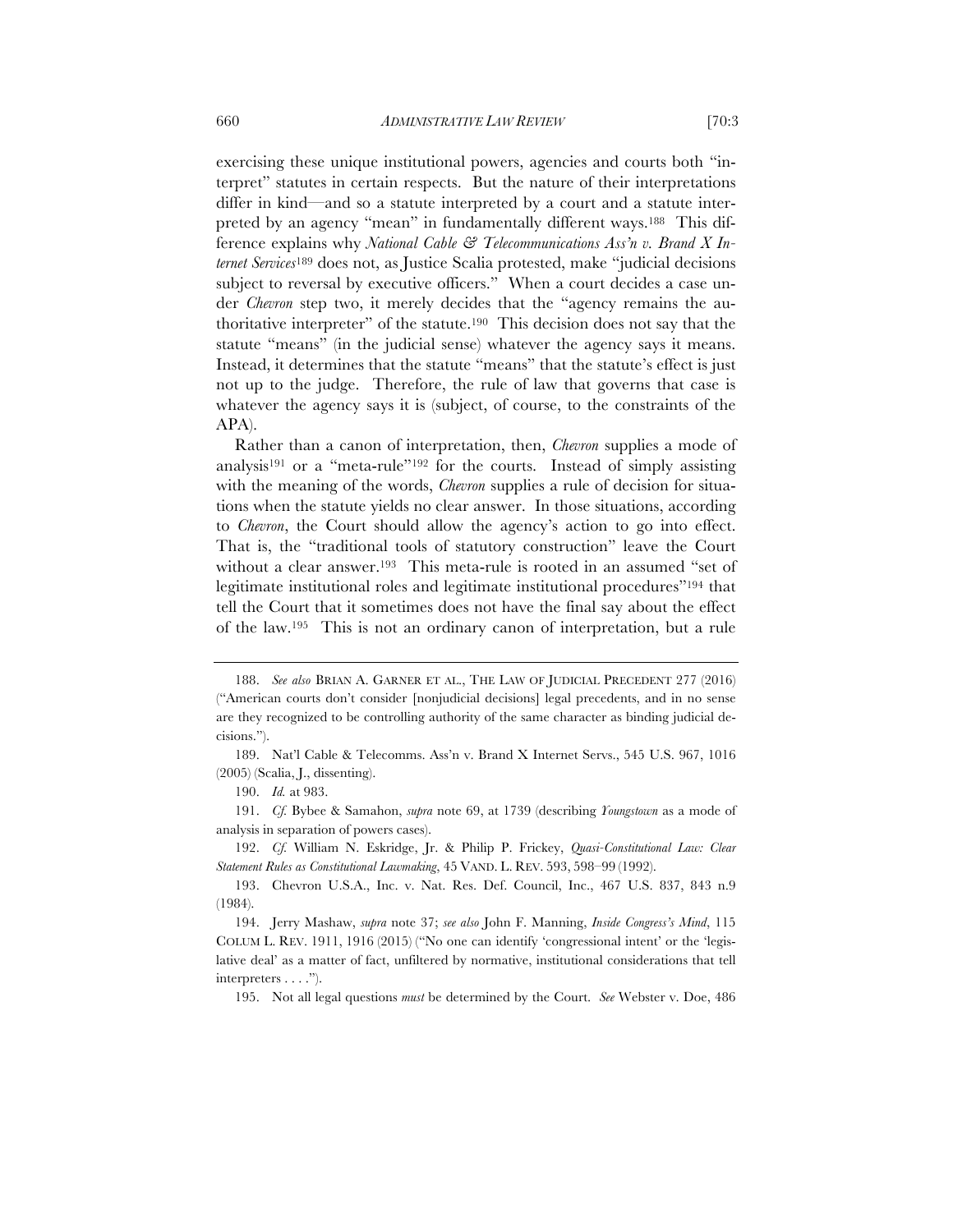that tells a court how to find legal effect. In this way, *Chevron* is not a canon, but a precedent much like a standard of review.196 For these reasons, perhaps, Justice Scalia and Bryan Garner excluded *Chevron* from their definite list of canons in *Reading Law*.197

## *C. Responding to* Mead Corporation

Undoubtedly, this conception of *Chevron* sides with Justice Scalia's solo dissent in *United States v. Mead Corp*. The majority opinion dictated the nowinfamous "*Chevron* Step Zero," which required the reviewing court to "tailor deference to [the] variety" of executive action.198 The opinion stated that the Court should defer only when Congress intended the agency to "speak with the force of law."<sup>199</sup> Accordingly, courts should assume that "Congress contemplates administrative action with the effect of law when it provides for a relatively formal administrative procedure tending to foster the fairness and deliberation that should underlie a pronouncement of such force."200 In particular, notice-and-comment rulemaking and formal adjudications should usually trigger deference.<sup>201</sup> Other administrative actions might be the agency speaking with the force of law, but the Court did not clarify what those might be.

Justice Scalia argued that the majority opinion boiled down to an assumption about the background rule of congressional intent: "ambiguity in legislative instructions to agencies is to be resolved not by the agencies but by the judges."202 Justice Scalia assaulted this assumption, with characteristic vigor, for a series of reasons. This background rule, for one, "is contradicted by the origins of judicial review of administrative action [in the writ of mandamus]."203 It also struck Justice Scalia as an implausible assump-

203. *Id.*

U.S. 592, 613 (1988) (Scalia, J., dissenting) ("In sum, it is simply untenable that there must be a judicial remedy for every constitutional violation. Members of Congress and the supervising officers of the Executive Branch take the same oath to uphold the Constitution that we do, and sometimes they are left to perform that oath unreviewed, as we always are."); Crowell v. Benson, 285 U.S. 22 (1932).

<sup>196.</sup> *See also* Lawson, *supra* note 57, at 884–85 (characterizing *Chevron* as a standard of review).

<sup>197.</sup> *See generally* SCALIA & GARNER, *supra* note 55; *see also* GARNER ET AL., *supra* note 188, at 285–89 (including *Chevron* in its book on the LAW OF JUDICIAL PRECEDENT).

<sup>198.</sup> 533 U.S 218, 236 (2001).

<sup>199.</sup> *Id.* at 229.

<sup>200.</sup> *Id.* at 230*.*

<sup>201.</sup> *Id.* at 229.

<sup>202.</sup> *Id.* at 243 (Scalia, J., dissenting).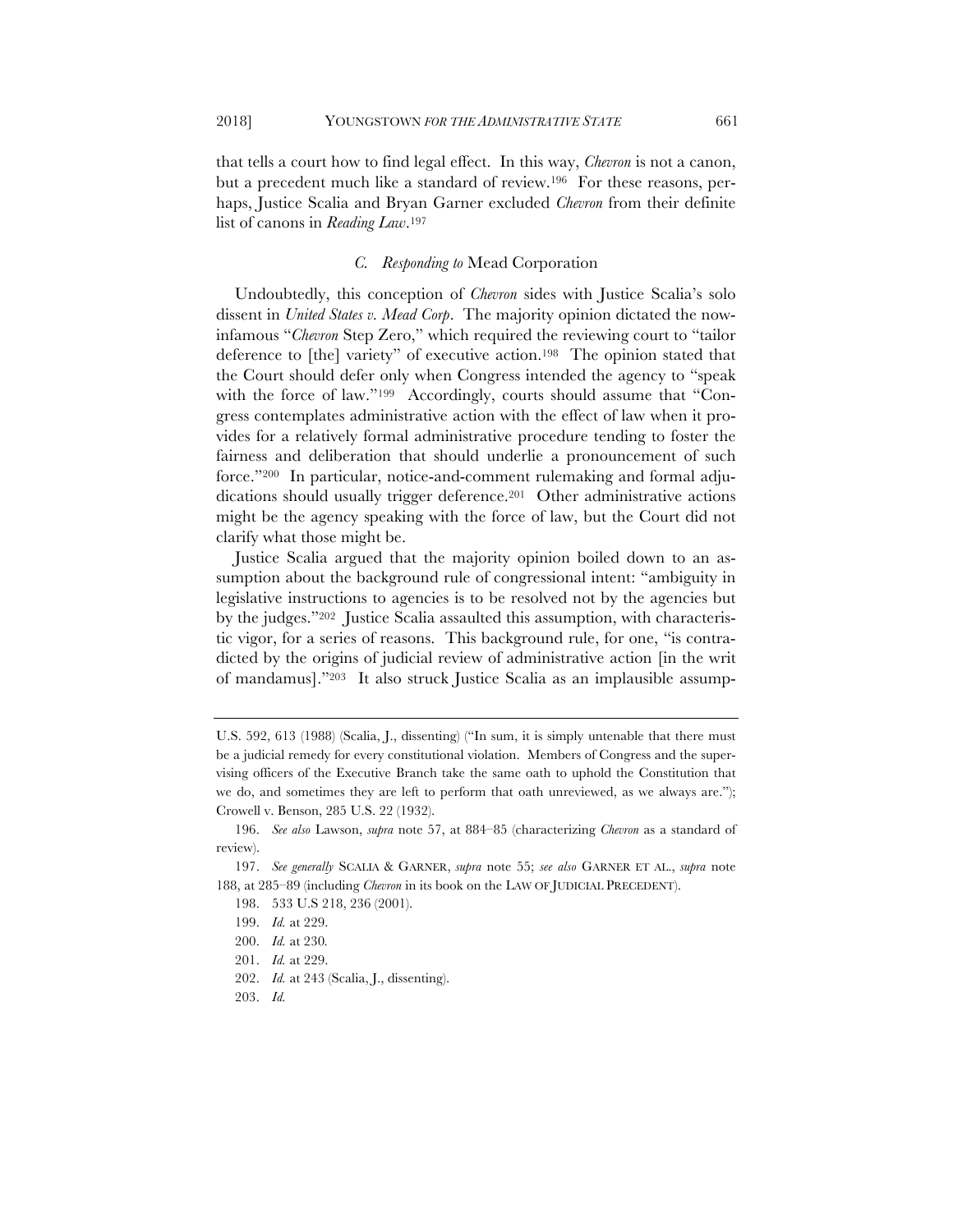tion. He noted that there "is no necessary connection between the formality of procedure and the power of the entity administering the procedure to resolve authoritatively questions of law."204

For Justice Scalia, *Chevron* should apply regardless of the methods or procedures by which the administrative agency acts, so long as it represents the "*authoritative* agency interpretation[ ]."205 Notably, Justice Scalia argued that the "legal presumption" of judicial deference was "important to the division of powers between the Second and Third Branches."206 This accords with a broadly unitary-executivist notion of executive power.<sup>207</sup> The President's authority to execute the laws extends downwards even to the lowest levels of the administrative state, for even there the officials possess executive power on behalf of the President. Under this unitary-executivist theory, the Executive Power Clause and the Take Care Clause208—which vest *all* executive power in the President and give her the *sole* responsibility to execute it—bely any theory of deference that draws nice distinctions between forms of administrative action.

#### III. DOCTRINAL AND NORMATIVE IMPLICATIONS

#### *A. Defending* Chevron

With this analogy between *Youngstown* and *Chevron* in place, *Chevron* deference begins to implicate the Court's broader separation of powers and executive-power jurisprudence. This shift in emphasis, I hope, shows why the court-centric "*Marbury* problem" should fade in importance. Indeed, a court that rejects *Chevron* might not really be reasserting responsibility to "say what the law is," but might instead be wresting control over presidential determinations that should "never be examinable by a Court."209

But despite *Chevron*'s pedigree in the Court's executive-power jurisprudence, the *Marbury*-problem will doubtless persist in the minds of many skeptics. *Chevron* requires that courts must accept any plausible reading of the statute—even when the agency pursues a poor reading for policy reasons. Further, agencies will inevitably engage in policy-oriented reasoning

<sup>204.</sup> *Id.*

<sup>205.</sup> *Id.* at 241.

<sup>206.</sup> *Id.*

<sup>207.</sup> *See supra* Section II.A.

<sup>208.</sup> *See* U.S. CONST. art. II, § 1, cl. 1 (Executive Power Clause); *id.* at § 3, cl. 1 (Take Care Clause).

<sup>209.</sup> *Marbury v. Madison*, 5 U.S. 137, 166, 177 (1803); *see also* Merrill, *supra* note 2, at 498 (arguing that "*Marbury* is much closer in spirit to *Chevron* and the modern approach to the standard of review than has been commonly supposed").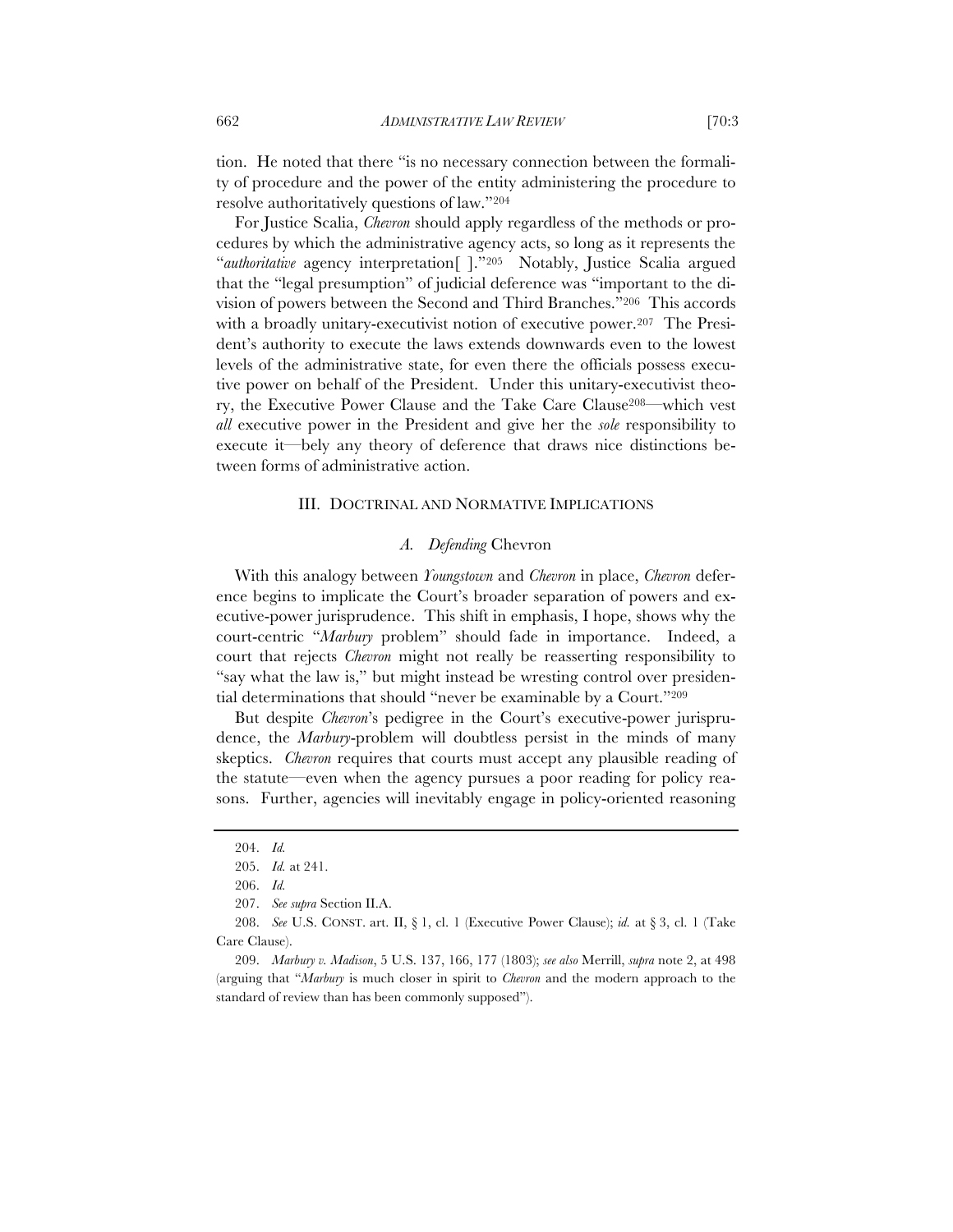when choosing how to pursue their statutory mandates.<sup>210</sup> To the extent that there is a disconnect between reasons given and a political agenda, judges might begin to distrust agency behavior. *This* kind of deference can leave external observers, or judges themselves, with concern.211 As Judge Kavanaugh noted:

My colleague Judge Tatel has lamented that agencies in both Republican and Democratic administrations too often pursue policy at the expense of law. He makes a good point. As I see it, however, that will always happen because Presidents run for office on policy agendas and it is often difficult to get those agendas through Congress.212

Professor Gluck and Judge Posner's recent article affirms this explanation. Except for the judges on the D.C. Circuit, most judges were "decidedly anti-*Chevron*."213 This *Chevron*-skepticism "divide[d] equally among liberals and conservatives."214 One judge expressed his or her discomfort this way: "They don't know more about the meaning of statutes than I do. It's my job to interpret statutes."215 Judges do seem to think that agencies get to say what the law is.

This Part attempts to present a version of *Chevron* that responds to these concerns. It argues that courts should enforce a rigorous step one analysis, employing all the "traditional rules of statutory construction" to reduce ambiguity before deferring to agency implementation. But in step two, the Court should employ regular arbitrary and capricious review to determine

<sup>210.</sup> *See* Jerry Mashaw, *Agency-Centered or Court-Centered Administrative Law? A Dialogue with Richard Pierce on Agency Statutory Interpretation*, 59 ADMIN. L. REV. 889, 890 (2007) ("Although the EPA—the agency involved in the now iconic *Chevron* case—constantly invoked *Chevron* and emphasized the 'reasonableness' of its interpretations, both the EPA and HHS based much of their agency interpretation on past agency practice, technical or scientific understandings of statutory terms, and on legislative history."); *cf.* Motor Vehicle Mfrs. Ass'n v. State Farm, 463 U.S. 29, 59 (1983) (Rehnquist, J., concurring in part and dissenting in part) ("A change in administration brought about by the people casting their votes is a perfectly reasonable basis for an executive agency's reappraisal of the costs and benefits of its programs and regulations.").

<sup>211.</sup> *See* Kavanaugh*, supra* note 29, at 2153 ("In certain major *Chevron* cases, different judges will reach different results even though they may actually *agree* on what is the best reading of the statutory text . . . This state of affairs is unsettling.").

<sup>212.</sup> Kavanaugh, *supra* note 181, at 2150–51; *see also* E. Donald Elliott, Chevron *Matters: How the* Chevron *Doctrine Redefined the Roles of Congress, Courts, and Agencies in Environmental Law*, 16 VILL. ENVTL. L.J. 1, 10–12 (2005) (noting that *Chevron* allowed the Environmental Protection Agency (EPA) to be more aggressive pushing policy in the courts).

<sup>213.</sup> *See* Gluck & Posner, *supra* note 181, at 1348.

<sup>214.</sup> *Id.*

<sup>215.</sup> *Id.*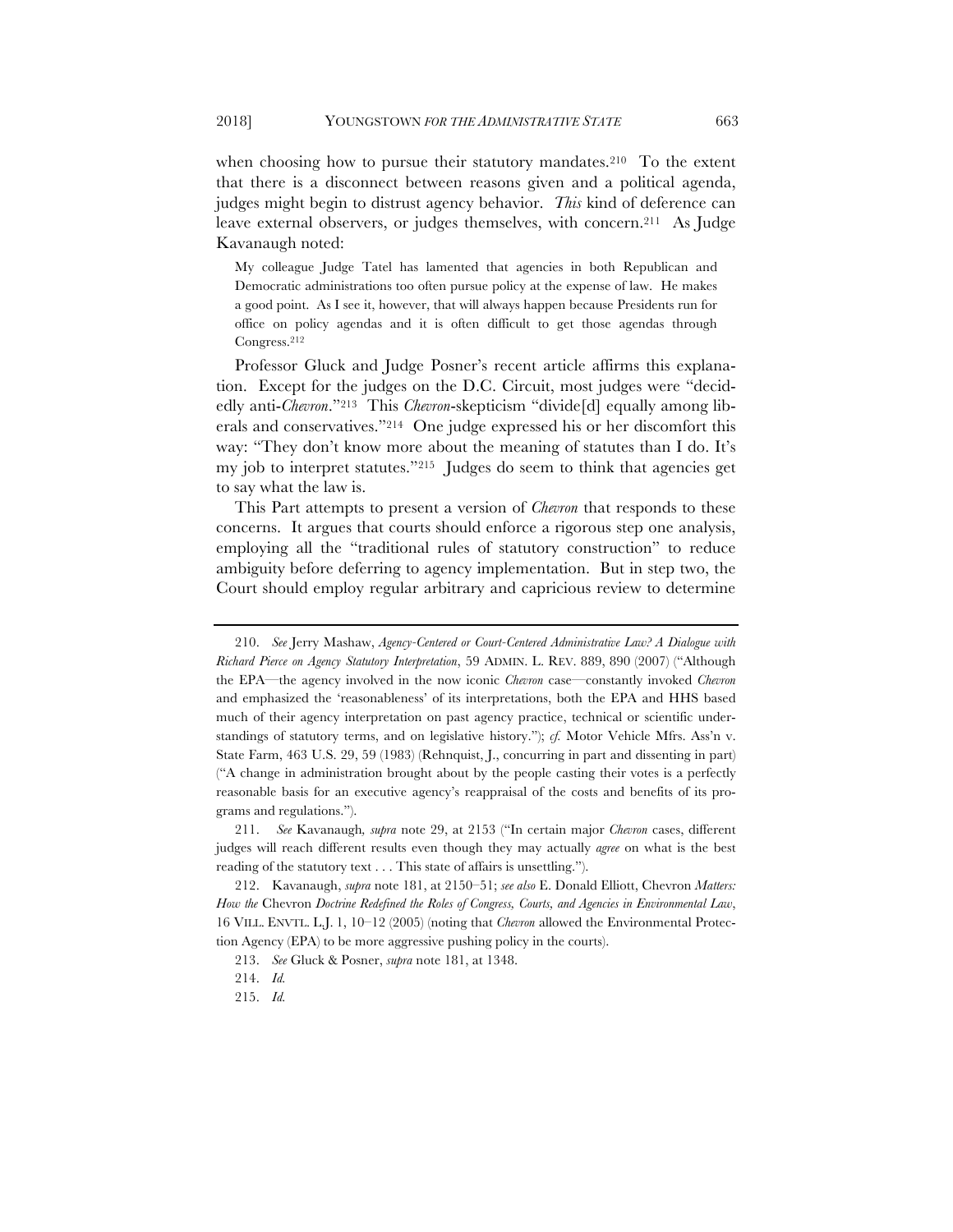whether the agency *action* (rather than its legal interpretation) was legitimate.216 With this notion of *Chevron*, the courts respect the President's enforcement authority without abdicating judicial duty.217

# *1. Respecting* Marbury *at Step One*

According to Justice Scalia, the "chink" in *Chevron*'s armor is the requirement that the Court determine whether or not the statute is ambiguous.218 Because much of the *Chevron* analysis turns on the initial determination of ambiguity, the precedent's effect on a court's analysis can turn on each judge's tolerance for uncertainty. In a recent essay, Judge Kavanaugh picks up on this criticism. In it, he questions the propriety of ambiguitytriggered canons because they introduce tremendous uncertainty into the judicial process.219 He notes that "there is no good or predictable way for judges to determine whether statutory text contains 'enough' ambiguity" and that the question itself "plays right into what many consider to be the worst of our professional training [because lawyers] are indoctrinated from the first days of law school to find ambiguity in even the clearest of pronouncements."<sup>220</sup> Worse still, this ambiguity-trigger allows purposive agencies to exploit judicial indeterminacy. Judge Kavanaugh writes: "I can confidently say that *Chevron* encourages the Executive Branch (whichever party controls it) to be extremely aggressive in seeking to squeeze its policy goals into ill-fitting statutory authorizations and restraints."221 This agency aggression is not necessarily a bad thing. Aggressive execution of policy platforms might be desirable so long as the President remains accountable. But this efficiency cannot come at the expense of the rule of law.

Nonetheless, courts have the means to resolve supposedly ambiguous statutes. In *Carter v. Welles-Bowen Realty, Inc.*,<sup>222</sup> for instance, the Sixth Circuit interpreted the Real Estate Settlement Procedures Act in light of a Department of Housing and Urban Development (HUD) policy statement

<sup>216.</sup> A similar approach has recently been suggested by Professor Sharkey. *See* Catherine M. Sharkey, *Cutting in on the* Chevron *Two-Step*, 86 FORDHAM L. REV. 2359 (2018) (suggesting that the Court should apply *State Farm*-style arbitrary and capricious review in step two).

<sup>217.</sup> *See* Starr, *supra* note 22, at 308 ("*Chevron* accomplished this shift in thinking without violating the principles of judicial review enunciated in *Marbury*.").

<sup>218.</sup> Scalia, *supra* note 10, at 520.

<sup>219.</sup> *See* Kavanaugh, *supra* note 29, at 2135–36, 2140.

<sup>220.</sup> *Id.* at 2136, 2139.

<sup>221.</sup> *See id.* at 2150.

<sup>222.</sup> 736 F.3d 722 (6th Cir. 2013).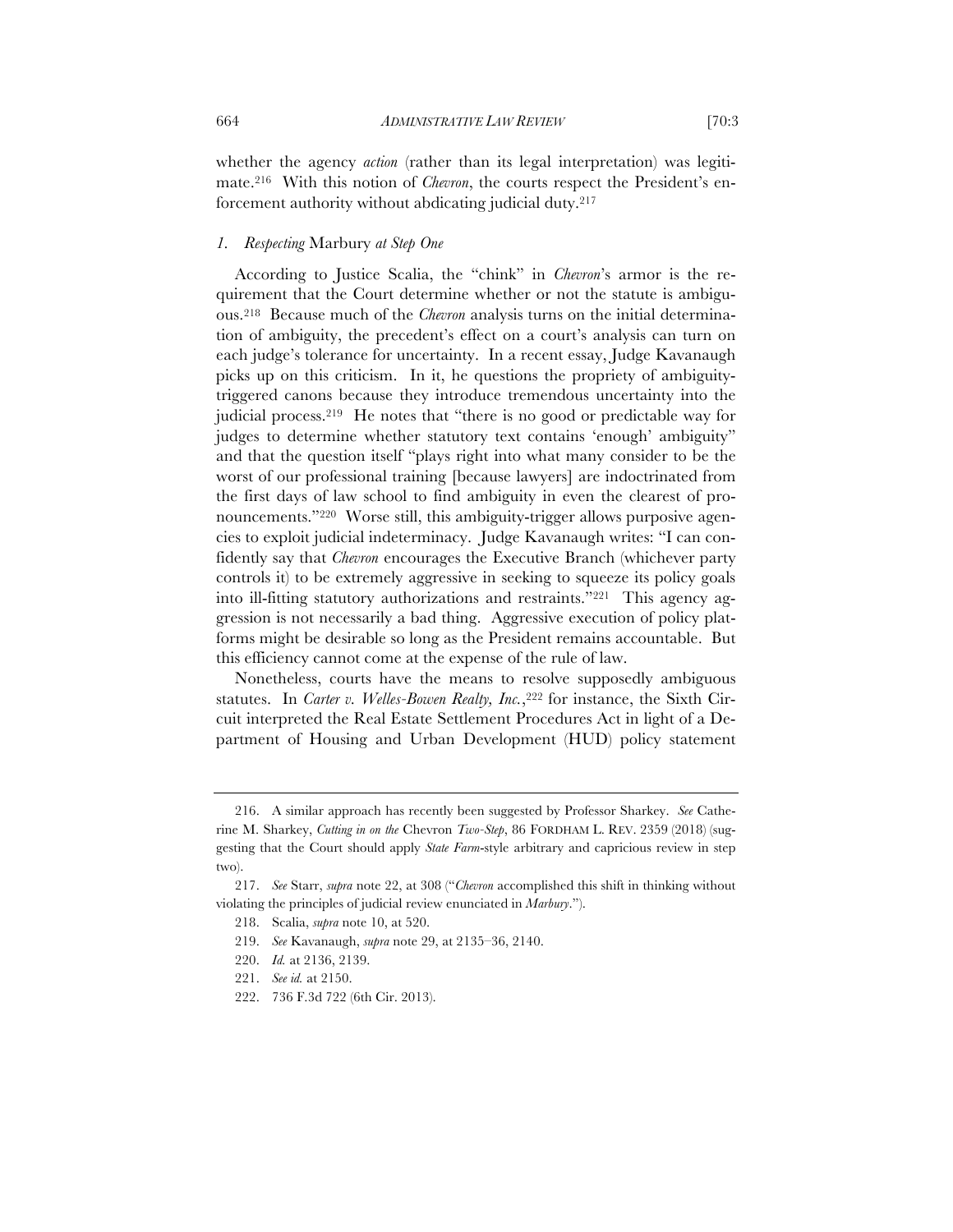purporting to interpret the act.223 In a concurring opinion later cited favorably by Justices Scalia and Thomas in an opinion accompanying a denial of certiorari,224 Judge Sutton addressed the relationship between the rule of lenity and *Chevron*.225 He argues, "Deference comes into play only if a statutory ambiguity lingers after deployment of *all pertinent interpretive principles*."226 For Judge Sutton, this clearly includes the substantive canon of the rule of lenity.227 But he also cites Court precedent that suggests that "all manner of presumptions, substantive canons[,] and clear-statement rules" should be used to reduce ambiguity before determining the case. These include *at least* the presumption against preemption, presumption against retroactivity, the presumption against implied causes of action, the federalism canons, and the avoidance of constitutional doubt.228

## *2. Executive Discretion at Step Two*

Given this range of tools for the textualist, only a select set of cases should reach *Chevron* step two.<sup>229</sup> For instance, Judge Kavanaugh argued that *Chevron* should apply only "in cases involving statutes using broad and open-ended terms like 'reasonable,' 'appropriate,' 'feasible,' or 'practicable.'"230 For these kinds of cases, the Court does not have the institutional capacity or the traditional statutory tools to determine what they mean.231

229. In a recent lecture, Judge Kethledge of the Sixth Circuit advanced a version of this claim. *See* Raymond M. Kethledge*, Ambiguities and Agency Cases: Reflections After (Almost) Ten Years on the Bench*, 70 VAND. L. REV. EN BANC 315, 220 (2017) ("In my own opinions as a judge, I have never yet had occasion to find a statute ambiguous.").

230. Kavanaugh, *supra* note 29, at 2153.

231. *Cf.* United States v. Addyston Pipe & Steel Co., 85 F. 271, 283–84 (6th Cir. 1898) (Taft, J.) (refusing to "set sail on a sea of doubt" by adopting "so shifting, vague, and inde-

<sup>223.</sup> *See id.* at 724; 12 U.S.C. § 2607(a) (2012).

<sup>224.</sup> *See* Whitman v. United States, 135 S. Ct. 352 (2014).

<sup>225.</sup> *See Carter*, 736 F.3d at 729.

<sup>226.</sup> *See id.* at 731 (emphasis added).

<sup>227.</sup> *See* SCALIA & GARNER, *supra* note 55, at 41 (including the rule of lenity as a substantive canon).

<sup>228.</sup> *See Carter*, 736 F.3d at 731 (citing Wyeth v. Levine, 555 U.S. 555, 576 (2009); Immigration & Naturalization Servs. v. St. Cyr, 533 U.S. 289, 320 (2001); Alexander v. Sandoval, 532 U.S. 275, 288–91 (2001); SWANCC v. U.S. Army Corps of Eng'rs, 531 U.S. 159, 173 (2001); Edward J. DeBartolo Corp. v. Fla. Gulf Coast Bldg. & Constr. Trades Council, 485 U.S. 568, 575 (1988)). This argument cuts against some who have argued that the Court should not apply substantive canons in its step one analysis. *See* Christopher J. Walker, *Avoiding Normative Canons in the Review of Administrative Interpretations of Law*: *A* Brand X *Doctrine of Constitutional Avoidance*, 64 ADMIN. L. REV. 139, 177 (2012).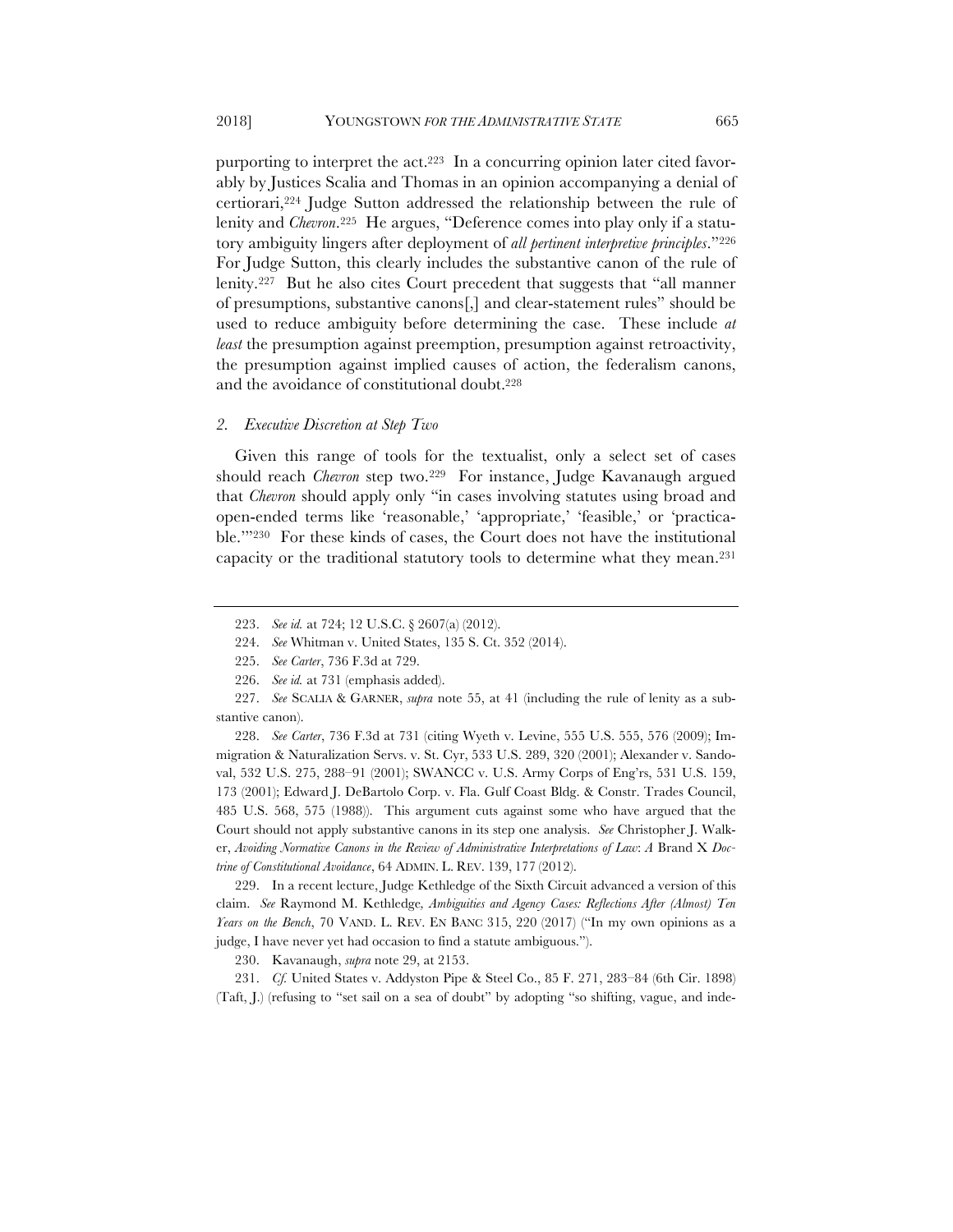Instead, the terms suggest a textual commitment of the determination to the agencies themselves. Just as, for example, the political question doctrine would counsel the Court to respect a "textually demonstrable commitment of the issue to a coordinate political department,"232 this language in an agency's authorizing statute would commit the policy determinations to the agency itself.233 Such a commitment would mean that the "traditional tools of statutory construction" cannot yield a clear answer.

This approach to *Chevron* finds its defense in the case itself. As Justice Stevens' footnote stated, the "judiciary is the final authority on issues of statutory construction."234 Thus the courts should bring all of their tools to bear to reduce the ambiguity of the statute. Reduced in this way, courts set the bounds of statutory authority according to their background statutory practices: "No matter how it is framed, the question a court faces when confronted with an agency's interpretation of a statute it administers is always, simply, *whether the agency has stayed within the bounds of its statutory authority*."235 Because the judiciary remains the "final authority" on issues of statutory authority, this analysis logically precedes any attempt by the agency to exercise its power. The judiciary does not defer to agency interpretations of the statute as if they were judicial interpretations; it defers to agency policymaking determinations within the bounds of the statutory authority that the judiciary determines it has.236

terminate a standard" as whether a restraint of trade is "in the public interest"), *aff'd as modified*, 175 U.S. 211 (1899).

<sup>232.</sup> Nixon v. United States, 506 U.S. 224, 228–29 (1993).

<sup>233.</sup> Justice Scalia notes, however, that the traditional tools of construction include the "consideration of policy consequences." Scalia, *supra* note 10, at 515. Nonetheless, in an age of statutes, policy decisions should be left to Congress, and the policy considerations that might guide common law courts become less legitimate. This Article brackets the difficult question of common law statutes—like the Sherman Act—where Congress delegated authority to the Court to engage in common-law like articulation of the statute's meaning. *See* Leegin Creative Leather Prods., Inc. v. PSKS, Inc., 551 U.S. 877, 899 (2007) ("From the beginning the Court has treated the Sherman Act as a common-law statute. . . . In antitrust, the federal courts . . . act more as common-law courts than in other areas governed by federal statute."). This delegation can be grounded, however, in congressional intent at the time. Because the United States had not developed the governmental infrastructure to execute a nationwide policy program, it chose the ill-fitting but best-available vehicle: the federal courts. Today, with the availability of the administrative state, Congress has chosen to delegate the authority to the more-suitable Executive Branch.

<sup>234.</sup> Chevron U.S.A., Inc. v. Nat. Res. Def. Council, Inc., 467 U.S. 837, 842–43, n.9 (1984).

<sup>235.</sup> City of Arlington v. FCC, 133 S. Ct. 1863, 1868 (2013).

<sup>236.</sup> *See also* Peter L. Strauss, *"Deference" Is Too Confusing—Let's Call Them "*Chevron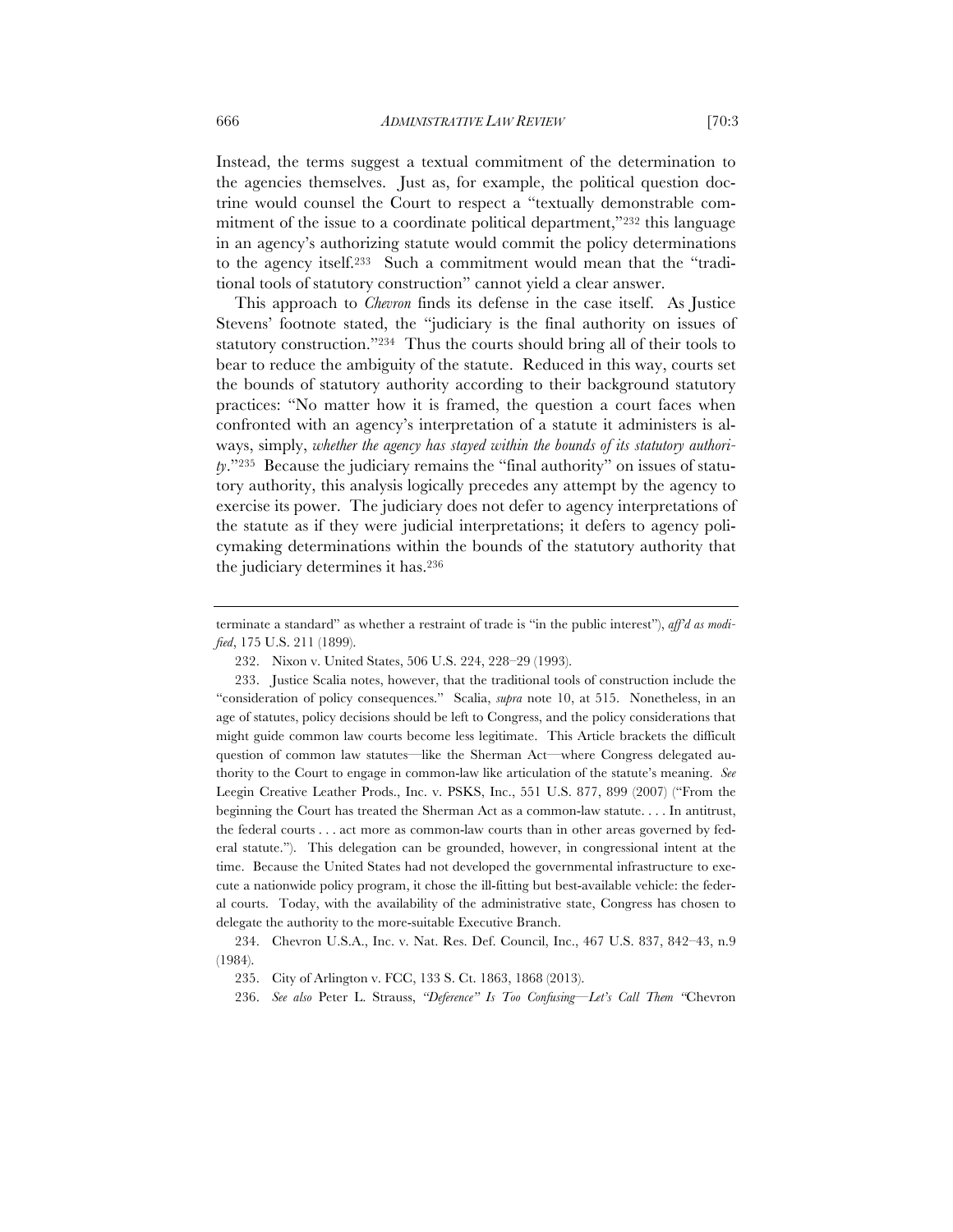#### *B. Implications for Lower Courts*

This argument also has implications for lower courts applying *Chevron* deference. A recent study by Professors Kent Barnett and Christopher Walker provides the first comprehensive review of lower-court treatment of *Chevron*.237 This study builds upon two previous studies that examined *Chevron*'s applications in the Supreme Court.<sup>238</sup> The previous studies suggested that *Chevron* did not much affect the Court's practices of deferring to agency action. The Court has always been generally deferential to many kinds of agency action, and *Chevron* did not "sweep the field after 1984," but coexisted among other kinds of deference regimes.239 Indeed, when reviewing agency action, the Court regularly did not apply *any* deference regime, but proceeded in its normal ad hoc method of statutory interpretation.240

Despite these findings at the Court, many thought that *Chevron* made a difference in the courts of appeals. An early article by Professors Peter Schuck and Donald Elliott suggested that *Chevron* was making those courts more deferential,<sup>241</sup> which was confirmed by Professor Elliott's impressionistic assessment of shifts in Environmental Protection Agency (EPA) practices.242 Barnett and Walker conclude from their extensive empirical study that Professors Elliott and Schuck are mostly right: "Many of these findings

238. *See* Merrill, *supra* note 117, at 969–70; Eskridge & Baer, *supra* note 38, at 1085.

239. *See* Eskridge & Baer, *supra* note 38, at 1121.

240. *See id.* at 1090 ("Indeed, our most striking finding is that in the majority of cases— 53.6% of them—the Court does not apply any deference regime at all. Instead, it relies on ad hoc judicial reasoning of the sort that typifies the Court's methodology in regular statutory interpretation cases.").

241. *See* Peter H. Schuck & E. Donald Elliott, *To the* Chevron *Station: An Empirical Study of Federal Administrative Law*, 1990 DUKE L.J. 984, 987 (1991). This empirical study does have its limits, as Barnett and Walker note: "Although the Schuck and Elliott study is important and comprehensive, its more-than-thirty-year-old data fails to address contemporary appellate practice after *Skidmore* and the Court's inconsistent use of its deference doctrines. Moreover, the decisions, too, included all administrative decisions, not just those concerning statutory interpretation, and the study did not identify the number of agency interpretations upheld or reversed because it considered only remand rates." Barnett & Walker, *supra* note 237, at 5 n.17.

242. *See* Elliot, *supra* note 212, at 11–12 (noting that *Chevron* allowed the EPA to be more aggressive pushing policy in the courts).

*Space" and* "Skidmore *Weight*,*"* 112 COLUM. L. REV. 1143, 1165, 1169 (2012).

<sup>237.</sup> *See* Kent Barnett & Christopher J. Walker, Chevron *in the Circuit Courts*, 116 MICH. L. REV. 1, 9, 11 (2017); *see also* Kent Barnett & Christopher J. Walker, Chevron *Step Two's Domain*, 93 NOTRE DAME L. REV. (forthcoming 2018), https://papers.ssrn.com/sol3 /papers.cfm?abstract\_id=3082641.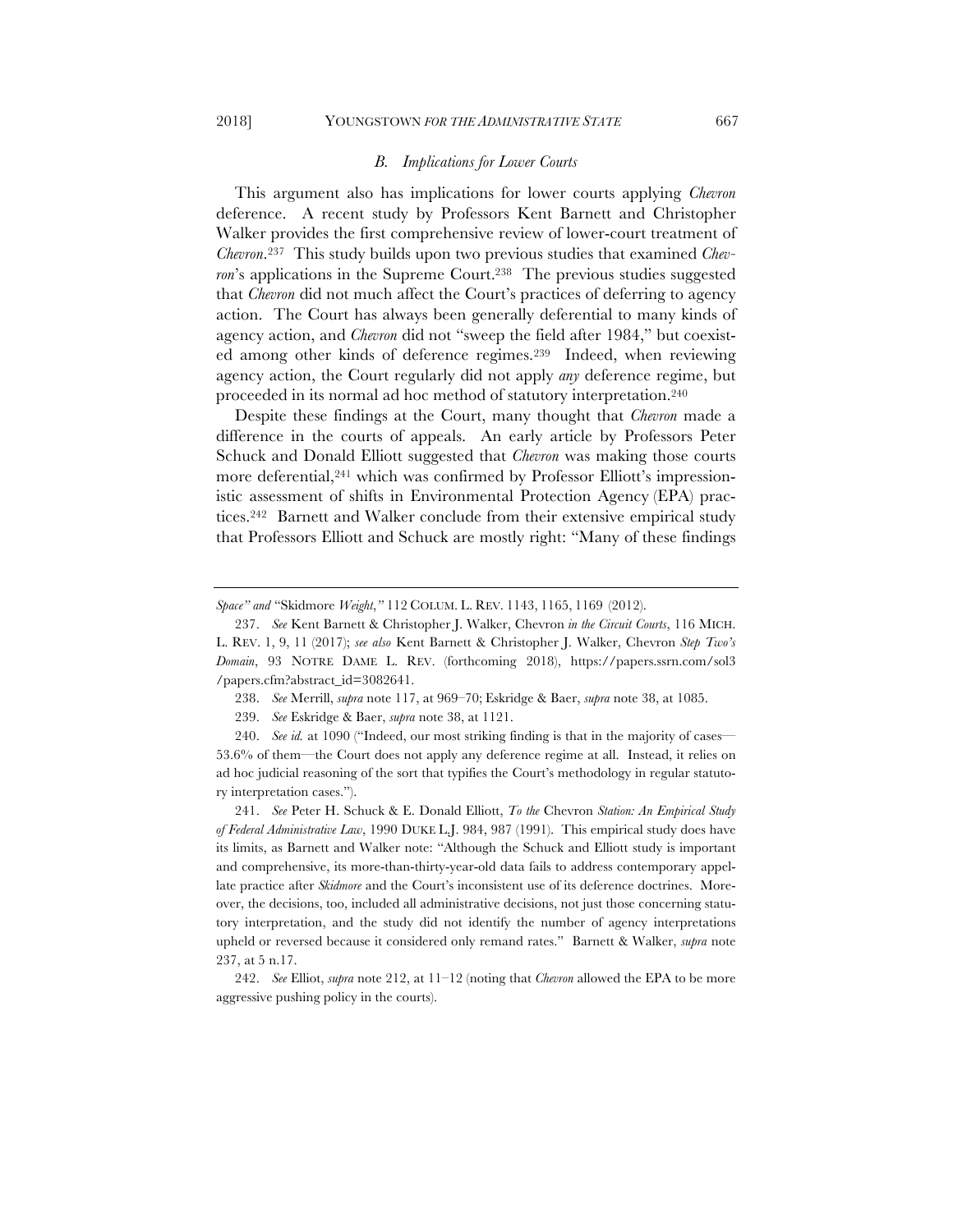suggest, with some caveats, that there may be a *Chevron* Supreme and a *Chevron* Regular: whereas the choice to apply *Chevron* deference may not matter that much at the Supreme Court, it seems to matter in the circuit courts."243

For our purposes, one of their findings is particularly relevant. Barnett and Walker find that the circuit courts were much *less* likely to resolve the *Chevron* issue at step one than the Court was. While the circuit courts decided the case at step one 30 percent of the time, the Court (according to Professor Merrill) decided cases at step one *56 percent* of the time.244 This distinction might suggest that courts move too quickly to step two reasonableness review.245 As the authors note, this does have an impact on the regulatory landscape, because step one decisions mean that "subsequent presidential administrations will not be able to change positions" under *Brand X*.246 If circuit courts really are under-enforcing step one determinations, then it might be the case that they are applying an insufficiently strong version of step one to resolve textual ambiguities.

# *C. Other Normative Benefits*

The primary normative benefit of this conceptualization of *Chevron* is that it simplifies the practice of judicial review. *Chevron*'s two steps would correspond to two practices that the Court regularly engages in. Step one would require the Court to determine the metes and bounds of statutory authority by employing the "traditional tools of statutory implementation." Whenever an agency brings a challenge before a court, it will have to first justify its exercise of authority as within the *judicial* meaning of the statute itself, relying entirely on arguments about statutory interpretation. But once it satisfied that, the implementation of a "reasonable" or "appropriate" policy

<sup>243.</sup> *Id.* at 6.

<sup>244.</sup> *Compare* Barnett & Walker, *supra* note 237, at 33, 34, *with* Merrill, *supra* note 117, at 981 tbl.1. This comparison has limitations that should not be understated. First, the kinds of cases that reach the Court might be sufficiently different that the comparison is useless. For example, it might just be that clearer statutes allow for step one decisions, and the Court does not tend to waste its time with them. Second, the data set that Merrill used only dealt with thirty-two cases from 1984–1990. This sample is neither complete nor representative of the Court's current practice.

<sup>245.</sup> Barnett & Walker, *supra* note 237, at 6 ("This difference may suggest that, given the higher likelihood of circuit-court review than Supreme Court review, agencies should give closer attention to the statutory language but that their step-two explanations are largely sufficient."); *see also* Walker, *supra* note 34 (noting Justice Kennedy's concerns about "reflexive deference").

<sup>246.</sup> Barnett & Walker, *supra* note 237 at 34.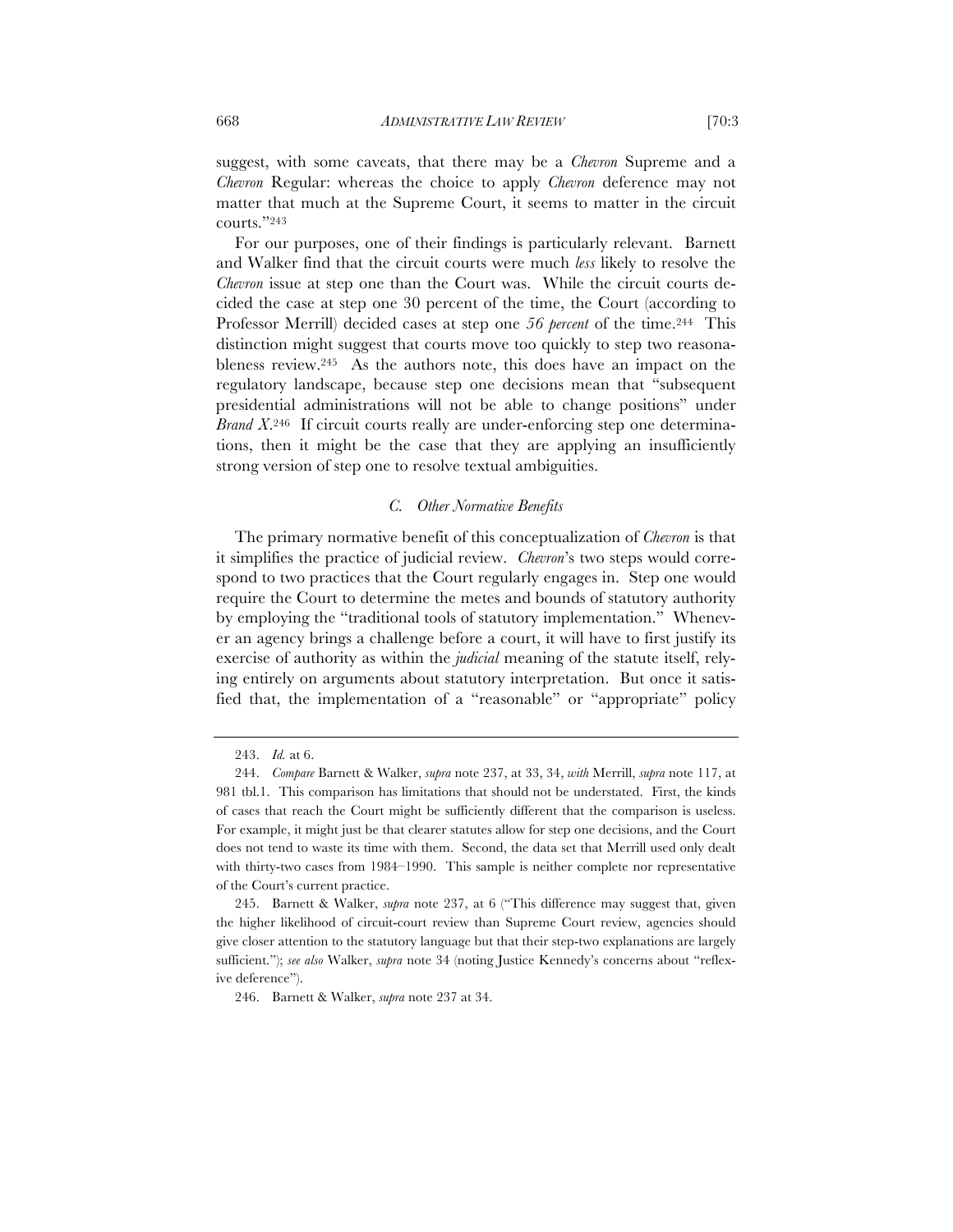would be reviewed lightly with arbitrary and capricious review. The courts have developed the tools to engage in this review. *Chevron* step two would apply *State Farm*.247

Commentators have already suggested that this might make sense. Professor Levin has argued that "step two should be regarded as equivalent to arbitrariness review."248 And Judge Kavanaugh has suggested this explicitly:

Courts should defer to the agency [in step two], just as they do when conducting deferential arbitrary and capricious review under the related reasoned decisionmaking principle of *State Farm*. This very important principle sometimes gets lost: a judge can engage in appropriately rigorous scrutiny of an agency's statutory interpretation and simultaneously be very deferential to an agency's policy choices within the discretion granted to it by the statute.<sup>249</sup>

Importantly, the modern version of this review gives broad discretion to the agency's choice among relevant policies.

Applying a rigorous two-step framework also changes the way we talk about the practice of regulation in the administrative state. Professor Pojanowski explores this advantage. In an Article discussing what the Court's jurisprudence would be like without *Chevron* deference, he argues that this would "pull apart the overlap between review of interpretation and policymaking."250 The Court would engage in robust statutory analysis from "text, structure, interpretive canons, background purpose, [and] legislative history" to determine the meaning of the statute.<sup>251</sup> But agencies would still regulate under statutes that tell them to prescribe "reasonable" or "appropriate" rules, which "turn on facts about the world, non-legal, technical expertise, and judgments about policy priorities and likely outcomes."252 The same thing would occur in a world with an aggressive step one and a highly deferential step two.

Finally, continuing to rely on *Chevron* step two would achieve many of the normative benefits that unitary-executivists advance: efficiency and accountability.253 In the era of presidential administration, this means that presidential candidates can effectively control bureaucrats, promulgate rules, and articulate policy that is more democratically legitimate than if the

<sup>247.</sup> *See* Motor Vehicle Mfrs. Ass'n v. State Farm, 463 U.S. 29 (1983).

<sup>248</sup>*.* Ronald M. Levin, *The Anatomy of* Chevron*: Step Two Reconsidered*, 72 CHI.-KENT L. REV. 1253, 1285 (1997); *see also* Lawson, *supra* note 5, at 1379; Sharkey, *supra* note 216.

<sup>249.</sup> Kavanaugh, *supra* note 57, at 2154.

<sup>250.</sup> Pojanowksi, *supra* note 1, at 1086.

<sup>251.</sup> *Id.*

<sup>252.</sup> *Id.* at 1086–87.

<sup>253.</sup> *See generally* Calabresi, *supra* note 113, at 37.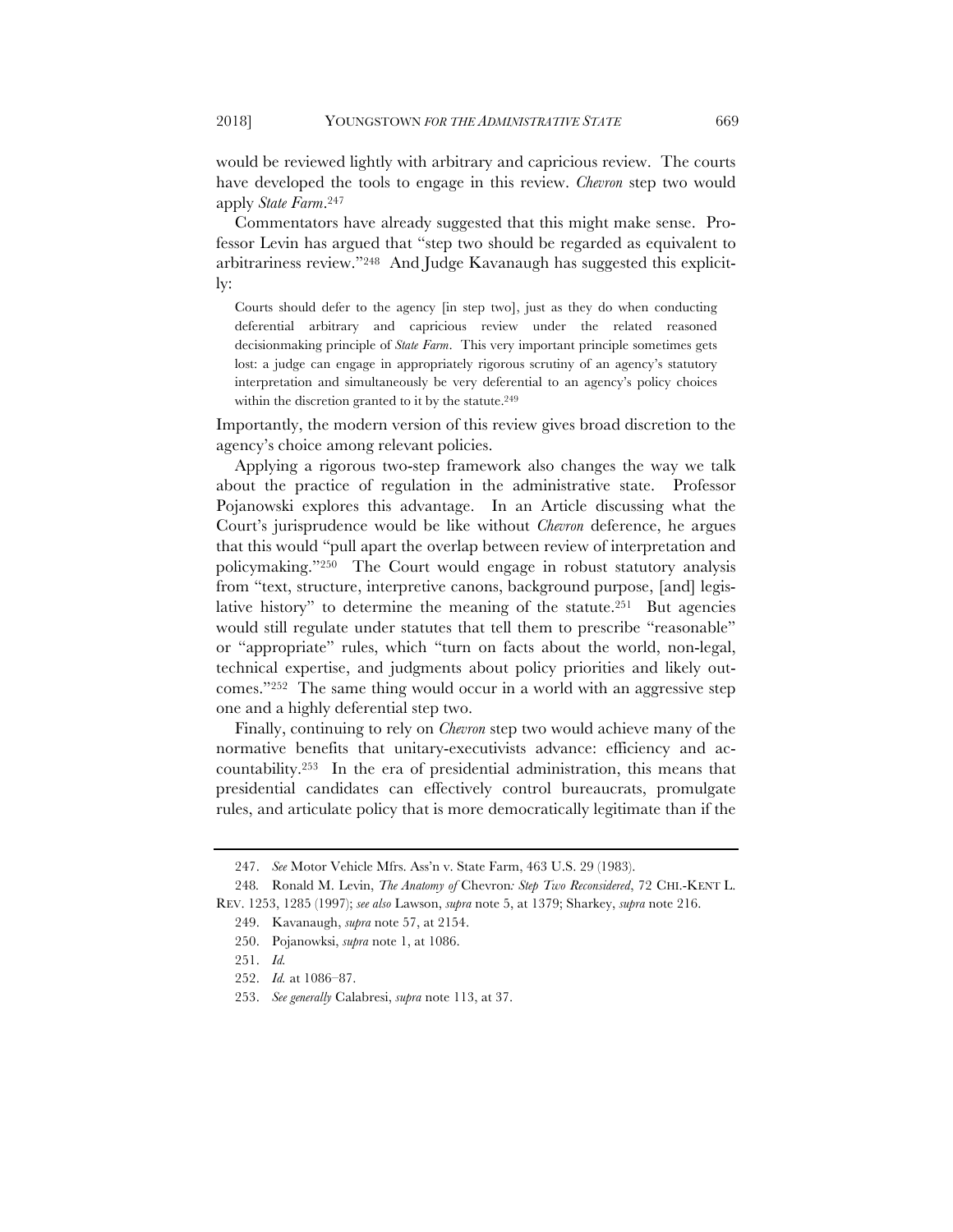courts were heavily involved.254 At the same time, the rigorous step one analysis would preserve the unique institutional capacity of the judiciary to "say what the law is." These capacities, together, preserve the institutional advantages of the Article II and III branches.

#### **CONCLUSION**

In the 1980s, President Reagan imposed novel forms of political control on a seemingly vast, unaccountable, and ineffectually managed administrative state.255 At the same time, the control that Article III judges did assert ossified agency rulemaking and imposed a costly status quo bias on agency action—a bias that hampered both regulation and *de*regulation.256 Against this backdrop, legal thinkers resuscitated and improved the constitutional theory of the unitary executive and asserted control over the administrative state.257 Critics might insinuate that this emerging theory simply provided legal cover for President Reagan's deregulatory agenda.258 But a more charitable interpretation is that this approach restored the original constitutional design. The Founders crafted a government with a powerful presidential figure at its head to ensure accountability, efficiency, and rationality in the execution of the laws.259 *Chevron* deference fits neatly within this constitutional framework. Like other doctrines of judicial restraint, *Chevron* requires judges to remain within their spheres of institutional competence.260 *Chevron*-skepticism begins to tack away from this vision, and it reasserts the primacy of the courts in the administration and execution of the laws.261

Nevertheless, the Court should not tack too far away from this deference regime. Instead, a restatement and clarification of the doctrine responds to

<sup>254.</sup> *See generally* Kagan, *supra* note 22, at 2379.

<sup>255.</sup> *See, e.g.*, Metzger, *supra* note 4, at 14 (discussing President Reagan's attempt to curtail the expanse of the administrative state); Kagan, *supra* note 22 (discussing forms of political control in the Reagan Administration).

<sup>256.</sup> *See* Richard J. Pierce, Jr., *Seven Ways To Deossify Agency Rulemaking*, 47 ADMIN. L. REV. 59, 60, 94 (1995).

<sup>257.</sup> *See* Rosenberg, *supra* note 24, at 628–30*; cf.* Metzger, *supra* note 4, at 15 ("It was the Reagan Administration's deregulatory efforts that produced the *Chevron* doctrine and deference to an agency's reasonable interpretation of ambiguous statutes that it implements. It was also the Reagan Administration that developed centralized regulatory review and pushed for recognition of constitutionally protected presidential control of administration.").

<sup>258.</sup> *See, e.g.*, Tushnet, *supra* note 24.

<sup>259.</sup> *See* AMAR, *supra* note 19, at 177–204.

<sup>260.</sup> *See supra* Section I.B.ii.

<sup>261.</sup> *See* Waxman, *supra* note 1, at 17–22 (suggesting that the criticisms of *Chevron* might reflect a broader trend toward "judicial supremacy").